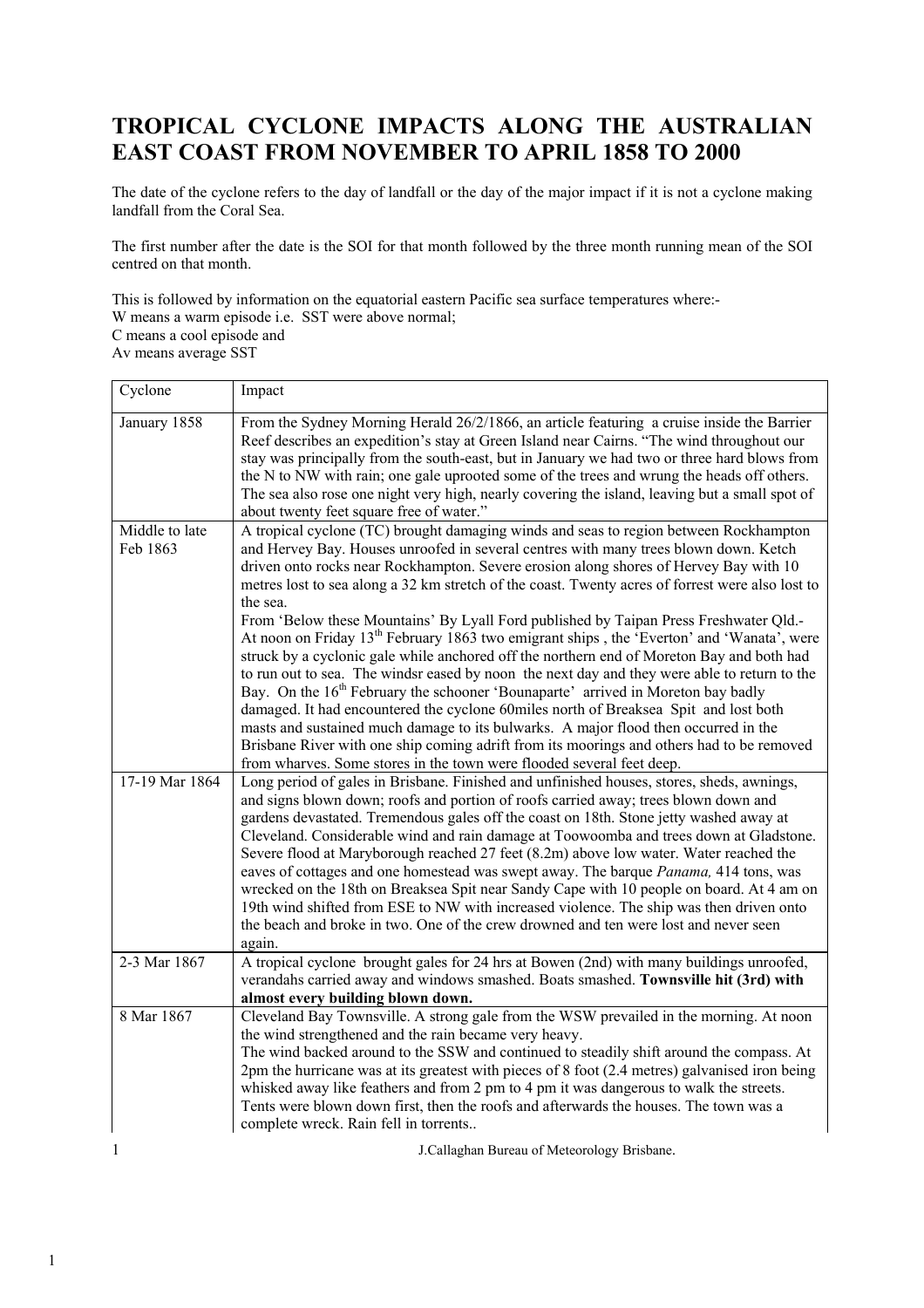| 21 April 1867       |                 | Severe flood and gale at Brisbane and Ipswich; loss of life occurred; houses were unroofed<br>and damage was done to the new Victoria Bridge works.                                                  |
|---------------------|-----------------|------------------------------------------------------------------------------------------------------------------------------------------------------------------------------------------------------|
| 26-28 April<br>1867 |                 | Heavy gales and floods southeast Queensland. Wind lasted several hours at Ipswich (27th)<br>and trees uprooted in all directions with some houses and cattle killed or maimed by falling             |
|                     |                 | branches. Great damage done to crops and railway embankments. At Logan (27th), trees                                                                                                                 |
|                     |                 | uprooted in all directions. At Warwick verandah coverings torn to ribbons. Lowest wharves                                                                                                            |
|                     |                 | covered by floods in Brisbane. Many dwelling houses flooded. Fences were blown in all                                                                                                                |
|                     |                 | directions, windows were smashed and verandahs carried away. Trees were blown out of the                                                                                                             |
|                     |                 | ground. Wind lifted house off its foundations and carried it 9 metres. Barometer down to                                                                                                             |
|                     |                 | 993 hPa at sea level in Brisbane. Floods destroyed the bridge at Ipswich.                                                                                                                            |
| 30 Jan 1870         |                 | Cyclonic southeasterly winds during the afternoon and evening at Bowen and then turned<br>northerly. Much damage in the town. Assembly rooms and 2 houses blown down. Old                            |
|                     |                 | telegraph office unroofed. In Herbert street all verandahs down, roofs partially stripped and                                                                                                        |
|                     |                 | windows smashed. One man was killed by falling house. Heavy floods south of Bowen.                                                                                                                   |
|                     |                 | Disastrous flood at Clermont with 5 feet of water over town carrying away houses, furniture                                                                                                          |
|                     |                 | and fences. Five lives were lost at Peak Downs and four children were drowned at                                                                                                                     |
|                     |                 | Lilyvale. In all 15 lives were lost. Thousands of sheep were lost.                                                                                                                                   |
| 20 Feb 1870         |                 | A TC hit Townsville lasting 10 hours. A steamer Black Prince and schooner Wonder                                                                                                                     |
|                     |                 | wrecked. Nearly every house damaged and some completely unroofed. Large trees torn up                                                                                                                |
| 5 Mar 1870          |                 | by roots and streams flooded. Telegraph lines down. Heavy Floods.                                                                                                                                    |
|                     |                 | Early on 5th at Maryborough wind veered from S to NW and reached hurricane force by<br>daybreak. Weaker houses were levelled to ground. Heavy rain fell. The wind veered to NE                       |
|                     |                 | and eased but rain came down heavier. By 2pm 5th floods covered the wharf. Severe flood                                                                                                              |
|                     |                 | followed and the town cut off from communication with outside world. 13.9 inches                                                                                                                     |
|                     |                 | (353mm) fell at Maryborough in the 24 hours to 9am on the 6th. Flood level exceeded 1864                                                                                                             |
|                     |                 | level by 4 feet. Many people were rescued and one woman drowned. At Gympie 4 houses                                                                                                                  |
|                     |                 | were badly damaged by the winds and many trees were blown down. Floods there came up                                                                                                                 |
| 28 Dec              |                 | quickly on the 6th and flooded many buildings.                                                                                                                                                       |
| 1873                |                 | A TC hit Bundaberg and Maryborough. The worst began at Bundaberg at 5am 28 <sup>th</sup> and 13 houses<br>were blown down and some entirely destroyed. Hotels and commercial buildings were unroofed |
|                     |                 | and farm houses were blown flat to the ground. Window pains were blown out of buildings. At                                                                                                          |
|                     |                 | Maryborough a Southerly gale started Saturday night and blew all Sunday $(28th)$ but no damage                                                                                                       |
|                     |                 | was mentioned. The vessel James Patterson encountered strong SE wind Wide Bay and wind                                                                                                               |
|                     |                 | veered to E and N ending in NW gale. Hove to off Wide Bay Bar for 24 hours and crossed bar at                                                                                                        |
|                     |                 | 3.00 pm 28 <sup>th</sup> . Schooner <i>James Nash</i> still missing 26 <sup>th</sup> January 1874 with 7 on board. They left<br>Baffle Creek for Maryborough on the 29 <sup>th</sup> December 1873.  |
| 22 Jan              |                 | A furious gale along the northern coast destroyed much property. At St Lawrence a new wharf                                                                                                          |
| 1874                |                 | disappeared, the Post Office and miles of telegraph lines were blown down and several stores                                                                                                         |
|                     |                 | were wholly or partially destroyed. Trees for miles around were uprooted. The schooner                                                                                                               |
|                     |                 | Countess of Belmore was badly damaged. At Keppel Bay some of the houses were partially                                                                                                               |
|                     |                 | unroofed and the jetty was washed away. Although it was neap tides the sea rose 3 feet higher                                                                                                        |
|                     |                 | than ever before. The ketch Hibernia was driven ashore on Northwest Island (all safe). The James                                                                                                     |
|                     | almost wrecked. | Patterson grounded on Masthead Island (all rescued). The S.S. Lord Ashley was caught in it and was                                                                                                   |
| 25 Feb              |                 | The ship Southern Belle encountered a furious gale off Frazer's Bay and narrowly escaped                                                                                                             |
| 1874                |                 | shipwreck. She was eventually towed into Keppel Bay on 5 March. The schooner Chance returned                                                                                                         |
|                     |                 | to Maryborough on $26th$ Feb disabled. It was 200 nm on its way to Noumea when it encountered a                                                                                                      |
|                     |                 | gale which lasted for 2 weeks. The schooner <i>Io</i> struck SE gales on the $21st$ at Refuge Bay and NE                                                                                             |
|                     |                 | gales off Gladstone on the $24^{th}$ / $25^{th}$ .                                                                                                                                                   |
| 24 Feb              |                 | Steamer Gothenberg wrecked off Cape Upstart (near Ayr) in TC 102 lives lost. On the 23rd NE                                                                                                          |
| 1875                |                 | gales and 8 inches (203mm) at Rockhampton. Gales and heavy rain at Maryborough. Winds at<br>Maryborough were stronger on the 24 th with flood rains. Flood there reached it highest point on         |
|                     |                 | the 28 th at 28 feet (8.5m) above normal low water. At Pialba on 25th wind shifted from NE to SE                                                                                                     |
|                     |                 | and increased to a heavy gale with continuous rain. Heavy erosion on the beach. On the 26th gales                                                                                                    |
|                     |                 | shifted to NE. On the 1 <sup>st</sup> March R.M.S. <i>Brisbane</i> experienced a very heavy gale on the voyage                                                                                       |
|                     |                 | from Sydney. Both saloon and second class cabins were flooded, the deck planks were damage and                                                                                                       |
|                     |                 | several horses and sheep drowned.                                                                                                                                                                    |
| 2                   |                 | J.Callaghan Bureau of Meteorology Brisbane.                                                                                                                                                          |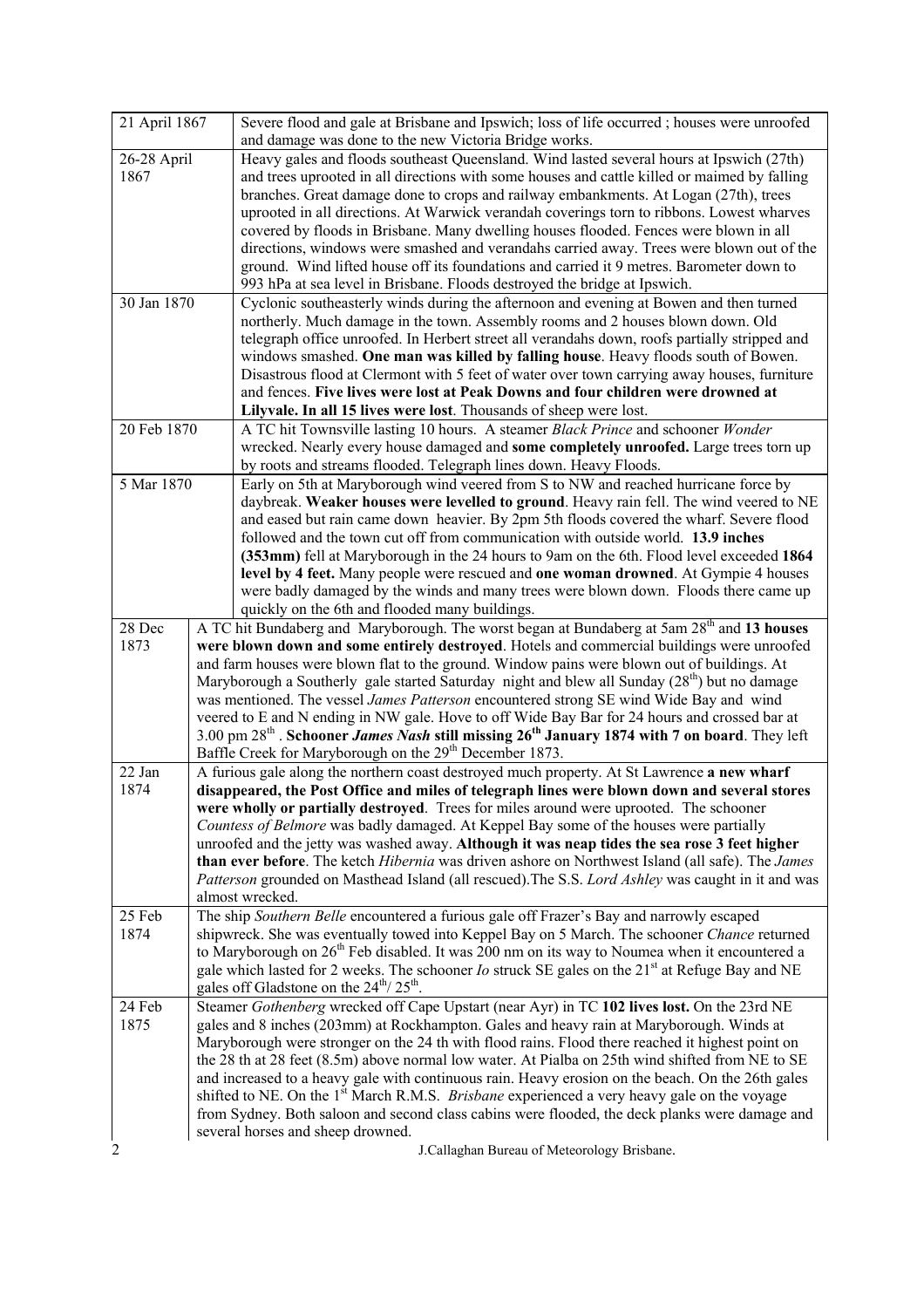| 16 Mar       | Gales and heavy rain at Maryborough. Verandahs were blown down. A vessel at sea reported:- SE                |
|--------------|--------------------------------------------------------------------------------------------------------------|
| 1875         | gale off Wide Bay bar on the 16th. !7th E and stronger gale with huge seas washing boat off deck             |
|              | 4pm 17th wind lulled and turned W. 7pm 17th hurricane force WNW winds. Midnight moderating                   |
|              | weather.                                                                                                     |
| 17 Feb       | Severe gale at Townsville with much damage in the town. On the 16 <sup>th</sup> at Bowen a child was killed  |
| 1876         | and a number of people were injured. In Bowen several buildings including the hospital were blown            |
|              | down while others including the Council Chambers and the Lands Office were shifted or greatly                |
|              | damaged. The hurricane was of short duration in Bowen with many injured by flying debris and a               |
|              | horse was cut in two by a flying sheet of iron.                                                              |
| 21 Mar       | Heavy gale at Townsville. SSBanshee wrecked at Hinchinbrook Is with seventeen persons                        |
|              |                                                                                                              |
| 1876         | drowned.                                                                                                     |
| 8 Mar        | TC hit Cairns. Iron roofing flying through air many properties destroyed. Steamer Louise, and                |
| 1878         | sailing vessels Merchant, Kate Conley and Hector Miss were sunk in Cairns inlet with no                      |
| $-15.5(-$    | survivors ever found. See "Ships and cedar cargo caught" from Johnstone Shire Story.                         |
| 15.2)        |                                                                                                              |
| End W        |                                                                                                              |
| 2 Feb        | TC hit Cardwell with considerable damage. Wind commenced Thur 2 <sup>nd</sup> and blew all night and         |
| 1882         | throughout Fri there were many squalls. Shewroft's Hotel and 3 houses were blown down and a                  |
| $-1.3(-1.0)$ | number of other houses unroofed There were sheets of iron flying all over town. A boatshed was               |
| Start C      | demolished, the boats were broken up and the jetty was swept away. The vessel Victory heading                |
|              | south anchored under South Barnard Island near Innisfail for shelter, but after losing both anchors          |
|              | headed for Cardwell. At Dungeness near Hinchinbrook, the steamer Kent was blown over the                     |
|              | mangroves into the scrub. The <i>Gunga</i> heading south took refuge in Mourilyan Harbour. Plantations       |
|              | in the Herbert were badly damaged.                                                                           |
| 30 Jan       | TC hit Bowen gale commenced Tue night $29th$ . On the $30th$ an Auctioneers premises, A Merchants            |
| 1884         | premises, the R.C. church, a brick primary school and 2 Banks were blown downs. The brick 2                  |
| $-12.5(-)$   | story Supreme Court, Immigration Depot, Magistrates Quarters, 'Times' Office, Bank of NSW and                |
| 10.9)        | all the hotels were <b>unroofed and badly damaged</b> . Numerous other buildings in the town and             |
| Start W      | country were blown down and 100 people were left destitute. Only 3 houses were left standing.                |
|              | The wind drove the sea on shore to the fences of the telegraph office (50 yards from the shore).             |
|              | The sea broke over the jetty. The Steamer Fiado was taking on board a cargo of frozen meat from              |
|              | the Poole Island Meatworks and the jetty there was washed away and the Fiado was beached.                    |
|              | Reports of an estimated 3 metre storm surge at Poole Is from Holthouse's book Cyclone). The                  |
|              | steamer launch and all punts disappeared. The Pilot Shed was flattened and all pilot boats and the           |
|              | cutter were swept away. All boats were broken up. Many cattle and horses were killed by falling              |
|              | trees. Further inland at Ravenswood on the 30 <sup>th</sup> the R.C. church was levelled, the priest's house |
|              |                                                                                                              |
|              | partially blown away and the Anglican parsonage and a shop were unroofed. Many private houses                |
|              | were unroofed and a few entirely blown down. There was a heavy flood at Mackay.                              |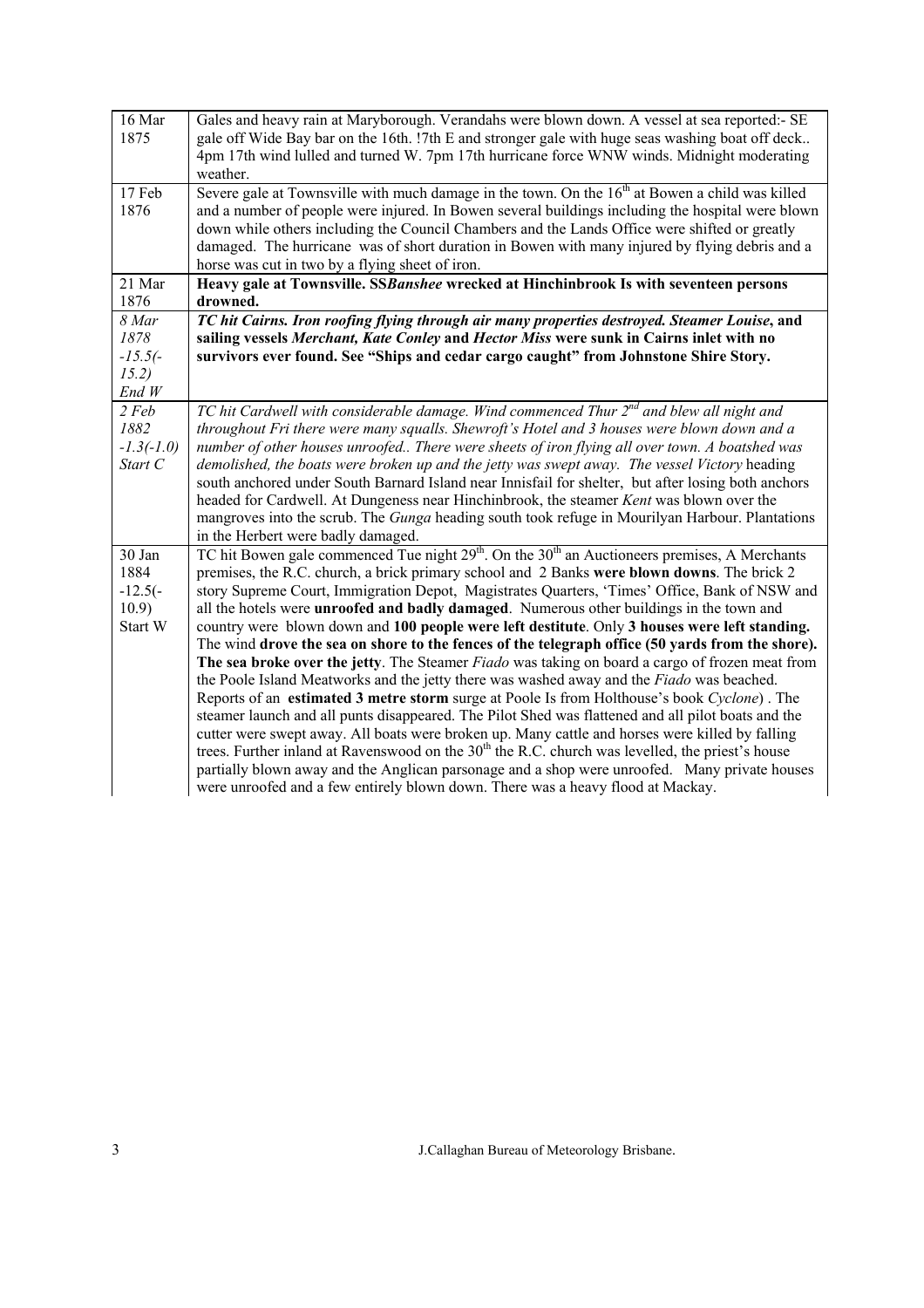| 21 Jan        | Heavy gale and rains over southern part of Queensland with intense damage.                                                                                                                          |
|---------------|-----------------------------------------------------------------------------------------------------------------------------------------------------------------------------------------------------|
| 1887          | 19th-21st - W to NW gale off Double Island Point with telephone lines down along the coast. A                                                                                                       |
| 12.2          | ship, 43 km ENE of Noosa at 8pm 20 <sup>th</sup> read bar 1002 hPa had SE winds and heavy NE swell. Bar                                                                                             |
| (12.5)        | 998 hPa at midnight with hurricane force winds then a lull with bar down to 992 hPa. Then the                                                                                                       |
|               | wind turned NE with gales at 8pm 21 <sup>st</sup> moderating by 8am 22 <sup>nd</sup> . At 9am Friday 21 <sup>st</sup> 2 inches or                                                                   |
|               | 51mm of rain past 24 hours in Brisbane and then 8 inches (203mm) in succeeding 12 hours with                                                                                                        |
|               | gales. No major wind damage though easterly gales at Sandgate had seas breaking over the jetty                                                                                                      |
|               | and all the bathing houses were washed away-large trees were blown down in different                                                                                                                |
|               | directions. A man was drowned at Woolloongabba and another at South Brisbane. At Goodna                                                                                                             |
|               | flooded houses were under water. Rail lines cut out of Brisbane - Bowen Bridge 5 feet (1.5m)                                                                                                        |
|               | under water 4pm a large number of people were rescued from Breakfast Creek and a house floated                                                                                                      |
|               | into the Creek. Many people were rescued from the South Pine River and 2 miles of railway was                                                                                                       |
|               | washed away between Toombul and Bald Hills.                                                                                                                                                         |
|               | On Saturday 22 <sup>nd</sup> there was little rain in Brisbane with the low overland to the west. Many people                                                                                       |
|               | rescued from floodwaters around Breakfast Creek.                                                                                                                                                    |
|               |                                                                                                                                                                                                     |
|               | Two men were missing at Gold Creek reservoir believed drowned when water in the form of a                                                                                                           |
|               | large bore came over the by-wash. The baths were carried away at Ipswich. Three girls aged 7                                                                                                        |
|               | to 10 were missing believed drowned. 23rd - Very high flood Brisbane crewman of barque                                                                                                              |
|               | <b>Aften drowned</b> after the boat was swamped in fast flowing Brisbane River. 24th - 18 inches                                                                                                    |
|               | (457mm) in 24 hours at Brisbane - railway line washed away Laidley-boats rescuing people South                                                                                                      |
|               | Brisbane- two men drowned- enormous amount of timber lost to sea - There was fearful loss of                                                                                                        |
|               | property on the Logan River with the destruction of the railway Bridge. At Logan a family of five                                                                                                   |
|               | were drowned, two men were drowned, a man and his son were drowned crossing a creek and                                                                                                             |
|               | 60 to 70 families were washed out of their homes. 25th - The steamer Barrabool ran aground in                                                                                                       |
|               | Brisbane River and two sailors drowned. Flooding also at Bundaberg, Maryborough and Gympie                                                                                                          |
|               | (river 40 feet (12.2 m) above normal). There were stock losses in the thousands in the Warwick                                                                                                      |
|               |                                                                                                                                                                                                     |
|               | area. One newspaper (Maryborough Chronicle) had the loss of life around Brisbane as 70.                                                                                                             |
| 8 Feb         | SE to ESE gale with shipping halted and a 17 ton ketch lost on Wide Bay Bar.                                                                                                                        |
| 1887          |                                                                                                                                                                                                     |
| 11.0          |                                                                                                                                                                                                     |
| (11.1)        |                                                                                                                                                                                                     |
| 22 Feb        | Cyclone off Bloomsbury (north of Mackay) 23rd. SE gale off Woody Island (Hervey Bay) 22nd                                                                                                           |
| 1887          | with floods Gympie, Maryborough and Tewantin. Maryborough 13 inches (335mm) in 24 hours on                                                                                                          |
| 11.0(11.1)    | the 26th. Heavy floods at Maryborough and Bundaberg on the 27th.                                                                                                                                    |
| $\lambda$     |                                                                                                                                                                                                     |
| 17 Feb        | TC recurved just east of Mackay. Geelong ran aground 2 drowned. Youyang dismasted. Several                                                                                                          |
| 1888          | Mackay houses completely demolished. Wharves awash at Rockhampton (20th). Flooding at                                                                                                               |
| $-2.2(-5.6)$  | Pialba with water three feet over the road at Stockyard Creek and rising and trees blown down in all                                                                                                |
| $\mathcal{C}$ | directions. Enormous Breakers were raging outside of Fraser Island                                                                                                                                  |
| 28 Jan to     | TC off North Coast 28 <sup>th</sup> (the bar at Townsville on the 28 <sup>th</sup> was 995.6 hPa), Central Coast 30 <sup>th</sup> and                                                               |
| 1 Feb         | South Coast $1st$ . Floods at Maryborough $28th$ , the wharves were under a foot of water and a <b>man</b>                                                                                          |
| 1890          | drowned in Alice Street. In Bundaberg there was one known death and Plantations, Sawmills, a                                                                                                        |
| 20.8          | Foundry and farms were badly damaged by floods and 200 houses were affected some submerged                                                                                                          |
| $(21.9)$ C    | to the roofs. Easterly gales reported at Burnett Heads. There were floods at Gympie and Brisbane                                                                                                    |
|               | peaking on the 25 <sup>th</sup> with 4 to 7 feet of water over Mary Street at Gympie. At Mackay gales and                                                                                           |
|               | heavy seas disrupted shipping on the 29 <sup>th</sup> .                                                                                                                                             |
| 11 Mar        | TC crossed S Qld coast. Brisbane River Flood. 24 hour rainfall totals to 360 mm. Barometer at                                                                                                       |
| 1890          | Maryborough 996 hPa 9.30 pm 9th with freshening and veering SW to NW winds bar down to 985                                                                                                          |
| 14.3(10.4     | hPa 7 am 10th.                                                                                                                                                                                      |
| C             | Flood at Gympie 47 feet (14.3 m) above normal. Cyclonic affects Gunalda 9th/10th.                                                                                                                   |
|               | The Agnes which survived the July 1889 winter cyclone foundered north of Brunswick heads with<br>all hands lost. 3 bodies were washed ashore on the $12th$ and the other 5 bodies were never found. |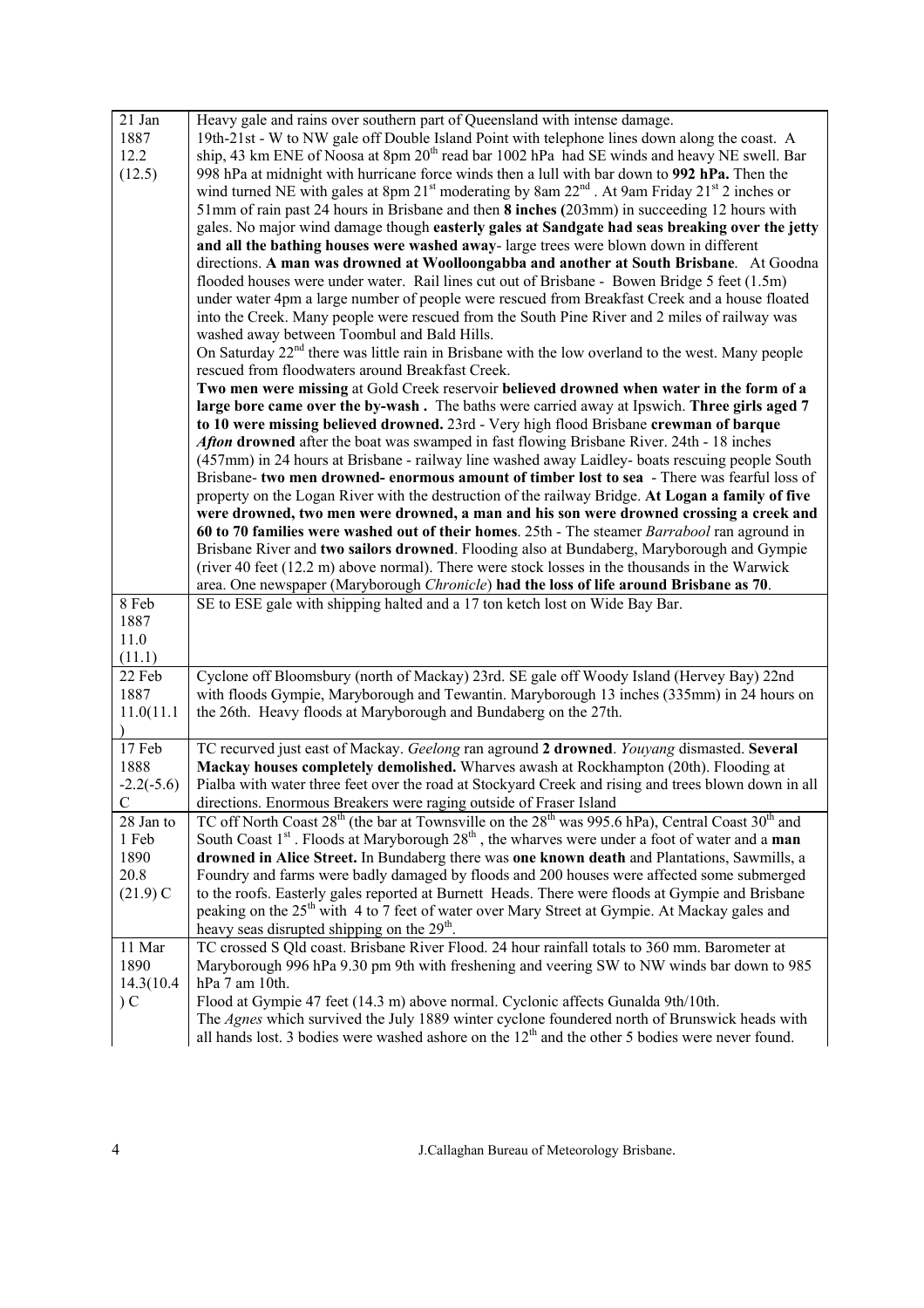| 24 Mar     | TC crossed coast near Cardwell $24th$ and recurved over Fraser Island $28th$ bringing disastrous                 |
|------------|------------------------------------------------------------------------------------------------------------------|
| 1890       | floods over much of Queensland and northern NSW. At South Barnard Island: two men were                           |
| 14.3(10.4) | drowned when their boat was swept away after losing its jib. The house on the Island was blown                   |
| $\sum$     | down and the wife of one of the men was stranded for 2 days with her 4 children. Two aboriginal                  |
|            | beche de mere fishermen were drowned.                                                                            |
|            | <b>Cardwell:</b> the winds started 7pm Sunday $23^{rd}$ and were at their worst until 7am Monday $24^{th}$ .     |
|            | Only 4 houses were left standing, the rest were wholly blown down, unroofed or destroyed. Two                    |
|            | Govt. boathouses were destroyed, the jetty was wrecked, the Schoolhouse blown down, and the                      |
|            | Courthouse almost blown away. The tide came up over the bank.                                                    |
|            | Dungeness: (mouth of Herbert R.) The sea came up high over town and all people left the town.                    |
|            | All buildings were more or less damaged with houses and shops blown down and Customs House                       |
|            | unroofed. The schooner Mary Ellen was wrecked in the Herbert R. and 4 punts were wrecked. At                     |
|            | Halifax a man was killed when a house blew down on him and a man was drowned at Victoria                         |
|            | plantation. At Ingham the C. of E. was levelled to the ground.                                                   |
|            | Townsville: a gale blew all Sunday 24 <sup>th</sup> night until 9pm Monday 24 <sup>th</sup> with 15 small houses |
|            | wrecked by the wind, 30 homes blown off their blocks, 40 verandas wrecked and 3 or 4 houses                      |
|            | washed away. 110 people were homeless with the whole of Hermit Park under water. Heavy seas                      |
|            | rolled over the top of the Breakwater which was 6 feet above high water spring tides. Two boats                  |
|            | sank in Ross Creek, the Launch <i>Eleanor</i> was lost, the ketch <b>Snowdrop</b> lost and the Customs launch    |
|            | sank. A man was washed off a cart and <b>drowned</b> and a <b>woman was killed</b> when her house caved          |
|            | $in$ .                                                                                                           |
|            | Burdekin: 431 mm in 24 hours at Ravenswood. A man drowned at Sellheim, several houses                            |
|            | disappeared, a man drowned at Sandy creek and a rescuer drowned. Ayr: Church razed to the                        |
|            | ground and the Police building unroofed. Mackay: man drowned.                                                    |
|            | <b>Emu Park:</b> Wednesday $26^{th}$ 15 inches (381mm) in 12 hours and man <b>killed by lightning</b> 6.30 am    |
|            | Wed. Schooner Matha Reid dismasted and captain knocked senseless and thought to have                             |
|            | died. Darling Downs: 2 policeman missing in floods near Dalby and at Roma 100 people were                        |
|            | evacuated from floods. Beaudesert: man drowned in creek 28 <sup>th</sup> . Stanthorpe: Numerous                  |
|            | buildings washed away, man drowned and a large number of stock lost.                                             |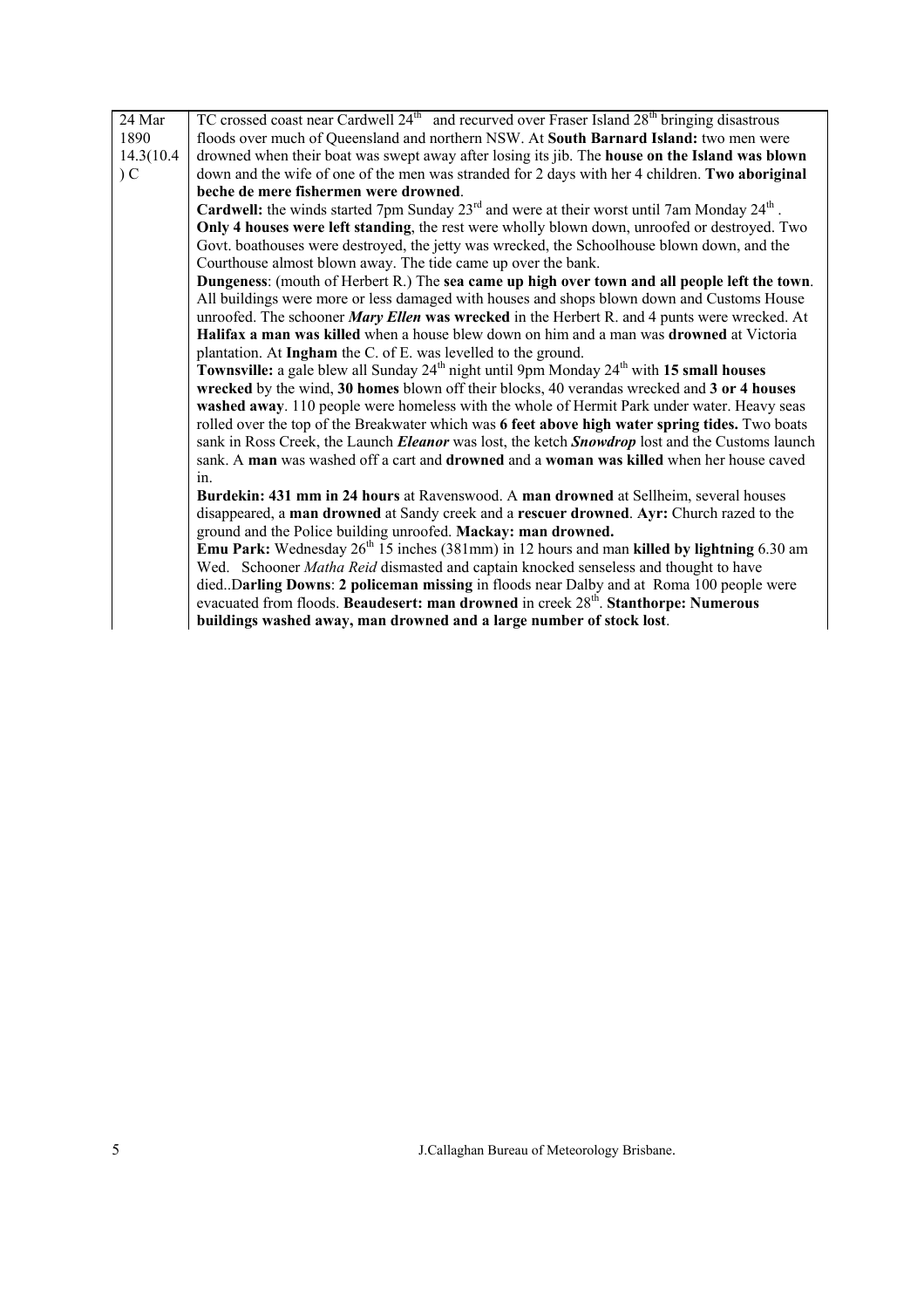| 2 Apr         | TC recurved over Brisbane with 2 deaths. Wind raged from 8am to 4pm Sat 2 <sup>nd</sup> and the lowest bar                                                                         |
|---------------|------------------------------------------------------------------------------------------------------------------------------------------------------------------------------------|
| 1892          | at Brisbane (corrected to sea level) was 991.5 hPa at 2.30 pm. Clement Wragge quoted the wind                                                                                      |
| 6.9(9.3)      | strength in Brisbane 60 to 70 knots. 4.94 inches (125mm) of rain fell in Brisbane during the                                                                                       |
| C             | storm.                                                                                                                                                                             |
|               | Details of damage in inner parts of Brisbane: City - Fences down, glass cracked, iron structure                                                                                    |
|               | blown over and landslide at North Quay. New Farm area -Several houses partially unroofed,                                                                                          |
|               | balconies badly damaged and a chimney crashed through a house at Bowen Tce. Chimney blown                                                                                          |
|               | over at Teneriffe. Sth Brisbane- Sheds and outhouses unroofed, fences down, house unroofed Julia                                                                                   |
|               | St and Church destroyed on top of Highgate Hill. A house was badly damaged at Coorparoo.                                                                                           |
|               | Kangaroo Pt. - Several houses destroyed and unroofed, St Marys C. of E. (stone building) badly                                                                                     |
|               | damaged. Spring Hill-Roof from house hit horse and killed it. Another house unroofed in Upper                                                                                      |
|               | Edward Street and fences down. Botanic Gardens-Large shade trees levelled, snapped off close to                                                                                    |
|               | roots. Red Hill-Shop badly damaged in Caxton Street, two shops completely demolished                                                                                               |
|               | Musgrave Rd, a veranda blown away in Cairns Sr and a house destroyed corner of Latrobe Tce and                                                                                     |
|               | Enoggera Tce. Toowong-Large trees uprooted, sheds blown off stumps and badly stripped.                                                                                             |
|               | Brisbane River- wind blew funnel of <i>Bonito</i> three of the crew blown overboard and one drowned.                                                                               |
|               | Moreton Bay- A steamer on a reef near Mud Island. Samford Rd -Farmer killed in when cart                                                                                           |
|               | overturned trying to dodge fallen trees. Breakfast Creek - rose rapidly at high tide at noon and                                                                                   |
|               | kept rising during the afternoon flooding low parts. House blown over Eildon Hill and some                                                                                         |
|               | houses partially unroofed and verandas wrecked at Hamilton. Runcorn-Bone Mill unroofed.<br>Beenleigh - A great deal of damage iron ripped from many roofs, windows blown in, trees |
|               | uprooted and fences blown down. Southport- at 8pm Fri 1 <sup>st</sup> SW wind turned SE by daylight and at                                                                         |
|               | 10.30 am from the east. The worst wind was from 1pm to 2pm Sat $2nd$ . Immense tree were blown                                                                                     |
|               | down, kitchen removed from house in Nerang St, a house on the Esplanade lost most of its roof, a                                                                                   |
|               | stable was unroofed, the windows of the hotel were blown in, the veranda of a shop was wrecked                                                                                     |
|               | and a house was partly unroofed. The sea came up over the Esplanade in places and 7 chains of the                                                                                  |
|               | seawall was washed away. Tweed Heads- 2 hotels and the Police Station badly damaged, two                                                                                           |
|               | houses were dismantled, hardly any building escaped some damage. 3 sea vessels were grounded.                                                                                      |
|               | Some of the worst damage was Saturday night $2nd$ with a tornado. <b>Redland</b> - Every house suffered,                                                                           |
|               | a house on the Esplanade was unroofed, stables and outhouses were unroofed or blown down and a                                                                                     |
|               | cutter was grounded. Schooner Bellringer with cargo of 49,000 feet of cedar driven ashore at                                                                                       |
|               | Stradbroke Island.                                                                                                                                                                 |
| 21 Jan        | TC recurved over Brisbane. Many trees uprooted, signboards carried away and a few houses in the                                                                                    |
| 1893          | suburbs demolished. At Maryborough on the 21st winds were southerly in the morning, west in                                                                                        |
| 11.3(7.4)     | the afternoon and turned cyclonic northwesterly in the evening with the greatest force at night. The                                                                               |
| $\mathcal{C}$ | 285 ton wooden steamship Tweed was destroyed by waves on the 21 <sup>st</sup> at Byron Bay having been                                                                             |
|               | grounded 2 weeks earlier by large seas.                                                                                                                                            |
| 1 Feb         | TC crossed the coast near Yeppoon smashing buildings and uprooting trees. Bar dropped to 969                                                                                       |
| 1893          | hPa when TC passed over the <i>Buninyong</i> near the Northumberland Group. Wrecked 225 ton                                                                                        |
| 7.7(5.9)      | steamer Dickey on Dickey Beach Caloundra. TC headed south and Crohamhurst (on Stanley R)                                                                                           |
| C             | recorded 907 mm of rain in 24 hrs to 9am 3 Feb. A 15.2 m high wall of water was observed to                                                                                        |
|               | roar down a Stanley R gorge. More than 150 houses washed down Brisbane R. Indooroopilly                                                                                            |
|               | Railway Bridge and the Victoria Bridge both washed away. Flood height reached 9.25 m on Port                                                                                       |
|               | Office Gauge. Seven men drowned in an Ipswich Colliery. Four children drowned on the 3rd                                                                                           |
|               | and a policeman drowned in a rescue attempt. On the 4th a man drowned after rescuing his                                                                                           |
|               | father at South Brisbane. On the 6th a man was found drowned at O'Connell Terrace, a boy                                                                                           |
|               | drowned at Petrie Terrace, a man was drowned at Rosalie and two men were drowned when a                                                                                            |
|               | punt capsized at West End. On the 7th two men were found drowned at the Valley and Bowen                                                                                           |
|               | Bridge and three men were lost when a boat capsized in the Brisbane River. At Maryborough two                                                                                      |
|               | men were drowned and a family missing believed drowned while trying to cross the river.<br>Unprecedented flooding at Maryborough with the Mary river Bridge washed away. The river |
|               | peaked there at 4pm on the 5th with more than 130 families homeless after more than 130 homes                                                                                      |
|               | were swept away. At Gympie numerous houses were washed away with a large number of                                                                                                 |
|               | homeless. There were other deaths in outlying areas.                                                                                                                               |
| 11 Feb        | Short lived TC crossed the coast at Bustard Heads adding to Brisbane Floods. Schooner (150 tons)                                                                                   |
| 1893          | wrecked at Inskip Point and a body of a man washed ashore. Bar dropped to 982 hPa on the                                                                                           |
|               | <i>Fitzroy</i> in Hervey on the night of the 10th/11th.                                                                                                                            |
|               |                                                                                                                                                                                    |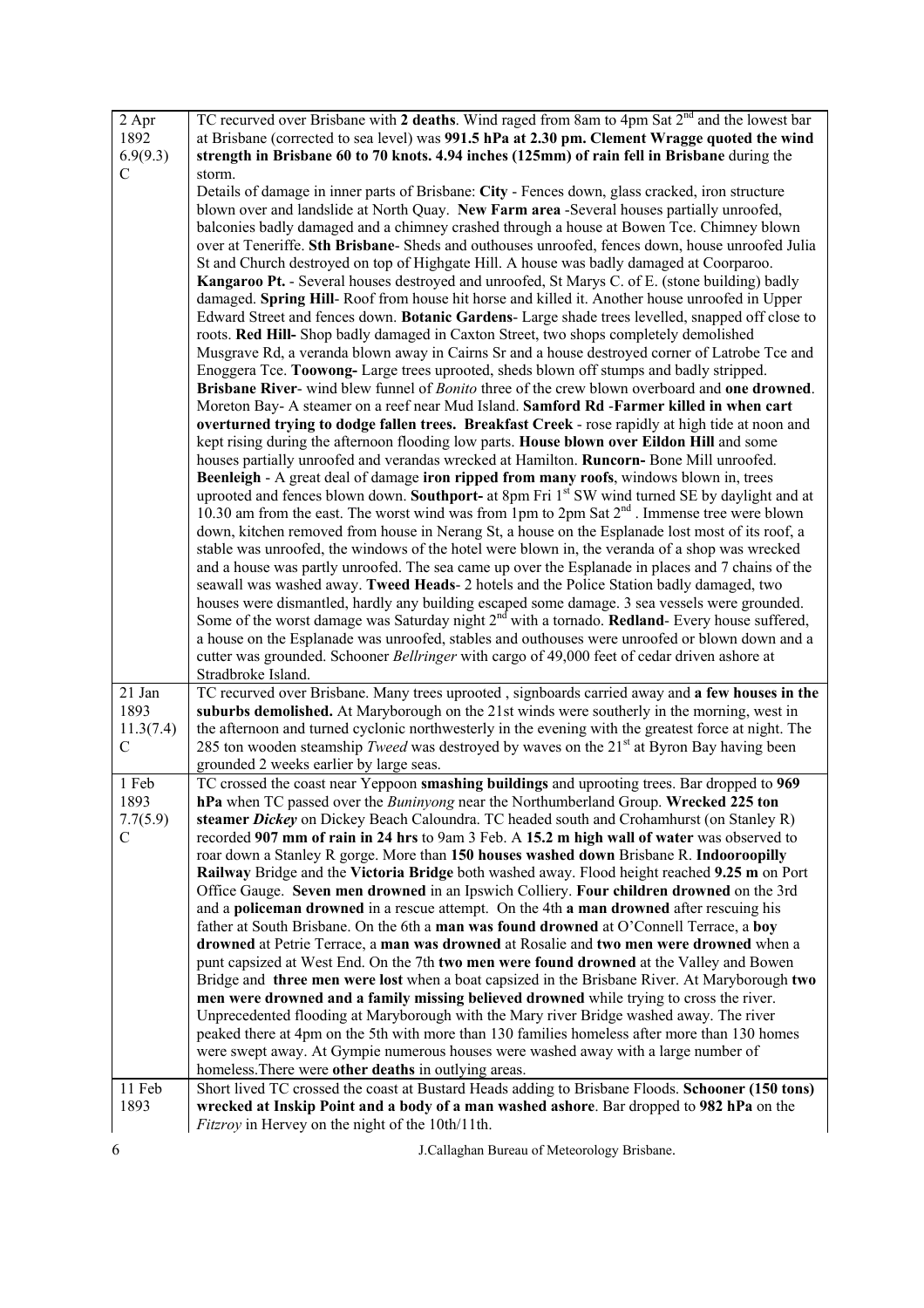| 17 Feb<br>1893                           | TC crossed the coast at Bundaberg. Floods in Brisbane R rose again and at 1020 am 19 Feb came<br>within 25 cm of peak reached a fortnight earlier. Two children drowned. TC induced tornado<br>in Moreton Bay levelled 20 m wide path in forest and lifted boats out of water. Blew down several<br>houses. House at Redcliffe blown along some distance and buggies lifted into trees. Floods from<br>Rockhampton to Grafton.                                                                                                                                                                                                                                                                                                                                                                                                                                                                                                                                                                                                                                                                                                                                    |
|------------------------------------------|-------------------------------------------------------------------------------------------------------------------------------------------------------------------------------------------------------------------------------------------------------------------------------------------------------------------------------------------------------------------------------------------------------------------------------------------------------------------------------------------------------------------------------------------------------------------------------------------------------------------------------------------------------------------------------------------------------------------------------------------------------------------------------------------------------------------------------------------------------------------------------------------------------------------------------------------------------------------------------------------------------------------------------------------------------------------------------------------------------------------------------------------------------------------|
| 19 Feb                                   | TC passed east of Brisbane. 0.58 m storm surge Moreton Bay tide gauge.                                                                                                                                                                                                                                                                                                                                                                                                                                                                                                                                                                                                                                                                                                                                                                                                                                                                                                                                                                                                                                                                                            |
| 1894                                     |                                                                                                                                                                                                                                                                                                                                                                                                                                                                                                                                                                                                                                                                                                                                                                                                                                                                                                                                                                                                                                                                                                                                                                   |
| 10.0(11.0)                               |                                                                                                                                                                                                                                                                                                                                                                                                                                                                                                                                                                                                                                                                                                                                                                                                                                                                                                                                                                                                                                                                                                                                                                   |
| C                                        |                                                                                                                                                                                                                                                                                                                                                                                                                                                                                                                                                                                                                                                                                                                                                                                                                                                                                                                                                                                                                                                                                                                                                                   |
| $6-8$ Apr                                | The western edge of tropical disturbance Zeta (named by Clement Wragge) struck the coast in the                                                                                                                                                                                                                                                                                                                                                                                                                                                                                                                                                                                                                                                                                                                                                                                                                                                                                                                                                                                                                                                                   |
| 1894<br>$-3.0(-$<br>0.8)                 | vicinity of Cape Tribulation at 4.30pm 6 April. Unspecified damage was reported at Cooktown by<br>the Courier Mail. Herberton reported 8.13 inches of rain in the 24h to 9am 7 April and Ingham 5.27<br>inches in the same period. During 7 April the Wild River poured over the bridge at Herberton. On<br>the night of the $7th$ the Burdekin rose 20 feet over the railway bridge and was still rising. At<br>Charters Towers the Burdekin rose 45 feet in 24h and was 40 feet over the rails, which was the<br>highest for 13 years. At Townsville on the night of the 6 <sup>th</sup> the winds increased to gale force and the<br>next morning waves broke over the eastern edge of the jetty. At Geraldton (Innisfail) the river on<br>the 7 <sup>th</sup> reached a record level for the time. 3 feet of water came into in the Goondi Mill and the<br>wharf, which was 40 feet above the level of the stream was submerged by 4 feet. All the lower<br>parts of the Geraldtonj were under water on the morning of the $7th$ . 130 people took refuge in<br>Public Buildings and several houses were almost completely covered by water. One man lost his |
|                                          | life during rescue work while his mate had a narrow escape. 300 bunches of bananas were washed                                                                                                                                                                                                                                                                                                                                                                                                                                                                                                                                                                                                                                                                                                                                                                                                                                                                                                                                                                                                                                                                    |
|                                          | away. The gales blew down large areas of sugar cane.                                                                                                                                                                                                                                                                                                                                                                                                                                                                                                                                                                                                                                                                                                                                                                                                                                                                                                                                                                                                                                                                                                              |
| Sigma<br>26 Jan<br>1896<br>1.3(0.9)<br>W | TC passed just to northeast of Townsville. Bar at Townsville dropped to 991 hPa. Ships were<br>wrecked in the harbour, fences were laid flat and verandahs stripped off houses. Trees 6 ft in<br>circumference were blown down. Seas were enormous and 510 mm of rain fell in Townsville<br>during the cyclone. Floods and storm surge flooded the lower parts of Townsville with over 1.8 m<br>of water. 3 miles of suburbs became an inland sea with <b>large waves</b> breaking on the banks.                                                                                                                                                                                                                                                                                                                                                                                                                                                                                                                                                                                                                                                                  |
|                                          | Seventeen people drowned as a result and one sailor was killed.                                                                                                                                                                                                                                                                                                                                                                                                                                                                                                                                                                                                                                                                                                                                                                                                                                                                                                                                                                                                                                                                                                   |
| Eline                                    | TC recurved over Mackay. Queen's, Riverview and Belmore Arms Hotels were unroofed and                                                                                                                                                                                                                                                                                                                                                                                                                                                                                                                                                                                                                                                                                                                                                                                                                                                                                                                                                                                                                                                                             |
| 4 Feb                                    | their verandas were blown away. The Courthouse was blown down, two churches, the                                                                                                                                                                                                                                                                                                                                                                                                                                                                                                                                                                                                                                                                                                                                                                                                                                                                                                                                                                                                                                                                                  |
| 1898                                     | blacksmith's shop, the Brewery, a stable, a shop and the Newspaper office were wrecked and                                                                                                                                                                                                                                                                                                                                                                                                                                                                                                                                                                                                                                                                                                                                                                                                                                                                                                                                                                                                                                                                        |
| 6.3(10.5)                                | another church was forced off its blocks. A store, a wharf, the Railway offices and many houses                                                                                                                                                                                                                                                                                                                                                                                                                                                                                                                                                                                                                                                                                                                                                                                                                                                                                                                                                                                                                                                                   |
| $\mathcal{C}$                            | were damaged. Two houses collapsed. Other buildings lost balconies, roofing iron and outhouses<br>were blown down. The 24 hour rainfall in Mackay to 9am 5 <sup>th</sup> was 12 inches (305 mm). Floods                                                                                                                                                                                                                                                                                                                                                                                                                                                                                                                                                                                                                                                                                                                                                                                                                                                                                                                                                           |
|                                          | shortened the path of the Pioneer R to the sea by 4.8 km (its present course). Lowest bar reading                                                                                                                                                                                                                                                                                                                                                                                                                                                                                                                                                                                                                                                                                                                                                                                                                                                                                                                                                                                                                                                                 |
|                                          | was 984 hPa. All the buildings on Flat Top Island were destroyed except the lighthouse.                                                                                                                                                                                                                                                                                                                                                                                                                                                                                                                                                                                                                                                                                                                                                                                                                                                                                                                                                                                                                                                                           |
| 12 14                                    | Cyclone of monsoon origin tracked from the continent over Brisbane and down the NSW coast. The                                                                                                                                                                                                                                                                                                                                                                                                                                                                                                                                                                                                                                                                                                                                                                                                                                                                                                                                                                                                                                                                    |
| Feb 1898                                 | bar (at sea level) in Brisbane at 4pm Sunday $13^{th}$ was 997.7 hPa. The brig <i>Amy</i> (220 tons) after                                                                                                                                                                                                                                                                                                                                                                                                                                                                                                                                                                                                                                                                                                                                                                                                                                                                                                                                                                                                                                                        |
| 6.3                                      | leaving Woolongong at 9am 14 <sup>th</sup> was driven ashore near Bulli and the crew of 8 all drowned.                                                                                                                                                                                                                                                                                                                                                                                                                                                                                                                                                                                                                                                                                                                                                                                                                                                                                                                                                                                                                                                            |
| $(10.8)$ C                               | Another man died on the beach from shock. The brigantine Malcolm foundered at Bulli and the                                                                                                                                                                                                                                                                                                                                                                                                                                                                                                                                                                                                                                                                                                                                                                                                                                                                                                                                                                                                                                                                       |
|                                          | crew of 6 hands were lost and 500 feet of the Bellambi jetty was washed away. The ship Atocama                                                                                                                                                                                                                                                                                                                                                                                                                                                                                                                                                                                                                                                                                                                                                                                                                                                                                                                                                                                                                                                                    |
|                                          | was abandoned on the 12 <sup>th</sup> 500 nm off the coast and the Captain and 3 of the crew were saved                                                                                                                                                                                                                                                                                                                                                                                                                                                                                                                                                                                                                                                                                                                                                                                                                                                                                                                                                                                                                                                           |
|                                          | but 13 of the crew were lost at sea. The Schooner Mary Peverill was beached in the Whitsunday                                                                                                                                                                                                                                                                                                                                                                                                                                                                                                                                                                                                                                                                                                                                                                                                                                                                                                                                                                                                                                                                     |
|                                          | Passage though the crew survived. Two men drowned at Bungendore (near Canberra) in floods on                                                                                                                                                                                                                                                                                                                                                                                                                                                                                                                                                                                                                                                                                                                                                                                                                                                                                                                                                                                                                                                                      |
|                                          | the 15 <sup>th</sup> . In Sydney trees were uprooted, verandas were carried away and the ferries were                                                                                                                                                                                                                                                                                                                                                                                                                                                                                                                                                                                                                                                                                                                                                                                                                                                                                                                                                                                                                                                             |
|                                          | suspended. The yacht Greyland was capsized (crew saved) in the harbour. There were 30 known<br>deaths associated with this event.                                                                                                                                                                                                                                                                                                                                                                                                                                                                                                                                                                                                                                                                                                                                                                                                                                                                                                                                                                                                                                 |
| 6-7 Mar                                  | TC Luita passed east of Brisbane and recurved towards SE. 508 mm of rain recorded in 48 hours at                                                                                                                                                                                                                                                                                                                                                                                                                                                                                                                                                                                                                                                                                                                                                                                                                                                                                                                                                                                                                                                                  |
| 1898<br>19.2(12.2)                       | Crohamhurst. Water 4 feet (1.2m) over wharfs at Maryborough. Gales and very high seas along the<br>South Coast.                                                                                                                                                                                                                                                                                                                                                                                                                                                                                                                                                                                                                                                                                                                                                                                                                                                                                                                                                                                                                                                   |
| C                                        |                                                                                                                                                                                                                                                                                                                                                                                                                                                                                                                                                                                                                                                                                                                                                                                                                                                                                                                                                                                                                                                                                                                                                                   |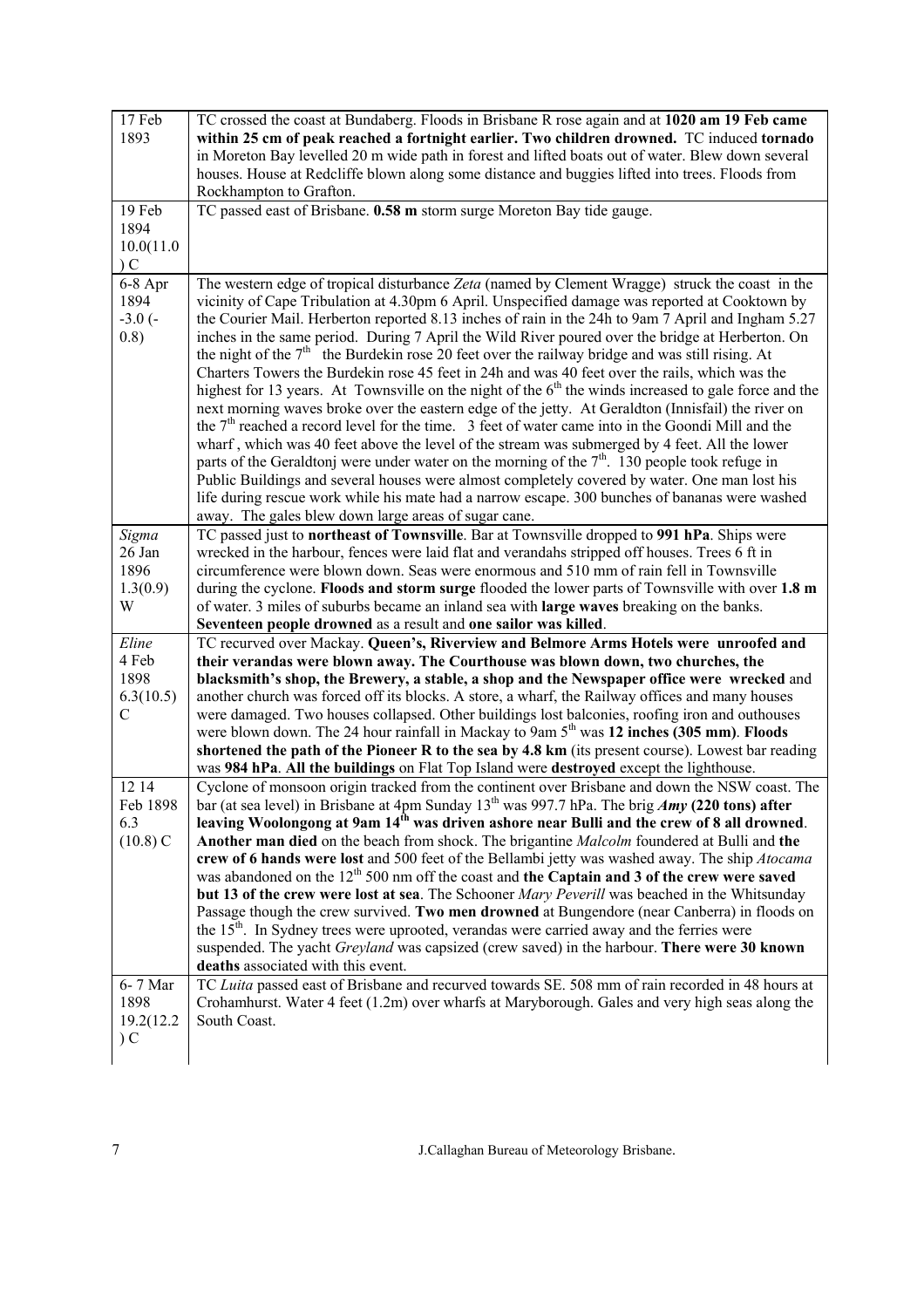| Mahina<br>5 Mar<br>1899<br>13.8(9.1)<br>End C | TC crossed the coast at Princess Charlotte Bay. Barometer read at 914 hPa in the eye. 307 known<br>fatalities (295 Asian and Island origin and 12 European origin). Additionally about 100<br>Aborigines were swept out to sea or killed by widespread falling trees in Forest country. 55<br>schooners or other large vessels were lost. 55 luggers were lost and 12 badly damaged. 42 other<br>vessels were wrecked and 12 badly damaged. There was a huge storm surge of 14.6 m on Barrow<br>Point. On Flinders Island porpoises were found 15.2 m up on the cliffs.                                                                                                                                                                                                                                                                                                                                                                                                                                                                                                                                                                                                                                         |
|-----------------------------------------------|-----------------------------------------------------------------------------------------------------------------------------------------------------------------------------------------------------------------------------------------------------------------------------------------------------------------------------------------------------------------------------------------------------------------------------------------------------------------------------------------------------------------------------------------------------------------------------------------------------------------------------------------------------------------------------------------------------------------------------------------------------------------------------------------------------------------------------------------------------------------------------------------------------------------------------------------------------------------------------------------------------------------------------------------------------------------------------------------------------------------------------------------------------------------------------------------------------------------|
| Leonta<br>9 Mar<br>1903<br>17.6(8.1)<br>End W | TC recurved over Townsville. Bar read down to 965 hPa. Hurricane force winds were SW to S.<br>Much severe wind damage with flying roofing iron, <b>buildings blown over</b> and verandahs wrenched<br>away. The Townsville Hospital with 36 cm thick brick walls was wrecked by the wind and the<br>brick Grammar School was destroyed. Eight people were killed in the hospital and there were 10<br>deaths in total.                                                                                                                                                                                                                                                                                                                                                                                                                                                                                                                                                                                                                                                                                                                                                                                          |
| 27 Jan<br>1906<br>$-3.5(-8.0)$<br>End W       | TC crossed the coast at Cairns. The wind commenced at 2.30pm and reached hurricane force until<br>9pm the town with iron was flying all directions. Wind moderated around 4am Sunday $(28^{th})$ .<br>Sheets of roofing iron off houses, parts of verandas and branches off trees were strewn about the<br>town. The storm was most severely felt in Chinatown, half of which was completely wrecked.<br>Rhodes Hotel was unroofed and had several doors and windows blown in. The Crown Hotel stables<br>were completely destroyed. The Newmarket Hotel had its roof lifted off. A boarding house was<br>unroofed.<br>The Methodist Church was blown off its stumps and the back of the building was destroyed. The<br>Commercial premises of Preston and Co. was destroyed. The Commercial premises of Smellie and<br>Co. lost its veranda and sustained serious roof damage. The Commercial premises of Newell<br>suffered considerable damage. The 'Morning Post' lost its veranda. Till's sawmill was badly<br>damaged. Private dwellings suffered damage and all old buildings suffered some damage. Many<br>buildings destroyed in Innisfail and widespread damage to canefields and banana plantations. |
| TC 4 Mar<br>1906 - 5.2<br>$(-7.1)$            | TC crossed the coast near Cairns and wrecked the town of Croydon. At 7am 4 <sup>th</sup> cyclonic winds<br>began at 10 am there was a lull and then the winds resumed from the opposite quarter. Two<br>churches were wrecked and another was blown off its stumps. The Post office lost part of its roof<br>and the Court House was damaged. Three hotels were severely damaged and only portions of<br>another two were left standing. Two houses were wrecked and all buildings more or less suffered<br>with scores of people homeless. Severe damage also in surrounding towns. At Normanton the wind<br>started Saturday night 3 <sup>rd</sup> and continued overnight though damage was slight with only portions of<br>roofs dislodged. There were gales at Mackay on the $3rd$ and the $5th$ with the river in flood. A bridge<br>was washed away at Cattle Creek.                                                                                                                                                                                                                                                                                                                                     |
| 19 Jan<br>1907<br>5.1(3.8)<br>$\mathcal{C}$   | TC crossed the coast just to the north of Cooktown. Many buildings were totally wrecked<br>including 3 churches, two schools, 4 halls, 3 hotels, several shops and a large number of<br>houses. There were 9 deaths.                                                                                                                                                                                                                                                                                                                                                                                                                                                                                                                                                                                                                                                                                                                                                                                                                                                                                                                                                                                            |
| 12 Mar<br>1908<br>0.2(8.2)<br>$\mathcal{C}$   | TC crossed the coast near St. Lawrence. Widespread damage to trees, buildings, fences and<br>telegraph lines between St Lawrence and Nebo.                                                                                                                                                                                                                                                                                                                                                                                                                                                                                                                                                                                                                                                                                                                                                                                                                                                                                                                                                                                                                                                                      |
| 28 Jan<br>1910<br>5.6(8.5)<br>C               | TC crossed the coast to the north of Cairns on the $27th$ , then recurved west of Cairns before passing<br>back out to sea on the 30 <sup>th</sup> .<br>On the 26 <sup>th</sup> Strong gale at Cooktown from the SSE bar 994.9 hPa, two boats blown ashore. On the<br>27 <sup>th</sup> W to NW Gale at Cooktown SE gale at Cairns. All the pleasure craft along the Esplanade at<br>Cairns were swamped.<br>$28th$ Heavy rains in<br>Heavy gale and tremendous seas at Cairns. Bombala ran aground. On the<br>Townsville and Ross Creek and Ross River in flood. Banked up by a 10 foot tide the river covered<br>large portions of Hermit Park and South Townsville. 30 <sup>th</sup> at 9am bar at Mackay 990.9 hPa with<br>strong SW winds. At 9pm a whole gale from ESE at Sandy Cape.<br>There were washout and railway line flooding in the Rockhampton area. There was a major flood at<br>Mackay with damage to the bridges and the railway and stock losses.                                                                                                                                                                                                                                           |
| 11 Jan<br>1911<br>3.2(6.9)<br>$\mathcal{C}$   | TC passed from Gulf south through inland Qld. Severe damage at Marburg and whole gale SE Qld<br>coast. Landslide blocked No. 10 Tunnel on Cairns to Kuranda railway. Rail washaways on<br>Cloncurry line and in the Mackay district. Sea-baths damaged at Sandgate. Ships unable to enter<br>Moreton Bay.                                                                                                                                                                                                                                                                                                                                                                                                                                                                                                                                                                                                                                                                                                                                                                                                                                                                                                       |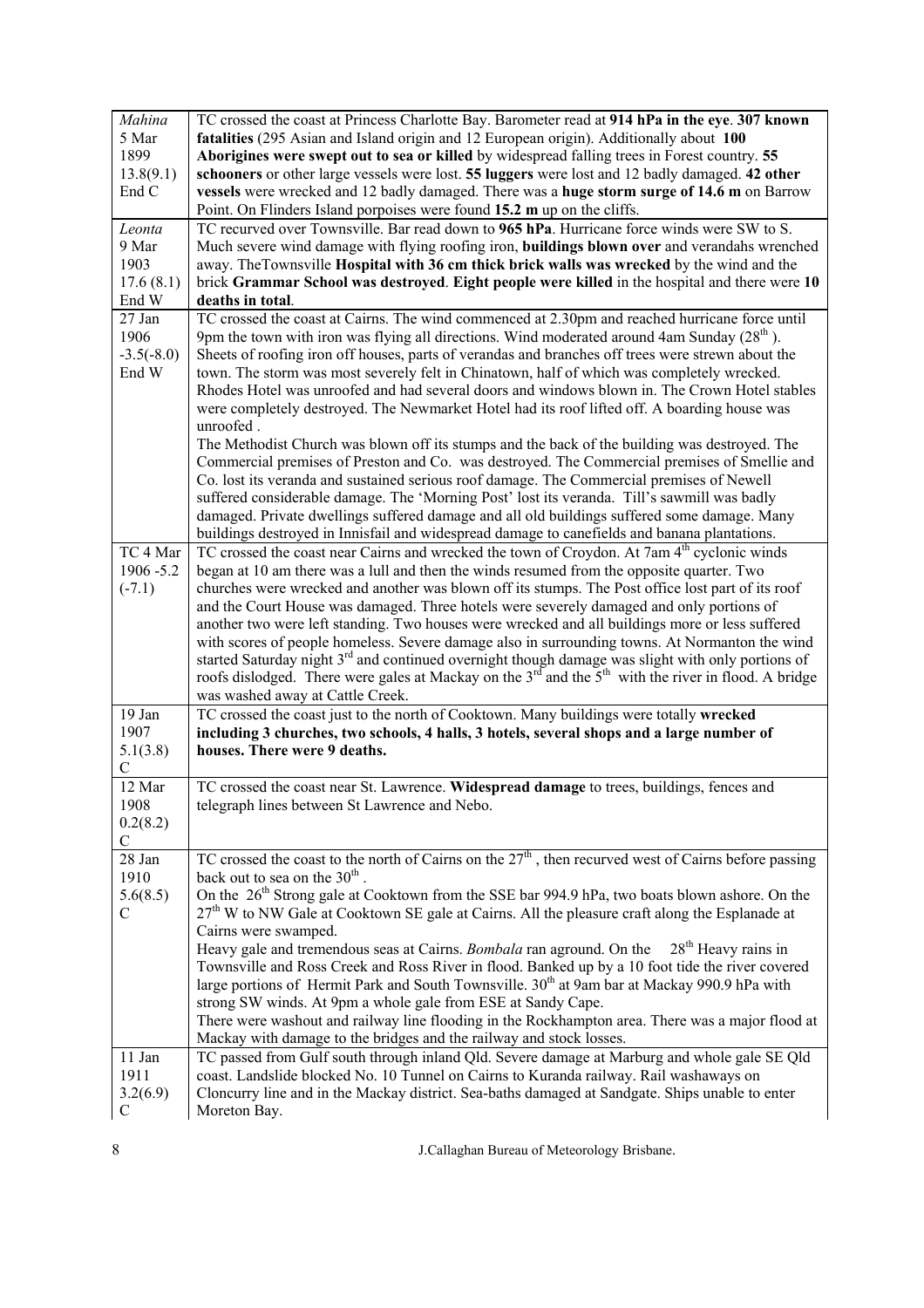| 10 Feb<br>1911              | TC passed to the east of Pt Douglas. 3 buildings partially unroofed. Sugar cane damaged. Another<br>landslip blocked No. 10 Tunnel on the Cairns to Kuranda rail line. 17 inches (432 mm) of rain in |
|-----------------------------|------------------------------------------------------------------------------------------------------------------------------------------------------------------------------------------------------|
| 1.6(2.8)                    | 24 hours at Redlynch near Cairns.                                                                                                                                                                    |
| $\mathsf{C}$                |                                                                                                                                                                                                      |
| 16 Mar                      | TC crossed the coast near Pt Douglas. Bar read at 959.7 hPa by ship at Low Woody Is (9 nm south                                                                                                      |
| 1911                        | of Cape Flattery). Two lives were lost at Pt Douglas and most buildings in the town were levelled                                                                                                    |
| 3.5(2.4)                    | only 7 out of 57 houses left standing with 100 persons left homeless. Similar damage at                                                                                                              |
| End C                       | Mossman. At Cairns balconies stripped off buildings and roofing iron lost and verandahs collapsed                                                                                                    |
|                             | The Empire Hotel had the Balcony torn off and one wall stove in. The cargo sheds on the wharf                                                                                                        |
|                             | were badly damaged and one shed was wrecked. Considerable damage was done to houses,                                                                                                                 |
|                             | outhouses and stables in the suburbs with one house lifted completely off its stumps. The Chillagoe                                                                                                  |
|                             | Company Warehouse and the Harbourmasters office were unroofed. Two boarding houses were                                                                                                              |
|                             | badly damaged. A whole row of shops in Spence Street were badly damaged by one terrific gust. At                                                                                                     |
|                             | Nelson on the Mulgrave, the hotel was wrecked, the ventilating roof of the Mulgrave Mill was                                                                                                         |
|                             | taken away and a great deal of damage was done to the residences. Widespread damage to                                                                                                               |
|                             | plantations near Cooktown by winds and floods.                                                                                                                                                       |
| 23 Mar                      | TC wrecked Yongala, 3664 tons, just to east of Townsville 120 lives lost. One of the searchers                                                                                                       |
| 1911                        | reported that a few miles south of Cape Bowling Green a vast swathe was cut through the                                                                                                              |
| 3.5(2.4)                    | bush with every tree uprooted or snapped off. Another searched found the northern side of                                                                                                            |
| End C                       | Cape Upstart swept clean of trees, snapped off 8 feet (2.5 m) from the ground.                                                                                                                       |
| 7 April<br>1912             | TC recurved east of Cairns. Several houses badly damaged at Innisfail. Crop suffered badly, 40 %                                                                                                     |
| $-21.2(-)$                  | loss of banana and sugar crops. 4 boats lost.                                                                                                                                                        |
| 14.3)                       |                                                                                                                                                                                                      |
| End W                       |                                                                                                                                                                                                      |
| 16 17 Jan                   | TC recurved seaward of Bowen. Shipping delayed along the Queensland coast South of Bowen due                                                                                                         |
| 1913                        | gales and huge seas. Floods and rail washouts Bundaberg area. Rosedale recorded 19 inches                                                                                                            |
| $-3.5(-5.5)$                | (483mm) and Bundaberg recorded 30.75 inches (781mm) in 41 hours including 10 inches (254mm)                                                                                                          |
| $\mathcal{C}_{\mathcal{C}}$ | in 8 hours. A man was drowned in Childers. A child was drowned at Baffle Creek when a tree                                                                                                           |
|                             | fell on a boat containing a family of 5.                                                                                                                                                             |
| 22 Jan                      | A cyclone moved eastward north of Cooktown. Cyclonic winds at Cairns. Big seas on Cape                                                                                                               |
| 1913                        | Grafton, the breakers on Barron Spit were visible for miles and all low parts of the town                                                                                                            |
| $-3.5(-5.5)$                | submerged. The Harbour Board flats were a sea of water.                                                                                                                                              |
| $\mathcal{C}_{\mathcal{C}}$ |                                                                                                                                                                                                      |
| 31 Jan                      | TC crossed the coast near Cairns. Front of Stock Exchange blown in, the Rice Mill on the                                                                                                             |
| 1913                        | Esplanade was severely damaged, balconies were stripped off buildings, two houses were lifted                                                                                                        |
| $-3.5(-5.5)$                | completely off their stumps, a sawmill was unroofed and other sheds were unroofed. Many trees                                                                                                        |
| $\mathcal{C}_{\mathcal{C}}$ | were blown down. The sea came onto the land with a strong easterly gale on the morning of the                                                                                                        |
|                             | 31 <sup>st</sup> damaging many boats and smashing the seawall. Banana plantations were destroyed at                                                                                                  |
|                             | Freshwater near Cairns. All trees were blown down on Green Island and it was denuded of                                                                                                              |
|                             |                                                                                                                                                                                                      |
|                             | vegetation. Seas broke right over Upola Bank and thousands of dead birds were found lying on the                                                                                                     |
|                             | sandbanks. At Yarrabah the boy's Quarters were blown down, the girl's Quarters were badly                                                                                                            |
|                             | damaged and out buildings were unroofed and a <b>baby died</b> . At Innisfail balconies and roofs were                                                                                               |
|                             | lost though most damage was caused by severe floods. Goods and Buildings washed down River.                                                                                                          |
|                             | Four lives lost. In the district 90% of banana crop lost and there was severe damage to other                                                                                                        |
|                             | crops. SS Innamincka grounded. Record floods Cairns and Malanda districts with much damage to                                                                                                        |
|                             | roads and bridges and railway lines. Schooner Dancing Wave missing. A t Innisfail 100 houses                                                                                                         |
|                             | were under water, at Ingham 25 feet of water was over the bridge and at Cairns the Mulgrave was<br>20 feet over the railway bridge.                                                                  |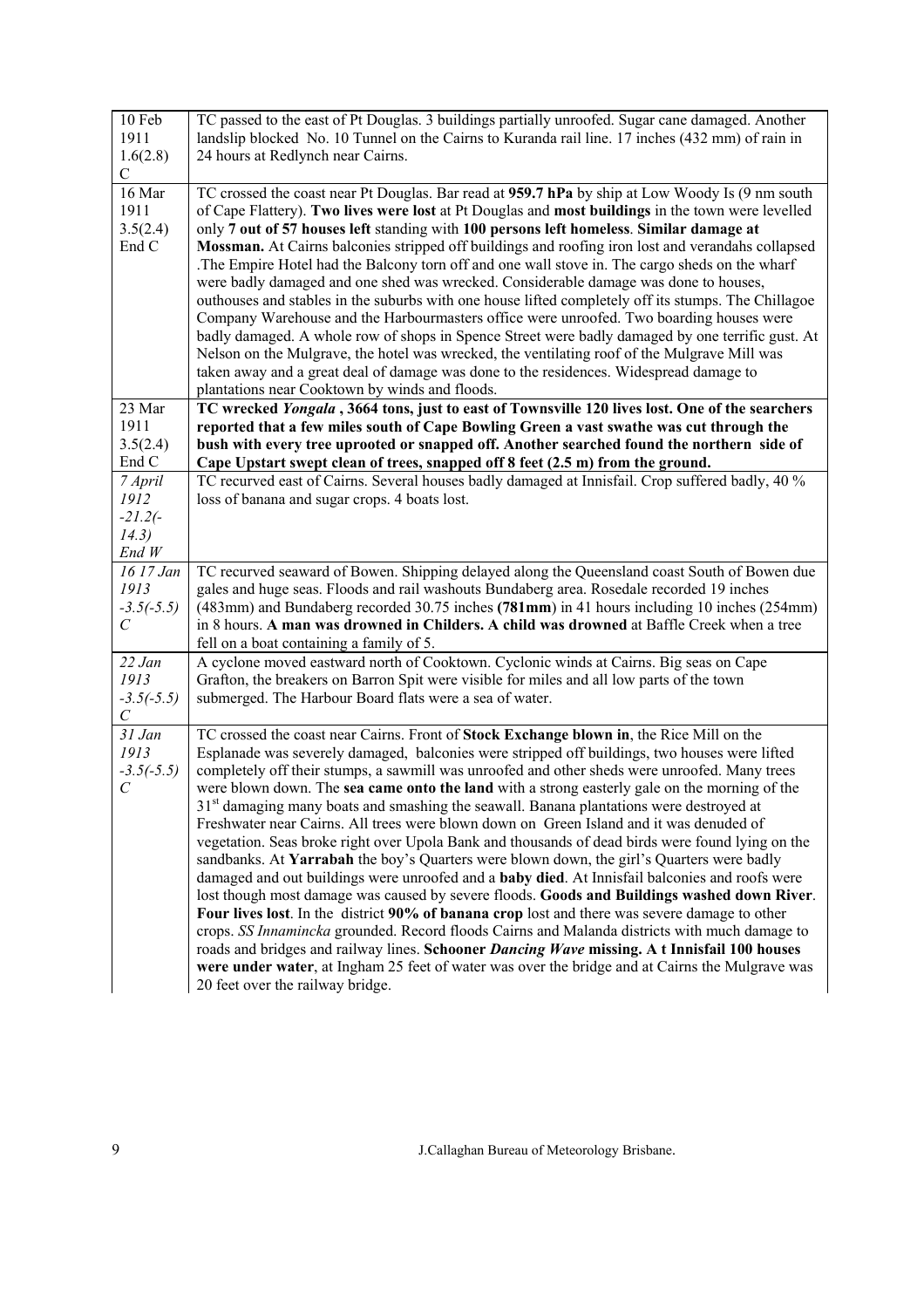| 9-11 Feb<br>1915 | TC moved parallel to the coast south of Townsville. At Bundaberg SE gales blew all night 8 <sup>th</sup> /9th<br>and on the $9th$ veered to westerly reaching hurricane force and the bar there went down to 983.1 |
|------------------|--------------------------------------------------------------------------------------------------------------------------------------------------------------------------------------------------------------------|
| $-2.2(-)$        | hPa at 1pm. A number of houses suffered considerable damage there. The roof of a shop blew into                                                                                                                    |
| 14.6)            | the main street and a new building (almost erected) was blown down. There was much damage to                                                                                                                       |
| Start C          | orchards and many trees were blown down in the surrounding country. There were cyclonic                                                                                                                            |
|                  | conditions at Hervey Bay on the 10 <sup>th</sup> with the school being blown down at Pialba. Moderate                                                                                                              |
|                  | flooding in the Mary River and local flooding in coastal districts south of Mackay. Two men                                                                                                                        |
|                  | drowned in the Stanley River at Woodford where they recorded 1146 points (291 mm) in the 12                                                                                                                        |
|                  | hours to 9pm 9 <sup>th</sup> . At Eumundi a large number of trees were downed and stock were lost. On the 9 <sup>th</sup>                                                                                          |
|                  | at Manly gales and rough seas swept boats from their moorings and a wall was damaged.                                                                                                                              |
|                  | There was a 0.58 metre storm surge on the Old Pile Light tide gauge in Moreton Bay at 0907 UTC                                                                                                                     |
|                  | 11 February.                                                                                                                                                                                                       |
| 27 Dec           | TC crossed the coast near the Whitsunday Is. Dent Is recorded 958 hPa. Lighthouse installations at                                                                                                                 |
| 1916             | Dent Is and Flat Top Island were badly damaged. TC then moved into the Clermont area causing                                                                                                                       |
| 15.4(10.1)       | disastrous floods and the loss of 62 lives.                                                                                                                                                                        |
| C                |                                                                                                                                                                                                                    |
| 15 Dec           | TC crossed coast south of Bowen. Gales heavy rain.                                                                                                                                                                 |
| 1917             |                                                                                                                                                                                                                    |
| 22.5(19.3        |                                                                                                                                                                                                                    |
|                  |                                                                                                                                                                                                                    |
| End C            |                                                                                                                                                                                                                    |
| 21 Jan           | A TC crossed the coast just north of Mackay. The lowest pressure of 932.6 hPa was recorded at                                                                                                                      |
| 1918             | 7.30 am $21st$ by a private observer (T. Croker) about 5 km from Mackay north of the river. Before                                                                                                                 |
| 14.6(17.9        | the reading the winds were cyclonic south-easterly then there was a sudden lull and the winds                                                                                                                      |
| C                | turned northerly in a very short space of time the winds reached cyclonic strength.                                                                                                                                |
|                  | The Post Office barograph fell to 944.8 hPa at 4am $21st$ but was prevented by the flange from                                                                                                                     |
|                  | falling below 944.8 hPa The wind changed from the southeast to the north around 8am $21st$ with                                                                                                                    |
|                  | no abatement and increased in violence. The Harbour and Rivers Engineer's to Parliament stated                                                                                                                     |
|                  | that the cyclone was accompanied by an elevation in sea surface in the form of a wave which at                                                                                                                     |
|                  | Mackay slowly rose for about an hour reaching a height of 7 foot 9 inches (2.36 metres) above the                                                                                                                  |
|                  | highest spring tide level. Hardly any building in Mackay escaped damage and a thousand were                                                                                                                        |
|                  | destroyed. Three steamers were sunk and three were grounded. The cyclone brought a 3.6 m storm<br>surge into Mackay. An account by a Miss Moreton stated that the tidal water reached her house at                 |
|                  | 4.45 am and she drifted on floating debris until 8.50 am. One observer saw a wall of water 7.6 m                                                                                                                   |
|                  | high sweep over the beaches towards the town at 5 am 21 January at the height of the cyclone. In                                                                                                                   |
|                  | 1987 a survivor recalled seeing waves 2.4 to 2.7 m high breaking in the centre of Mackay.                                                                                                                          |
|                  | Severe storm surge damage was also experienced at Slade Point, Blacks Beach and Eimeo Beach                                                                                                                        |
|                  | north of Mackay. The cyclone was very large in size and destructive winds extended down to                                                                                                                         |
|                  | Rockhampton with the worst damage occurring after the winds shifted from SE to NE. Several                                                                                                                         |
|                  | houses were unroofed in North Rockhampton and along Lakes Creek Road. Trees were uprooted                                                                                                                          |
|                  | including large jacaranda trees. Many houses had verandas blown off and lost portion of their roofs.                                                                                                               |
|                  | Two men were drowned at Rockhampton. At Yeppoon, a man drowned, trees were uprooted,                                                                                                                               |
|                  | three buildings were badly damaged or unroofed and several houses were lifted off their blocks. At                                                                                                                 |
|                  | Emu Park many houses were badly damaged and the fishing suffered severely. At Mt Morgan                                                                                                                            |
|                  | roofing iron was lifted off buildings and at Clermont thousands of trees were uprooted along all the                                                                                                               |
|                  | surrounding roads and buildings lost roofing iron. Widespread flooding occurred in Central                                                                                                                         |
|                  | Queensland including a record flood at Rockhampton with widespread property damage. In Mackay                                                                                                                      |
|                  | the death tally was 20 on the $31st$ January 1918 and it is now though that a total loss of thirty                                                                                                                 |
|                  | people lost their lives in the cyclone and the subsequent floods in Central Queensland.                                                                                                                            |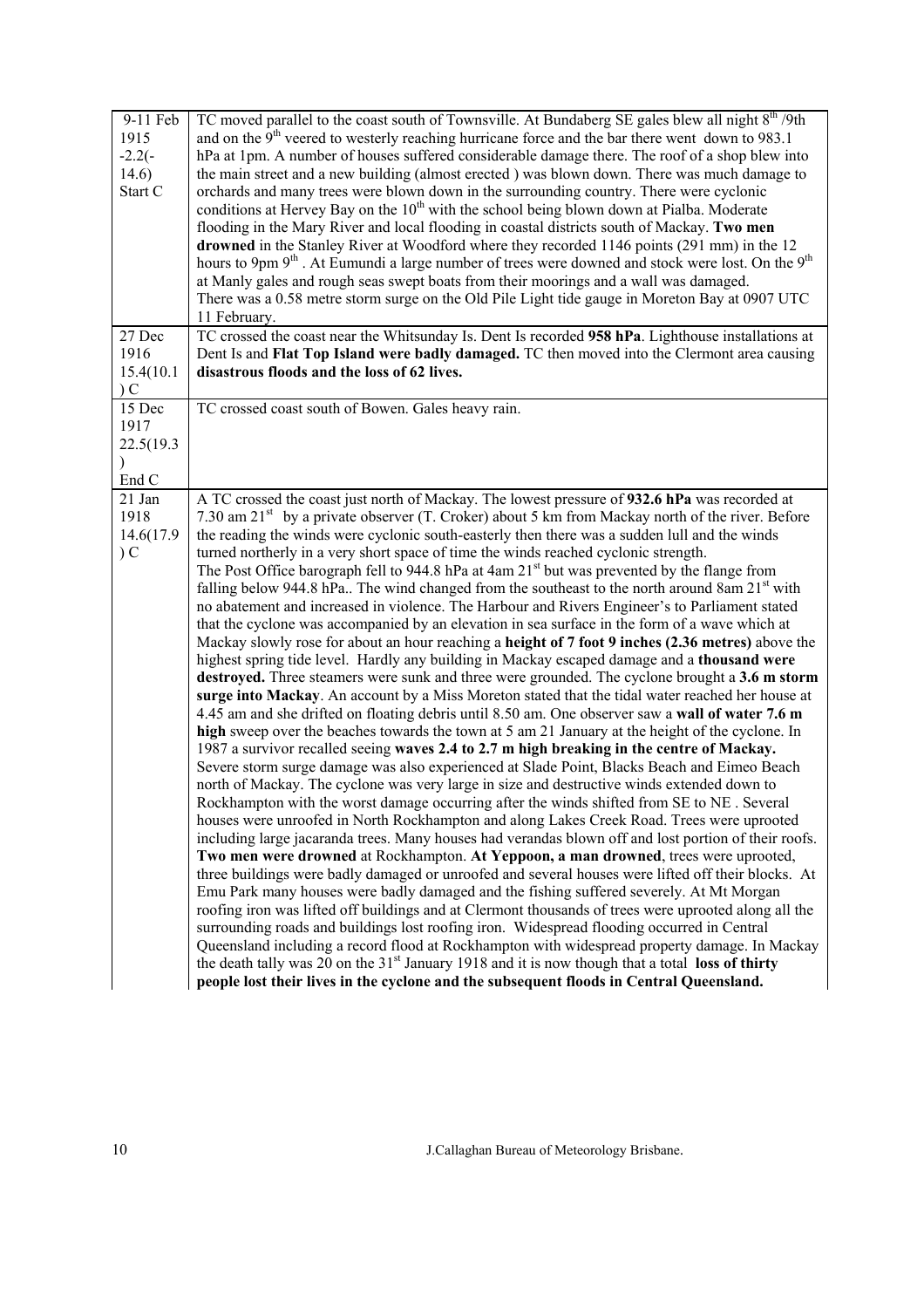| 10 Mar<br>1918<br>2.0(10.5)<br>C                | This cyclone is widely regarded as the worst cyclone to hit a populated area of Queensland. It<br>crossed the coast and passed directly over Innisfail. Pen on Post Office barograph was prevented<br>from registering below 948 hPa by flange on bottom of drum. 926 hPa read at the Mourilyan<br>Sugar mill at 7 pm 10 Mar. The eye wall reached Innisfail at 9 pm. In Innisfail, then a town of<br>3,500 residents, only around 12 houses remained intact the rest being blown flat or unroofed. A<br>report from the Harbours and Marine Engineer indicated that at Maria Creek the sea rose to a<br>height of about 3m above high water (If this refers to HAT the water was 4.65m above the<br>tide for that day). Around 4.40pm 10 Mar at Bingil Bay a tidal wave was seen surging in from<br>the east into Bingil Bay taking the bridge over the creek 400 m inland. Mission Beach was<br>covered by 3.6 m water for hundreds of metres inland, the debris reached a height of 7m in<br>the trees. All buildings and structures were destroyed by the storm surge in the Bingil Bay<br>Mission beach area. The surge was 2.6m at Flying Fish Point. Babinda also had many buildings<br>destroyed and some reports suggest that not one building was left standing. There was widespread<br>damage at Cairns and on the Atherton Tablelands. Recent reports suggest that 37 people died in<br>Innisfail while 40 to 60 (mostly aborigines) lost their lives in nearby areas.                                                                                                                                                                                                                                                                                                                                                                                                                                                                                                                                                                                                                                    |
|-------------------------------------------------|------------------------------------------------------------------------------------------------------------------------------------------------------------------------------------------------------------------------------------------------------------------------------------------------------------------------------------------------------------------------------------------------------------------------------------------------------------------------------------------------------------------------------------------------------------------------------------------------------------------------------------------------------------------------------------------------------------------------------------------------------------------------------------------------------------------------------------------------------------------------------------------------------------------------------------------------------------------------------------------------------------------------------------------------------------------------------------------------------------------------------------------------------------------------------------------------------------------------------------------------------------------------------------------------------------------------------------------------------------------------------------------------------------------------------------------------------------------------------------------------------------------------------------------------------------------------------------------------------------------------------------------------------------------------------------------------------------------------------------------------------------------------------------------------------------------------------------------------------------------------------------------------------------------------------------------------------------------------------------------------------------------------------------------------------------------------------------------------------------------------|
| 3 Mar<br>1919<br>$-12.8(-)$<br>9.0) W           | TC crossed the coast at Maryborough. Serious washaway on Mary Valley line.                                                                                                                                                                                                                                                                                                                                                                                                                                                                                                                                                                                                                                                                                                                                                                                                                                                                                                                                                                                                                                                                                                                                                                                                                                                                                                                                                                                                                                                                                                                                                                                                                                                                                                                                                                                                                                                                                                                                                                                                                                             |
| 3 Feb<br>1920<br>$-1.7(-1.4)$<br>W              | Disastrous TC crossed the coast north of Cairns. Barometer at Pt Douglas dropped to 962 hPa and<br>the town was practically demolished.<br>At Cairns the bar dropped to 29.17 inches or 987.8 hPa and the southeasterly winds were strongest<br>from 2.30am Tues 3 <sup>rd</sup> to daybreak. A Café was razed to the ground, most of the houses along the<br>waterfront were unroofed, 2 hotels were badly damaged, a building was overturned, street trees<br>were blown down and windows were blown in including two of plate glass. There were <b>many</b><br>heroic rescues including an old man plucked from a house just before it toppled over and a girl ran<br>through the storm at 2am to get assistance for a cyclist with a broken leg. A number of the rescuers<br>were injured by flying debris. One hour after dawn the wind shifted to north-easterly gales which<br>swept a high tide over the seawall and into the streets becoming 4 feet deep over the Esplanade<br>and 2 feet deep in other parts. In the Main Street in town one side of the roadway and the footpath<br>were flooded by the sea. The seawater subsided at 10am. Many people took refuge from the sea on<br>the upper portions of their homes and <b>several people were rescued</b> including 2 women who gave<br>birth during the night. The sea baths and the attached house were washed out to sea. Boats and<br>boatsheds were badly damaged. And ships anchored in the harbour were destroyed. A large<br>valuable quantity of cedar logs were lost from the wharves to the sea.<br>Nearly every house in Kuranda was unroofed. At Mt Molloy, with the exception of one small<br>house, all houses including the Post Office were blown down. At Chillagoe, between early Tues<br>and midday, the Hotel, Butcher Shop, C. of E., The Theatre, Bakery, School of Arts and several<br>houses were destroyed. At Mareeba several houses and the Nurses Quarters were unroofed. A few<br>places were unroofed at Herberton. A man drowned in the Russell River. Widespread floods in<br>NQ and enormous cattle losses inland. |
| 1 April<br>1921<br>$-7.1(1.3)$<br>$\mathbf C$   | TC crossed Cape York. Sank two boats and dismasted others in Princess Charlotte Bay area.<br>Heavy floods.                                                                                                                                                                                                                                                                                                                                                                                                                                                                                                                                                                                                                                                                                                                                                                                                                                                                                                                                                                                                                                                                                                                                                                                                                                                                                                                                                                                                                                                                                                                                                                                                                                                                                                                                                                                                                                                                                                                                                                                                             |
| 5 April<br>1921<br>$-7.1(1.3)$<br>$\mathcal{C}$ | This tropical cyclone passed close to the vessel Camira, which was hove to near North Reef<br>(120km east of Yeppoon). The vessel was in cyclonic conditions for 16 hours and 500 rams were<br>swept overboard. Large seas would have affected Yeppoon but we have no record of the impact.<br>The cyclone then passed to the east of Bustard Heads whose bar dropped to 979 hPa. It passed<br>over Bundaberg where numerous houses lost their roofs. It then passed between Maryborough<br>and Hervey Bay. Bathing houses were washed away at Pialba and 2 men were badly injured by a<br>storm surge. A storm surge was also reported at the Forestry rail head at Wunggoolba Creek on<br>the west coast of Fraser Island. The loco drivers house was isolated by the sea and the railway was<br>undermined by the sea.                                                                                                                                                                                                                                                                                                                                                                                                                                                                                                                                                                                                                                                                                                                                                                                                                                                                                                                                                                                                                                                                                                                                                                                                                                                                                              |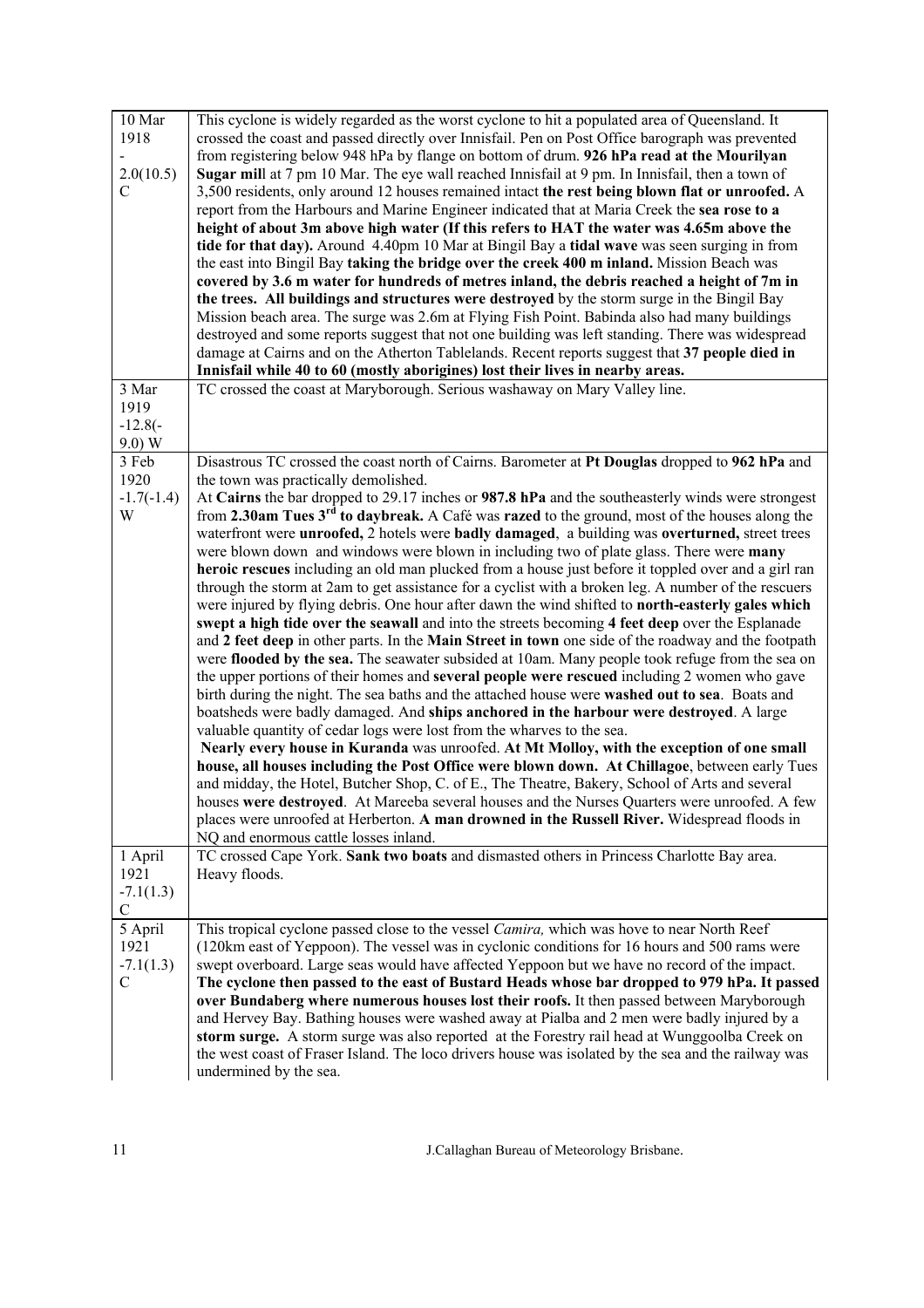| 28 Mar                       | TC crossed Cape York and became very severe in Gulf.                                                                                                                                         |
|------------------------------|----------------------------------------------------------------------------------------------------------------------------------------------------------------------------------------------|
| 1923                         |                                                                                                                                                                                              |
| 8.9(7.3)                     |                                                                                                                                                                                              |
| Start W                      |                                                                                                                                                                                              |
| 26 Feb                       | TC crossed the coast between Cooktown and Cairns. At Cooktown two hotels were slightly                                                                                                       |
| 1925                         | damaged and many outhouses and fences were blown down. At Mossman several small buildings                                                                                                    |
| 13.8(11.4)<br>C              | were unroofed though most damage was done to the sugar cane which was flattened                                                                                                              |
| 9 Feb                        | TC recurved east of Townsville. Floods Herbert and Tully rivers. Damage to banana crop.                                                                                                      |
| 1926                         |                                                                                                                                                                                              |
| $-14.5(-)$                   |                                                                                                                                                                                              |
| 11.1) W                      |                                                                                                                                                                                              |
| 9 Feb                        | TC crossed the coast just to the north of Cairns. The lowest pressure reading at Cairns was 971                                                                                              |
| 1927                         | hPa. Many buildings were unroofed or damaged and some 16 totally destroyed. Considerable                                                                                                     |
| 1.1(8.1)                     | damage to hotel and houses at Malanda. Sea wall at Cairns broken in several places. TC turned into                                                                                           |
| $\mathcal{C}$                | a disastrous rain depression. Unprecedented floods occurred in North Coast Rivers. Halifax,                                                                                                  |
|                              | Ingham, Innissfail and Tully were partly submerged. There were many drownings 23 at                                                                                                          |
|                              | Ingham, 15 at Cardwell and 1 at Townsville. 2,500 cattle and 1,500 horses drowned at                                                                                                         |
|                              | Ingham. Losses to crops stock and property in the Herbert reached 300,000 pounds (1927). Rail                                                                                                |
|                              | damage with washaways and many bridges carried away. Also flooding in south of state, with Surat                                                                                             |
|                              | under water and a drowning fatality at Toowoomba. Seven persons were also drowned near Miles<br>and crops in West Moreton badly damaged. A large dam at Koorboora was wrecked. A total of 47 |
|                              | people lost their lives.                                                                                                                                                                     |
| 2 Apr                        | Severe TC east of Gold Coast. Flash flooding and heavy seas and erosion at Coolangatta on the 1 <sup>st</sup> .                                                                              |
| 1927                         | King tides stopped Tweed River Ferries.                                                                                                                                                      |
| 6.9(10.3)                    | Record high tide Gold Coast. One drowning and shipping disrupted.                                                                                                                            |
| C                            |                                                                                                                                                                                              |
|                              |                                                                                                                                                                                              |
| 14 Feb                       | TC crossed the coast at Brisbane. Subsequent serious floods in SE Qld with 5 people drowned.                                                                                                 |
| 1928                         | Around 6am to 7am Tuesday 14/2/1928 a severe gale hit Coolangatta and Tweed Heads suddenly.                                                                                                  |
| 10.5(4.7)                    | The winds veered from NE to E to SE. Tweed Heads:- Pacifique and Wells Hotels badly damaged.                                                                                                 |
| $\mathcal{C}$                | Heavy timber from front balconies became missiles damaging many buildings in town which then                                                                                                 |
|                              | suffered water damage. A whole section of roof with hardwood battens and 22 sheets of iron lifted                                                                                            |
|                              | and carried 120 yards. Buildings also unroofed near the Railway Station.                                                                                                                     |
|                              | Coolangatta:-Hotel Grande had its balcony destroyed. House unroofed in Rainbow Bay. House                                                                                                    |
|                              | lifted off its stumps in Dixon St and wrecked. Trees uprooted on Greenmount Hill. Bilinga:-Several                                                                                           |
|                              | houses and buildings damaged. Murwillumbah:-Roofing iron torn off a number of houses. Several                                                                                                |
|                              | chimneys toppled over. Trees uprooted. Mullumbimby, Byron Bay and Bangalow:-Houses<br>unroofed and trees blown down.                                                                         |
|                              | Tweed Valley:-House unroofed Barneys Point and crops badly damaged                                                                                                                           |
|                              | Two houses completely unroofed at Duranbah and farm buildings damaged.                                                                                                                       |
|                              | House unroofed at Bingham Point.                                                                                                                                                             |
|                              | Cudgen Headland (now Kingscliff):-Trees uprooted and house lifted off blocks. Casino:-Damage                                                                                                 |
|                              | to buildings with sheets of iron torn off roofs. Water damage to most premises. Lismore:-Damage                                                                                              |
|                              | to telephone lines and crops. Glen Innes:-Immense damage to crops from wind and rain. Trees                                                                                                  |
|                              | also down. Grafton:-South Grafton flooded.                                                                                                                                                   |
|                              | Killarney:-9.5 inches in one hour - Condamine River rose 17 feet in 40 minutes.                                                                                                              |
| 21 Apr<br>1928               | TC recurved near Mackay and over Broadsound. Floods with extensive damage Callide, Dawson                                                                                                    |
| 11.9(7.7)                    | and Dee Valleys. Houses washed away and 9 people drowned. Extensive flooding south to<br>border with extensive crop losses and thousands of cattle lost. Low parts of Brisbane flooded with  |
| $\mathcal{C}$                | one drowning.                                                                                                                                                                                |
| 22-23 Jan                    | TC moved towards coast and recurved away northeast of Townsville.                                                                                                                            |
| 1929                         | Floods between Mackay and Townsville and south of Gladstone. In Bundaberg several shops and                                                                                                  |
| 16.0(15.3)<br>$\overline{C}$ | houses flooded. Youth drowned at Abercorn. Major flood Proserpine River.                                                                                                                     |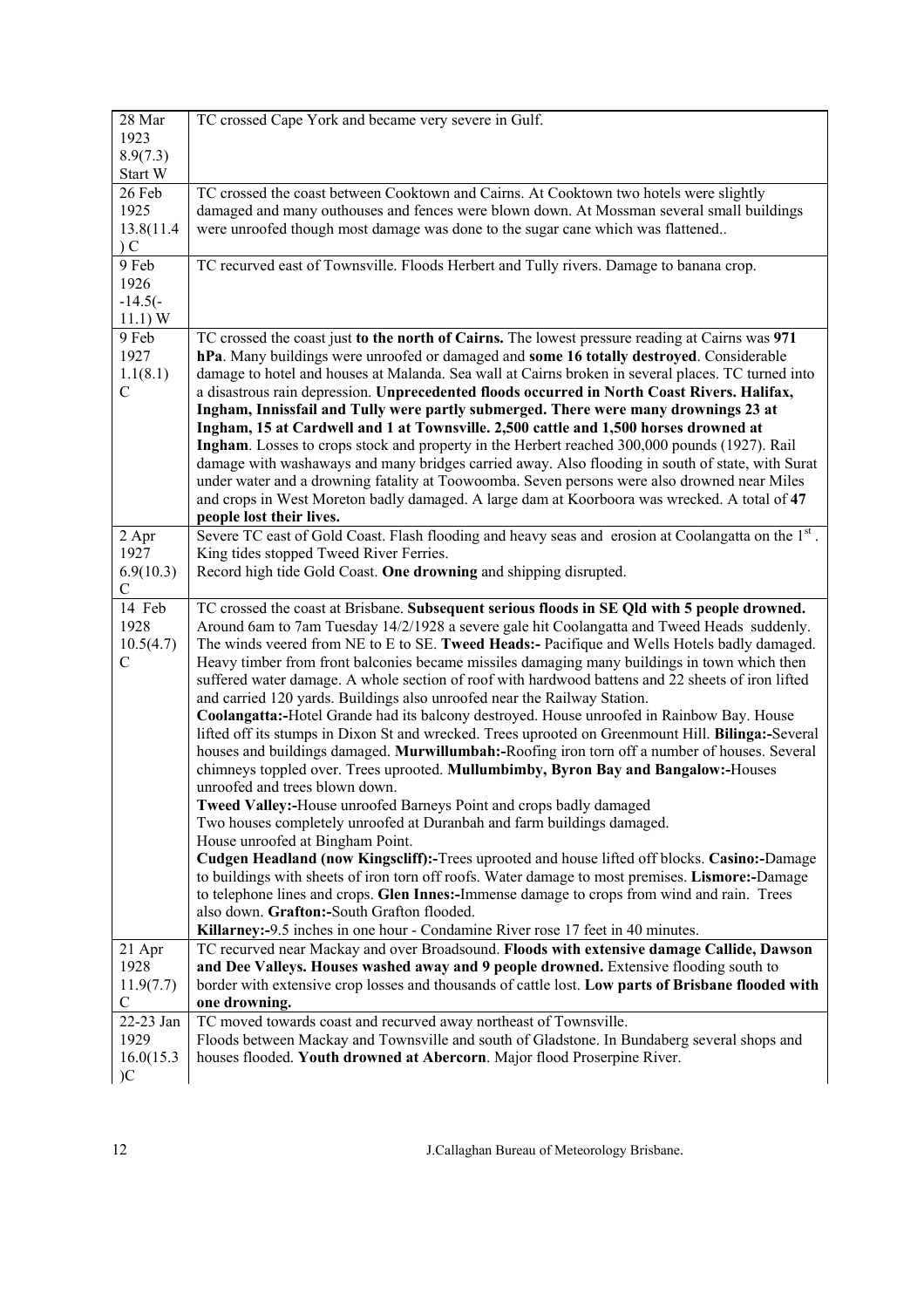| $22 - 23$<br>Feb<br>1929<br>18.0(13.0)<br>C | TC moved towards coast and recurved away east of Bowen. 31.33 inches (795mm) of rain in 65<br>hours at Rockhampton. Fitzroy River peaked at Rockhampton pm Sat 23 <sup>rd</sup> (reached just over 25<br>feet (7.6m)) and Two men drowned in Rockhampton area. Bridges and crops badly damaged<br>around Rocky.                                                                                                                                                                                                                                                                                                                                                                                                                                           |
|---------------------------------------------|-----------------------------------------------------------------------------------------------------------------------------------------------------------------------------------------------------------------------------------------------------------------------------------------------------------------------------------------------------------------------------------------------------------------------------------------------------------------------------------------------------------------------------------------------------------------------------------------------------------------------------------------------------------------------------------------------------------------------------------------------------------|
| 26 Feb<br>1929<br>18.0(13.0)<br>C           | TC crossed the coast near Mossman. Low lying parts of Cairns flooded. Man drowned in Little<br>Mitchell River near Mareeba. Cairns Harbour anemometer read 32 miles in the hour from<br>9.30pm to 10.30pm. Mon $25^{th}$ . Floods in the Herbert and <b>Man drowned in Mossman River</b> on<br>$28^{\text{th}}$<br>Another person drowned giving a total of three deaths.                                                                                                                                                                                                                                                                                                                                                                                 |
| $28 - 29$<br>Feb 1929<br>18.0(13.0)<br>C    | Above cyclone recurved towards southeast and redeveloped off the Central Coast. Bar down to<br>986.1hPa at Double Island Point 8pm 28 <sup>th</sup> . Huge seas off the south coast. A Passenger Ship was<br>disabled and just made it into Brisbane. Seas came up into the surf club at Kirra with much<br>sand erosion and the rocks on the point moved. Buildings and roads damaged in Coolangatta.<br>The seas broke over the jetty at Byron Bay. Farms were flooded at Southport and 100 houses<br>vacated at Lismore.                                                                                                                                                                                                                               |
| 5 Jan<br>1930<br>12.7(8.7)<br>Start W       | TC crossed the coast at Cape Flattery. Two luggers wrecked at Torres Strait. Launch wrecked on<br>Sudbury Reef near Cairns though crew escaped and reached Cairns in small boats. Island Steamer<br>Morinda struck heavy weather at Cooks Passage (NNE of Cape Flattery) on the 4 <sup>th</sup> and was<br>buffeted for 24 hours with winds estimated at 74 knots and bar down to 987 hPa. as they hove to 40<br>nm off Osprey Reef.<br>From 5th to 9th heavy flooding of practically all rivers between Townsville and Cooktown.<br>Complete dislocation of rail and road traffic, causing serious delays to mail, and much loss of crops.<br>Innisfail isolated and some wharves submerged. A man drowned in Liverpool Creek.                           |
| 20 Jan<br>1930<br>12.7(8.7)<br>Start W      | TC crossed coast near Mossman. Bar down to 1000 hPa at Cairns with rivers between Cairns and<br>Ingham in flood.<br>From 20 <sup>th</sup> to 31 <sup>st</sup> floods over greater part of the State. Traffic between Townsville and Cairns<br>again completely disorganised and low lying portions of Cairns inundated. Other districts<br>experienced serious traffic interruptions and mail delays. These included Mackay-Townsville.<br>Three railway passengers drowned whilst being ferried across the Burdekin River and drowning<br>fatalities occurred in the Warrego, Pioneer and Haughton rivers. In Mackay damage costs were<br>high and low lying parts of the city were submerged.                                                           |
| 28 Jan<br>1930<br>12.7(8.7)<br>W            | TC recurved east of Mackay.<br>Floods see above.                                                                                                                                                                                                                                                                                                                                                                                                                                                                                                                                                                                                                                                                                                          |
| 1-8 Feb<br>1931<br>$-14.9(-)$<br>0.8)W      | TC entered Coral Sea near Cooktown and moved down to Hervey Bay. Initially serious flooding in<br>NQ chiefly between Cairns and Ingham and a man drowned in the Russell River. Then major<br>floods in SE Qld with 1300 homes inundated in Brisbane on 5 Feb with two drownings. Storm<br>surge of 0.76m on Moreton Bay tide gauge. Most of the flooding was in Breakfast Creek where<br>1056 houses were flooded (396 above floor level). Around noon 5 Feb before the heavy rain in the<br>creek catchment, high tide at the mouth of Breakfast Creek tide level was 1.1 m above ordinary<br>high water spring. The subsequent flood levels above Bowen Bridge exceeded the 1893 flood<br>levels. Severe beach erosion, Currumbin Creek mouth breached. |
| 19 Jan<br>1932<br>1.8(1.0)<br>End W         | TC tracked from Gulf to east of Townsville. Disastrous flooding between Mackay and Cairns.<br>Two people drowned. Rail line washouts and bridge destroyed over Elliot River. Stock<br>drowned and considerable crop damaged and houses inundated in Innisfail and Tully.                                                                                                                                                                                                                                                                                                                                                                                                                                                                                  |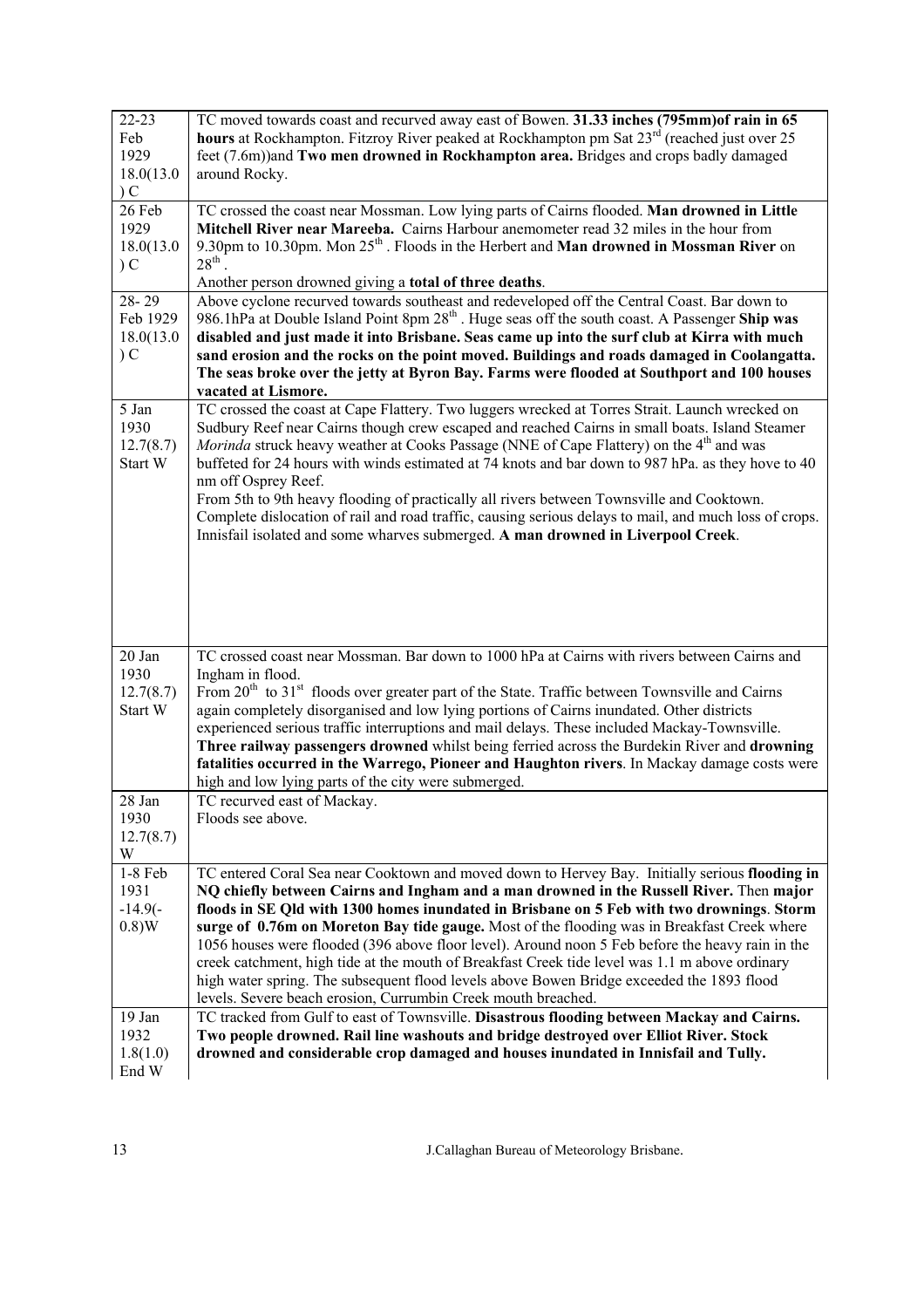| 23 Jan<br>1934<br>6.5(4.9)<br>$\mathcal{C}$ | TC crossed coast between Cairns and Innisfail in the early morning 23 January 1934. Much damage<br>at Innisfail, particularly buildings on the Esplanade. Commonwealth Hotel had balcony blown<br>away. Commonwealth Bank damaged and Exchange Hotel and Advocate Office lost parts of their<br>roof. Most outbuildings unroofed or damaged and many trees uprooted with branches strewn<br>everywhere. Innisfail was isolated with the river in flood.<br>Wind and rain struck the Tablelands at 4am 23 <sup>rd</sup> with railway washaways, crop damage, and two<br>serious landslides over railway line. At Malanda 3 shops had awnings blown away and trees were<br>blown down from Atherton to Yungaburra Cairns Ingham railway cut several places. Cardwell<br>recorded 22 inches of rain from 4pm $22nd$ to 7pm $23rd$ .                                                                                                                                                                                                                                                                                                                                                                                                                                                                                                                                                                                                                                                                                                                                                                                                                                                                                                                                                                                                                                      |
|---------------------------------------------|-----------------------------------------------------------------------------------------------------------------------------------------------------------------------------------------------------------------------------------------------------------------------------------------------------------------------------------------------------------------------------------------------------------------------------------------------------------------------------------------------------------------------------------------------------------------------------------------------------------------------------------------------------------------------------------------------------------------------------------------------------------------------------------------------------------------------------------------------------------------------------------------------------------------------------------------------------------------------------------------------------------------------------------------------------------------------------------------------------------------------------------------------------------------------------------------------------------------------------------------------------------------------------------------------------------------------------------------------------------------------------------------------------------------------------------------------------------------------------------------------------------------------------------------------------------------------------------------------------------------------------------------------------------------------------------------------------------------------------------------------------------------------------------------------------------------------------------------------------------------------|
|                                             | Serious flooding over large part of state with one drowning.                                                                                                                                                                                                                                                                                                                                                                                                                                                                                                                                                                                                                                                                                                                                                                                                                                                                                                                                                                                                                                                                                                                                                                                                                                                                                                                                                                                                                                                                                                                                                                                                                                                                                                                                                                                                          |
| 1 Feb<br>1934<br>6.5(4.9)<br>C              | TC tracked from Gulf down to NSW coast. Serious flooding along Central Highlands (Man<br>drowned) and in SE Qld (child drowned). Considerable wind damage Hervey Bay in N'ly gales.<br>Widespread shed and tree damage in Brisbane. Flooding from storm surges and large waves in<br>Moreton and Hervey Bays. 1.16 m storm surge on Moreton Bay tide gauge (largest on record).                                                                                                                                                                                                                                                                                                                                                                                                                                                                                                                                                                                                                                                                                                                                                                                                                                                                                                                                                                                                                                                                                                                                                                                                                                                                                                                                                                                                                                                                                       |
| 12 Mar                                      | TC crossed the coast near Cape Tribulation with a 9.1 m storm surge at nearby Bailey Creek                                                                                                                                                                                                                                                                                                                                                                                                                                                                                                                                                                                                                                                                                                                                                                                                                                                                                                                                                                                                                                                                                                                                                                                                                                                                                                                                                                                                                                                                                                                                                                                                                                                                                                                                                                            |
| 1934<br>0.2(2.1)<br>$\mathsf{C}$            | destroying banana plantations. The Pearling fleet just off the coast near Cape Tribulation was<br>devastated with many luggers and 75 lives lost. Banana plantation settlers in the Cape<br>Tribulation area stated that the centre of the cyclone was over Bailey's Creek where huge trees 4<br>feet across were snapped like carrots. The plantations were destroyed and the worst damage was in<br>a six mile wide swathe. The damage extended from Bloomfield to Snapper Island. At Daintree the<br>bar dropped to 978 hPa at 10 am $12th$ and by 12.30 pm huge trees were snapped and all vegetation                                                                                                                                                                                                                                                                                                                                                                                                                                                                                                                                                                                                                                                                                                                                                                                                                                                                                                                                                                                                                                                                                                                                                                                                                                                             |
|                                             | was defoliated. Three houses were totally demolished, one house had its veranda torn off, one<br>house was torn in half and one half blown away, another house was lifted and turned upside down<br>and the sawmill was unroofed. At Mossman the cyclone struck at 10am 12 <sup>th</sup> and a hotel lost its<br>balcony and main roof. The front veranda of a Café was torn off and the windows smashed.<br>Windows of the Post Office were smashed. Roads were strewn with iron timber and other debris. At<br>Mossman Beach a number of houses were damaged and one house was lost to the sea. Not much<br>damage at Port Douglas though there was a 1.8 m storm surge there. At Cairns limbs snapped<br>from trees and a large tree was uprooted however most damage was from huge seas which damaged<br>rowing boats beached along the Esplanade. Rail services were cut by floods between Cairns and<br>Innisfail. Large washaways on the Cairns to Mossman road by landslides and huge seas.                                                                                                                                                                                                                                                                                                                                                                                                                                                                                                                                                                                                                                                                                                                                                                                                                                                                   |
|                                             |                                                                                                                                                                                                                                                                                                                                                                                                                                                                                                                                                                                                                                                                                                                                                                                                                                                                                                                                                                                                                                                                                                                                                                                                                                                                                                                                                                                                                                                                                                                                                                                                                                                                                                                                                                                                                                                                       |
| 22 Mar<br>1936<br>1.8(8.0)<br>$\mathcal{C}$ | TC recurved seawards of Fraser Island. Extensive erosion Gold Coast, the Southport Spit was<br>breached and protective timber walls were constructed at Coolangatta, Kirra, Narrowneck and<br>Currumbin. Ships showed a very large cyclonic circulation northeast of Fraser Island at 9am<br>Sunday 22 March 1936. Merkur near 24.5S 154E bar 992 hPa wind SE 48-65 knots<br>Malatta near 21S 155E bar 992 hPa wind NW 23-40 knots<br>Cape Leeuwin Sheltering in lee of Sandy Cape wind SE 48-55 knots<br>Ormiston near 23S 152.7 wind S 48-55 knots. Captain of the Merkur said it was hard to estimate<br>wave heights but they towered 50 feet above him in the troughs. Coolangatta:- Damage to old<br>Kirra SLSC club. New Club protected by bringing boulders and sandbags in. Several people<br>seriously injured in Car park when wave surged up into car park and floated a pile of logs which<br>were to be used for a retaining wall. Storm tide kept flood waters inland flattening cane and maize<br>crops. Southport:- New channel cut through to sea from Broadwater just north of Jubilee Bridge<br>(between Southport SLSC and Sheraton Mirage). Channel 40 feet wide and one foot deep at high<br>tide. On Sunday night $(22nd)$ sea came 100 yards further inland from normal high tide mark.<br>Moreton Bay:- Storm tide came over retaining walls at Cribb Island, Nudgee Beach, Shorncliffe<br>and Flinders Parade Sandgate. Houses were wrecked at Cribb Island. At Sandgate the sea flooded<br>along 9 <sup>th</sup> Avenue, Griffith St and Murray St. At Redcliffe Sea walls and beach buildings were<br>damaged. The sea broke over the sea walls at Wynnum and flooding the Esplanade and damaged<br>boats. At Cleveland the tide flooded the road to Cleveland Point. Yeppoon:-Waves came over the<br>sea wall and entered a beach Cafe. |
| 15 16<br>Mar 1937<br>6.2(1.1)<br>C          | TC tracked from Kimberleys to SE Qld causing widespread major floods and gales along east coast<br>with ship foundering. Goods train wrecked near Bundaberg when railway lines were undermined.<br>Hotel and shop washed away at Childers. Steamer Haiping abandoned in heavy seas near Sandy<br>Cape. The crew were rescued by an escorting ship. The sea broke over a retaining wall at Manly. A<br>youth was drowned at Grafton, Warwick was isolated, a bridge near Bishop Street Kelvin Grove<br>was swept away and there were landslides in the Maleny area.                                                                                                                                                                                                                                                                                                                                                                                                                                                                                                                                                                                                                                                                                                                                                                                                                                                                                                                                                                                                                                                                                                                                                                                                                                                                                                    |
| 14                                          | J.Callaghan Bureau of Meteorology Brisbane.                                                                                                                                                                                                                                                                                                                                                                                                                                                                                                                                                                                                                                                                                                                                                                                                                                                                                                                                                                                                                                                                                                                                                                                                                                                                                                                                                                                                                                                                                                                                                                                                                                                                                                                                                                                                                           |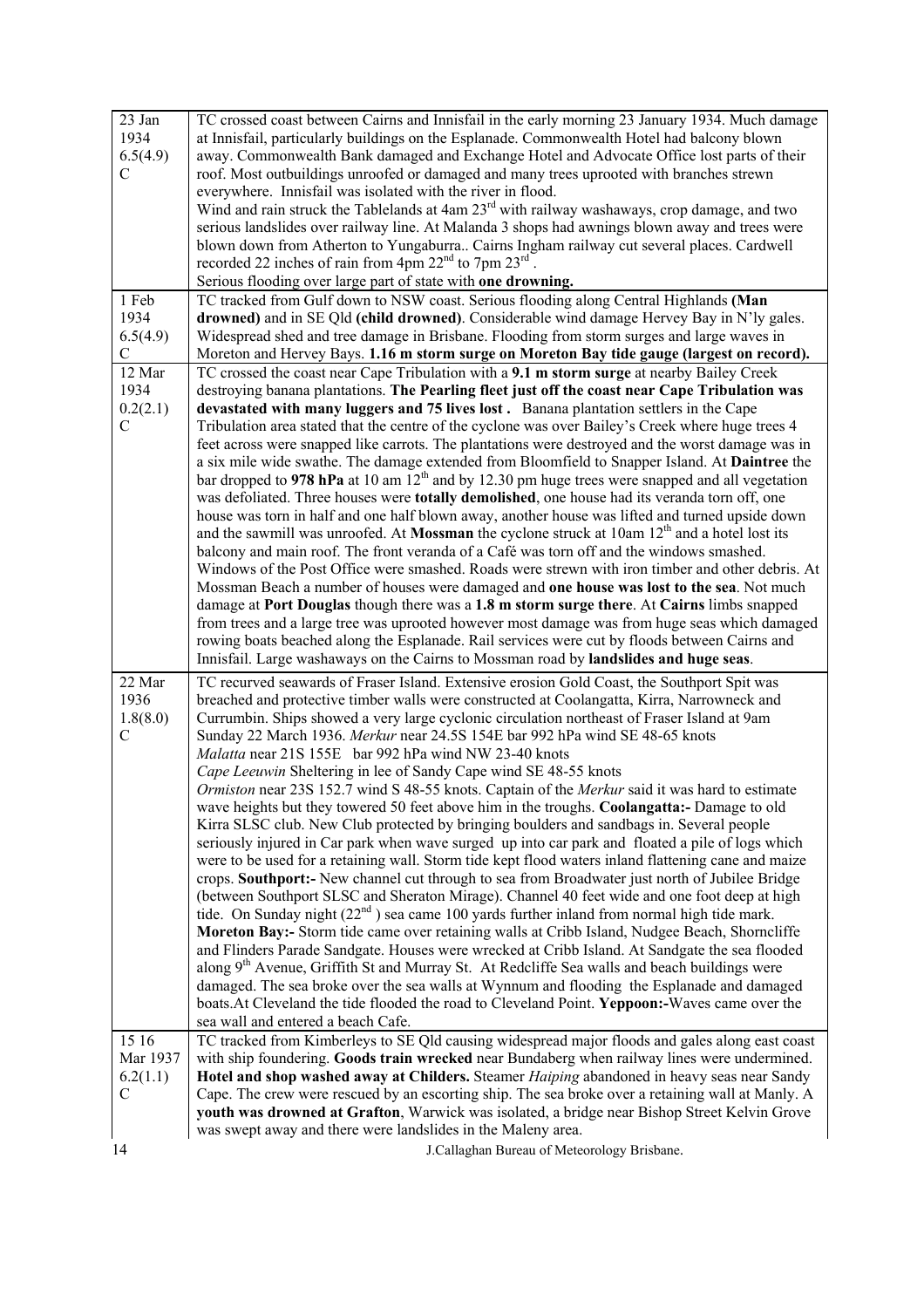| 19 Jan<br>1938<br>7.5(5.9)<br>$\mathcal{C}$<br>27 Mar | Monday 17 <sup>th</sup> Large cyclone heading towards Queensland Air and sea services disrupted. 7foot 11<br>inch tide and sea came right over southern parts of Stradbroke Is. 18 <sup>th</sup> At 9pm wind destroyed 3<br>huts at Burleigh Camping Reserve. Waves breaking a mile off Kirra Point. Waves coming over<br>retaining walls in Moreton Bay. 19 <sup>th</sup> Buildings washed off beaches at Hervey Bay. Bar reading of<br>992 hPa read at Bundaberg at 9am. High tide inundation at Sandgate and Cribb Island with<br>backyards flooded-Also inundation at Fairfield, Stones Corner and Bowen Bridge and along the<br>Pacific Highway.Streams flooded and the Kyogle railway washed away. 20 <sup>th</sup> Water10 feet deep in<br>Main Street of Kyogle. Some houses completely submerged. A man was drowned. A house was<br>washed away at Casino. Pile Light tide gauge measured a .52 metre storm surge at noon 20 <sup>th</sup> when<br>the predicted tide was 2.07 metre. Severe beach erosion Gold Coast.<br>TC recurved east of Bowen Gales, high seas and torrential rains. Harbour works damage and                                                                                                                                                                                                                                                                                                                                                                                           |
|-------------------------------------------------------|------------------------------------------------------------------------------------------------------------------------------------------------------------------------------------------------------------------------------------------------------------------------------------------------------------------------------------------------------------------------------------------------------------------------------------------------------------------------------------------------------------------------------------------------------------------------------------------------------------------------------------------------------------------------------------------------------------------------------------------------------------------------------------------------------------------------------------------------------------------------------------------------------------------------------------------------------------------------------------------------------------------------------------------------------------------------------------------------------------------------------------------------------------------------------------------------------------------------------------------------------------------------------------------------------------------------------------------------------------------------------------------------------------------------------------------------------------------------------------------------------------------------|
| 1938<br>$-3.6(1.3)$<br>$\mathcal{C}$                  | bridges washed away at Mackay. Severe Beach erosion Gold Coast.                                                                                                                                                                                                                                                                                                                                                                                                                                                                                                                                                                                                                                                                                                                                                                                                                                                                                                                                                                                                                                                                                                                                                                                                                                                                                                                                                                                                                                                        |
| 27-29 Jan<br>1939<br>17.0(12.8)<br>C                  | Low moved offshore between Rockhampton and Mackay and became slow moving TC. Shipping<br>delayed by gales and high seas. Flooding with stock losses and towns isolated in Dawson Valley.                                                                                                                                                                                                                                                                                                                                                                                                                                                                                                                                                                                                                                                                                                                                                                                                                                                                                                                                                                                                                                                                                                                                                                                                                                                                                                                               |
| 6 Mar<br>1939<br>11.6(9.6)<br>End C                   | TC crossed coast near Cape Byron.                                                                                                                                                                                                                                                                                                                                                                                                                                                                                                                                                                                                                                                                                                                                                                                                                                                                                                                                                                                                                                                                                                                                                                                                                                                                                                                                                                                                                                                                                      |
| 18 Feb<br>1940<br>$-4.1(-4.9)$<br>Start W             | TC crossed the coast near Cardwell where the pressure dropped to 965 hPa. Huge seas left a trail of<br>damage along the strand in Townsville. Three open baths, a Memorial Park, and a seawall were<br>destroyed. Flood waters driven back by storm surge isolated many parts of the city streets<br>under 1 to 1.5 metres of water. A horse was found drowned with rider missing. Sea high up on<br>residential land and fishermen at mouth of Ross River suffered much damage to boats gear and<br>houses. Waves 3 feet above flooring wrecked a house. Bayview Hospital damaged by wind. Giant<br>fig trees uprooted. Houses in the Stanton and Melton Hills suffered the most damage with roofing<br>iron torn off and outhouses blown over. Trees were defoliated.<br>Ingham:- Police house, Church and 2 hotels unroofed and badly damaged.<br>Italian Club lifted and carried 90 metres down the street. Nearly every building in town damaged.<br>At the coast large slice of Esplanade and the road were swept away. Tanks all over town moved<br>hundreds of metres.<br>Innisfail: - Mother and child injured by falling tree and another child injured by wind. Many trees<br>down.<br>Tully:- Wind torn down fences, outhouses and unroofed sawmill.<br>Palm Island:- Two dormitories unroofed concrete jail flattened, Breakwater (hulk of ship) torn to<br>pieces by the sea. Waves caused tremendous changes to sea front.<br><b>Region:</b> - Flooding caused much damage to crops and infrastructure. |
| 6 Mar<br>1940<br>$-10.6(-)$<br>(7.9) W                | TC crossed the coast north of Cooktown. Cooktown recorded 1374 points (349 mm) of rain in 24<br>hours. The Laura railway bridge was washed away. The Cooktown baths were badly damaged by<br>the seas. The Endeavour River was 7 feet over the bridge. The railway line was washed away<br>between Kuranda and Mareeba. Flooding in Northern Interior.                                                                                                                                                                                                                                                                                                                                                                                                                                                                                                                                                                                                                                                                                                                                                                                                                                                                                                                                                                                                                                                                                                                                                                 |
| 17 Mar<br>1940<br>$-10.6(-)$<br>(7.9) W               | TC crossed the coast near Mackay with little damage. The bar was down to 990.5 hPa at Mackay<br>and the lowest bar at St. Lawrence was 996.6 hPa at 5.25 am 18 <sup>th</sup> . There were floods southeast<br>Queensland and a farmer drowned in a flooded creek at Maryvale near Warwick. Gales uprooted<br>trees and blew them over the railway line near Grafton.                                                                                                                                                                                                                                                                                                                                                                                                                                                                                                                                                                                                                                                                                                                                                                                                                                                                                                                                                                                                                                                                                                                                                   |
| 23 Mar<br>1940<br>$-10.6(-)$<br>7.9) W                | TC crossed Cape York Peninsula. Flooding in Gulf Country and Far North Coast.                                                                                                                                                                                                                                                                                                                                                                                                                                                                                                                                                                                                                                                                                                                                                                                                                                                                                                                                                                                                                                                                                                                                                                                                                                                                                                                                                                                                                                          |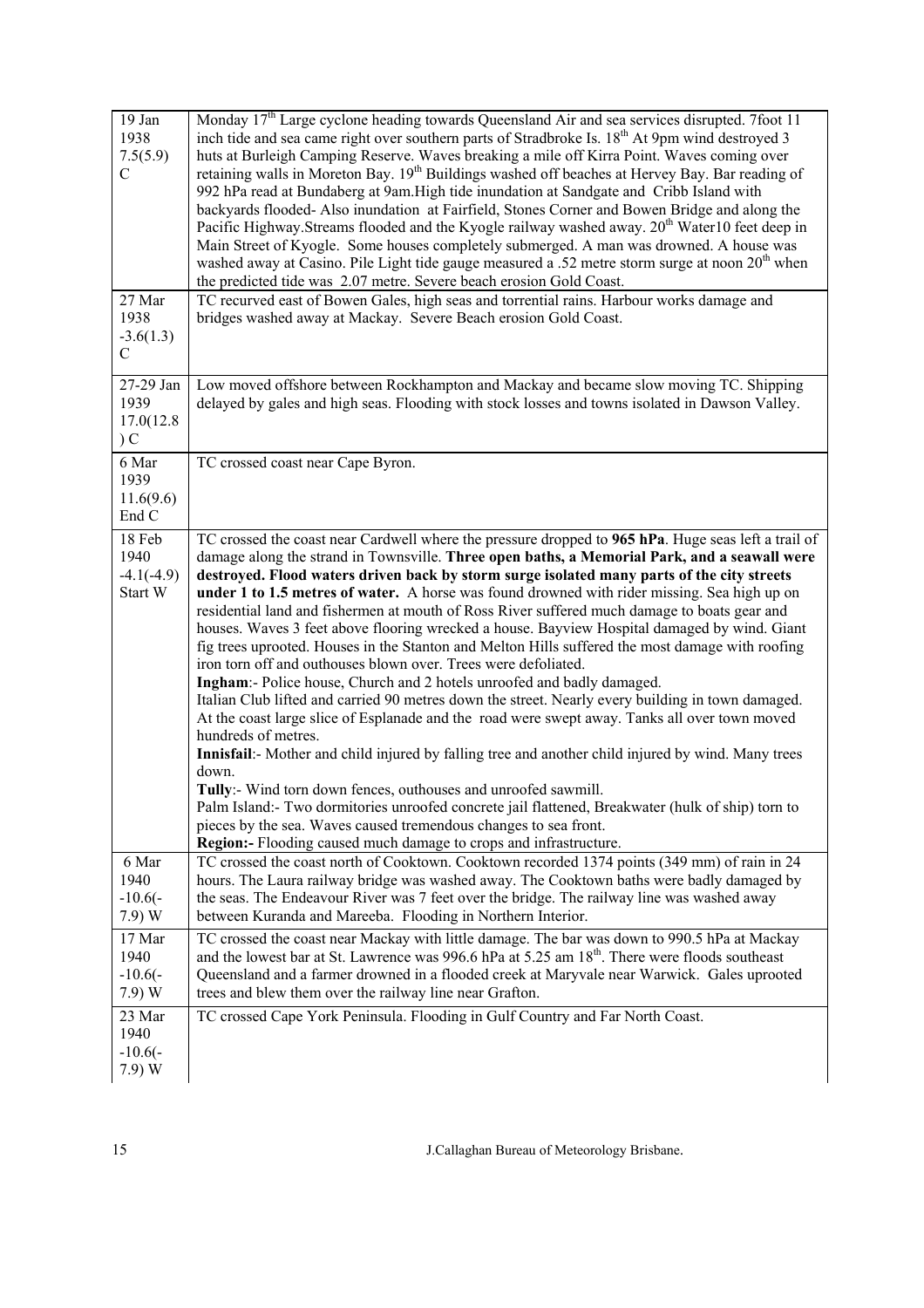| 7 April<br>1940<br>$-9.6(-)$<br>11.6)W     | TC crossed the coast near Townsville. From a railway crew the worst damage was between<br>Clevedon and Cromarty (32 km southeast of Townsville) where trees both sides of the line were<br>snapped off, a signal was snapped and railway houses unroofed. A little further to the southeast at<br>Giru, 12 miles of telephone poles were blown down. The lowest bar at Townsville was 993.2 hPa at<br>11.50 am $7th$ . A woman was killed at Townsville when a chimney was blown down and came<br>through the roof.<br>Part of the roof was blown off the bus depot at Townsville and several houses at North Ward lost<br>verandas. 70 tents in an army camp at Bowen were blown down and 14 inches of rain(356mm) of<br>rain fell in 18 hours. Man was drowned at Mirani and a man died of shock at Home Hill.<br>Disastrous flooding Central Coast. Damage worst in Ayr district and estimated to be up to \$1<br>million 1940 dollars. Peak heights recorded were at Mt McConnell on the Sellheim River on 8 <sup>th</sup><br>and at Ayr on the Burdekin River on 8 <sup>th</sup> . Saltbush Park on Funnel Creek peaked on 9 <sup>th</sup> , as did<br>Connors River. |
|--------------------------------------------|----------------------------------------------------------------------------------------------------------------------------------------------------------------------------------------------------------------------------------------------------------------------------------------------------------------------------------------------------------------------------------------------------------------------------------------------------------------------------------------------------------------------------------------------------------------------------------------------------------------------------------------------------------------------------------------------------------------------------------------------------------------------------------------------------------------------------------------------------------------------------------------------------------------------------------------------------------------------------------------------------------------------------------------------------------------------------------------------------------------------------------------------------------------------------|
| 8 Feb<br>1942<br>$-3.6(-7.5)$<br>End W     | TC crossed the coast north of Rockhampton. Trees uprooted, fences blown down and iron ripped<br>off roofs. Main grandstand at the Show-grounds was unroofed. The city was blacked out from<br>downed power lines.                                                                                                                                                                                                                                                                                                                                                                                                                                                                                                                                                                                                                                                                                                                                                                                                                                                                                                                                                          |
| 16 18<br>Feb 1942<br>$-3.6(-7.5)$<br>End W | TC crossed coast near Cardwell and moved back out to sea north of Mackay on the 18 <sup>th</sup> . Extensive<br>damage and loss of life occurred from flooding in the Burnett River and Dawson and Callide<br>Valleys. In the Dawson Valley and Callide head waters the towns of Rannes and Wowan were<br>evacuated with much loss. The following towns suffered extreme flooding. Bundaberg (3rd<br>highest), Gayndah (3 metres higher than 1893 record), Wallaville (probably equal to or higher than<br>1890 and 1893). The death toll was 6 (maybe7) - 2(maybe 3) in Bundaberg, 1 Monto, 1<br>Mundubbera and, 1 Boyne Island and 1 in Chinchilla. In Mundubbera 10 houses were swept<br>away and 30 others inundated. In Bundaberg wharf sheds and cranes were lost, sugar sheds and<br>many houses were damaged, an island disappeared, cane farms were damaged and 500 people were<br>evacuated. 4000 sheep drowned in the Condamine.                                                                                                                                                                                                                                |
| 31 Jan<br>1943<br>9.4(11.2)<br>C           | TC crossed coast near Rockhampton. Flooding along the coast between Mackay and Maryborough.                                                                                                                                                                                                                                                                                                                                                                                                                                                                                                                                                                                                                                                                                                                                                                                                                                                                                                                                                                                                                                                                                |
| 16 Dec<br>1943<br>$-8.6(-4.3)$<br>Start W  | TC crossed the coast at Princess Charlotte Bay causing gales and shipping delays.                                                                                                                                                                                                                                                                                                                                                                                                                                                                                                                                                                                                                                                                                                                                                                                                                                                                                                                                                                                                                                                                                          |
| 28 Mar<br>1944<br>5.6(1.3)<br>W            | TC crossed the coast near Townsville. Floods along North Coast caused considerable traffic delays.                                                                                                                                                                                                                                                                                                                                                                                                                                                                                                                                                                                                                                                                                                                                                                                                                                                                                                                                                                                                                                                                         |
| 31 Jan<br>1945<br>5.1(5.2)<br>End W        | TC crossed the coast near Cooktown.                                                                                                                                                                                                                                                                                                                                                                                                                                                                                                                                                                                                                                                                                                                                                                                                                                                                                                                                                                                                                                                                                                                                        |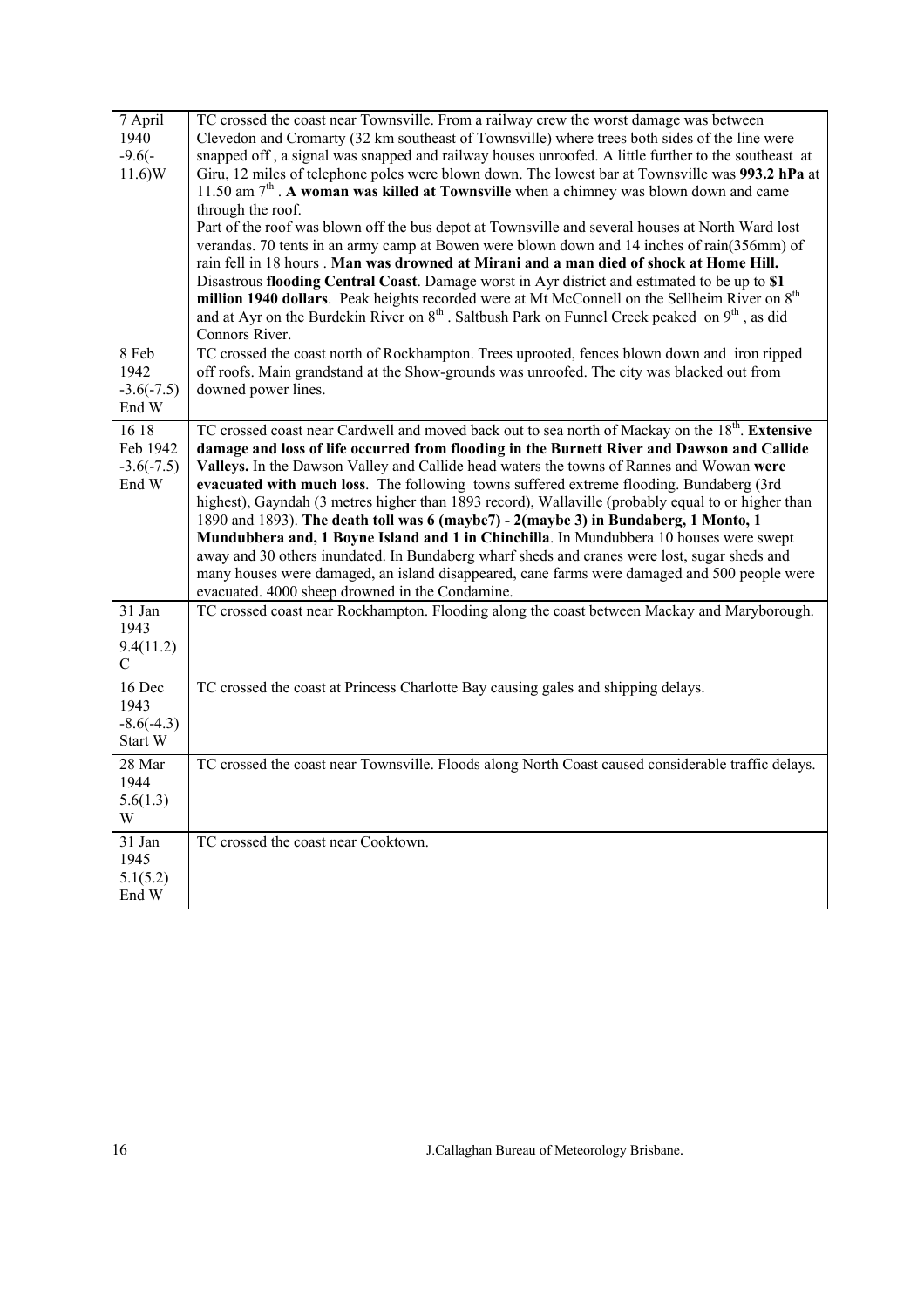| 1718                     | A small but deep TC crossed the coast south of Cooktown after incidents with ships off Port                                                                                                     |
|--------------------------|-------------------------------------------------------------------------------------------------------------------------------------------------------------------------------------------------|
| Mar 1945                 | Douglas. Before landfall a ship 195 km ESE of Cooktown at 10am $17th$ reported a pressure of 978                                                                                                |
| 13.2(4.1)<br>$\mathbf C$ | hPa and 80 knot winds. A Netherlands Merchant ship, the Sibigo, which escaped to Perth before<br>the Japanese invasion of the Dutch East Indies became attached to the Allied shipping pool and |
|                          | made many trips between Australia and New Guinea. As the cyclone approached the coast the                                                                                                       |
|                          | Sibigo was bashed by huge seas and developed engine trouble and could only steer into the wind.                                                                                                 |
|                          | Seas broke right over the top of the vessel. At 5.30 pm Friday 16 March 1945 the Captain gave                                                                                                   |
|                          | the order to abandon ship and minutes later the <i>Sibigo</i> sunk. Extensive air and sea searches                                                                                              |
|                          | rescued 13 of the 85 crew though 72 seaman were lost at sea. Two ships heard the Sibigo's S.O.S,                                                                                                |
|                          | and one ship got within 30 nm of her but could not get much closer and by 6am Saturday 17                                                                                                       |
|                          | March 1945 the bar was dropping and the wind reached 80 to 100 knots. The captain stated it                                                                                                     |
|                          | was impossible to see the sea from the bridge as the air was full of spray and spume. This ship just                                                                                            |
|                          | made in back to port with little fuel left. Shipping damage included the wrecking of a a ketch.                                                                                                 |
|                          | Details of the coastal affects of the cyclone are sketchy due to the large war coverage in the press at                                                                                         |
|                          | the time and communication from Cairns northwards was lost.                                                                                                                                     |
|                          | A Bureau report mentions "Storm damage at Mossman on the $17th$ .<br>There were widespread floods in N Qld.up to Cooktown with 4 rail bridges under water between                               |
|                          | Cairns and Innisfail. In Cairns the wind uprooted trees. High seas and winds destroyed part of the                                                                                              |
|                          | jetty at Green Island while a mine floated ashore at the Island and exploded causing damage there.                                                                                              |
|                          | A beacon in Grafton Passage was washed away.                                                                                                                                                    |
| 8 Feb                    | TC crossed coast near Cardwell around noon Saturday 9 February 1946.                                                                                                                            |
| 1946                     | Winds at Babinda unroofed 12 houses and flattened telegraph poles. At Tully the wind smashed                                                                                                    |
| 4.4(0)                   | plate glass windows, tore down awnings in Main Street and unroofed Grandstand at Show-grounds.                                                                                                  |
| Start C                  | Flood rains North Coast.                                                                                                                                                                        |
| 2 Mar                    | TC recurved over Cairns and Townsville. Pressures of 983 hPa were read at Cairns and Innisfail.                                                                                                 |
| 1946                     | Heavy seas pounded the Cairns waterfront with part of the jetty washed away. At Innisfail the wind                                                                                              |
| $-2.0(-2.4)$             | ripped off some roofs and blew down fences. The Goondi Mill lost roofing iron and the Newspaper                                                                                                 |
|                          |                                                                                                                                                                                                 |
| $\mathcal{C}$            | Office was damaged. There were washaways, landslides and trees across the road in the Palmerston                                                                                                |
|                          | area. Record flooding occurred in the Burdekin.                                                                                                                                                 |
|                          | The cyclone hit Townsville Saturday $(2^{nd})$ night and lightning struck the Powerhouse leaving the                                                                                            |
|                          | city without Power and light. Water entered many houses in Townsville and two houses were swept                                                                                                 |
|                          | away at Hermit Park. There was much property damage from wind and flood in Townsville. The                                                                                                      |
|                          | airspeed indicator at Garbutt Airport failed at 61 knots. 8 people died in Townsville, 3                                                                                                        |
|                          | drowned and one died from shock when told relative drowned. Total death toll was 8. A family<br>of 4 drowned when the Don broke its banks at Merinda near Bowen. Water was waist deep in        |
|                          | Home Hill and at Sellheim the gauge at 8pm on the $3rd$ reached 78 feet 6 inches (a record). At                                                                                                 |
|                          | Mackay a 30 foot launch was swept out to sea. Railway lines were cut in many places and the                                                                                                     |
|                          | Alligator Creek Bridge near Townsville was washed away.                                                                                                                                         |
| $23 - 25$                | TC accompanied by flood rains crossed the coast near Double Island Pt and passed over Moreton                                                                                                   |
| Mar 1946                 | Bay and just inland of Southport at 3pm 25th. O.73 m                                                                                                                                            |
| $-2.0(-2.4)$             | storm surge recorded on Moreton Bay tide gauge (fortunately at low tide).                                                                                                                       |
| $\mathcal{C}$            |                                                                                                                                                                                                 |
| 4 April                  | Passed just to the east of Fraser Island and brought heavy to flood rains to SE Qld.                                                                                                            |
| 1946                     |                                                                                                                                                                                                 |
| $-9.6(-7.7)$<br>C        |                                                                                                                                                                                                 |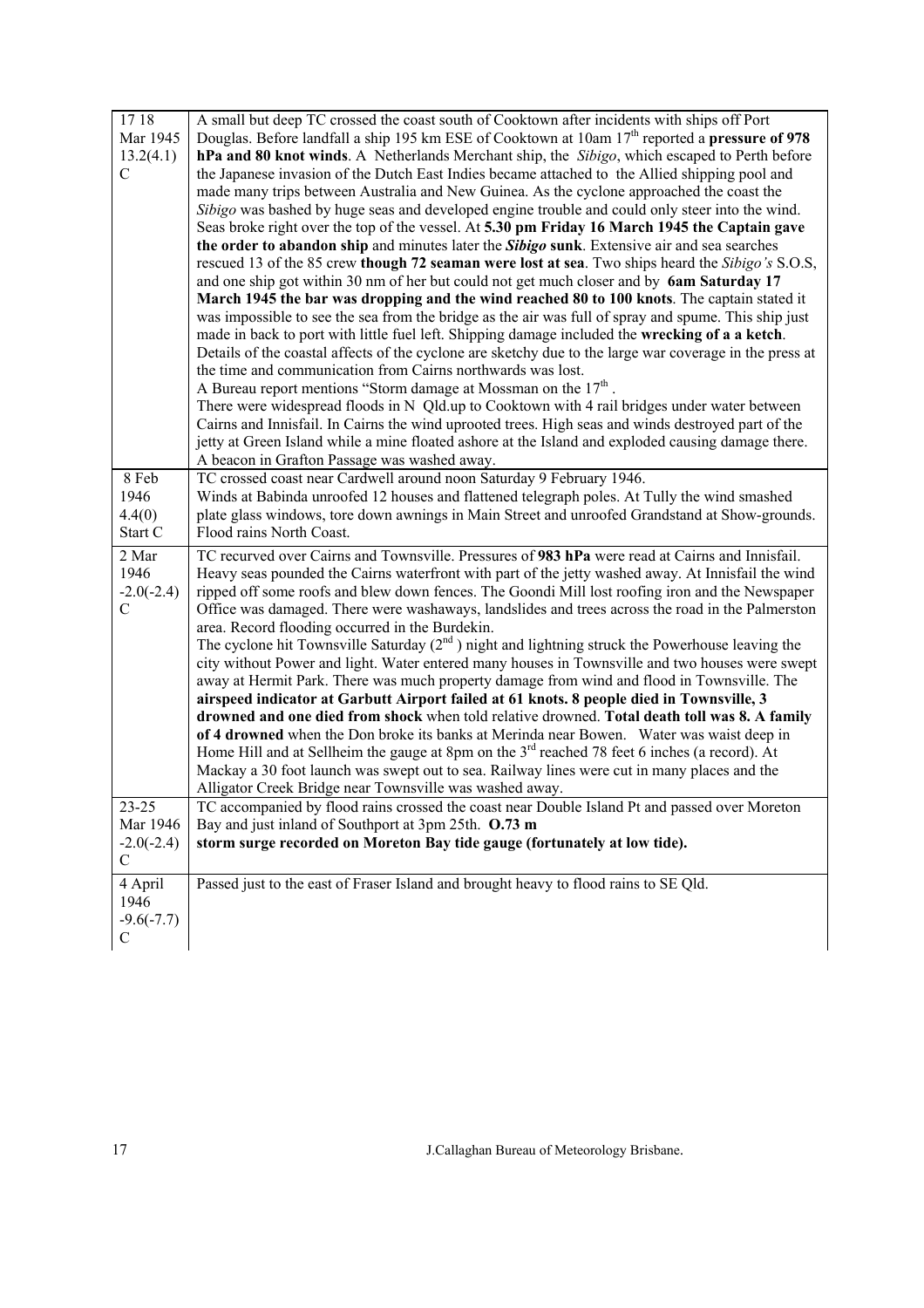| 23 Jan<br>1947<br>$-4.9(-4.8)$<br>C       | TC crossed the coast near Caloundra with heavy gales and high seas.<br>The Roof and veranda were torn from a house at Caloundra. A steel roof was torn from a 2 story<br>block of flats at Burleigh. Many tents were destroyed at Caloundra, Southport Burleigh and<br>Coolangatta. Waves broke into the beach pavilion at Coolangatta and flooded campers at Kirra.<br>Navy tug Woree was wrecked on the Clarence River bar.<br>For the 4 days ended 9am 26 <sup>th</sup> Springbrook recorded 1392mm, with 695mm for 24 hours to 9am<br>$25th$ , the highest since 1931. In the same 4 days Mt Tamborine recorded 995mm and Nerang<br>695mm. Tamborine was isolated by landslides. Waterford bridge washed away. Record floods in<br>SE Qld with water up to telephone wires. Two lives were lost and widespread damage<br>occurred from floods and high winds.<br>0.55 m storm surge on Moreton Bay tide gauge. 1200m of 3.5m seawall was washed away at<br>Margate. Fences were torn down by the sea near McDonald Creek Margate.                                                                                                                                                                                                                                                                                                                                                              |
|-------------------------------------------|----------------------------------------------------------------------------------------------------------------------------------------------------------------------------------------------------------------------------------------------------------------------------------------------------------------------------------------------------------------------------------------------------------------------------------------------------------------------------------------------------------------------------------------------------------------------------------------------------------------------------------------------------------------------------------------------------------------------------------------------------------------------------------------------------------------------------------------------------------------------------------------------------------------------------------------------------------------------------------------------------------------------------------------------------------------------------------------------------------------------------------------------------------------------------------------------------------------------------------------------------------------------------------------------------------------------------------------------------------------------------------------------------|
| 10 Feb<br>1947 -<br>4.1(0.9)<br>C         | TC crossed the coast at Broadsound. Floods in most east coast rivers. Some loss of life occurred<br>as well as much damage to infrastructure.                                                                                                                                                                                                                                                                                                                                                                                                                                                                                                                                                                                                                                                                                                                                                                                                                                                                                                                                                                                                                                                                                                                                                                                                                                                      |
| 7 Jan<br>1948<br>$-3.0(-0.2)$<br>Start W  | TC moved towards SE across Cape York with heavy floods between Cooktown and Cardwell.<br>Structural damage Thursday Island and possible devastating storm surge Saibai Island.                                                                                                                                                                                                                                                                                                                                                                                                                                                                                                                                                                                                                                                                                                                                                                                                                                                                                                                                                                                                                                                                                                                                                                                                                     |
| 28 Jan<br>1948<br>$-3.0(-0.2)$<br>Start W | Severe TC passed to east of Brisbane and produced a 96 knot gust at Lord Howe Island. 0.46 m<br>storm surge on tide gauge in Moreton Bay, 1.5 m surge on foreshore.                                                                                                                                                                                                                                                                                                                                                                                                                                                                                                                                                                                                                                                                                                                                                                                                                                                                                                                                                                                                                                                                                                                                                                                                                                |
| 24 Mar<br>1948<br>$-4.1(-1.4)$<br>W       | TC recurved over Fraser Island. Gales and high seas caused severe beach erosion over South Coast<br>Beaches and local structural damage in adjacent areas. Tewantin reported the worst erosion ever<br>experienced. Flooding in coastal streams.                                                                                                                                                                                                                                                                                                                                                                                                                                                                                                                                                                                                                                                                                                                                                                                                                                                                                                                                                                                                                                                                                                                                                   |
| 10 Feb<br>1949<br>2.0(0.1)<br>Start C     | TC crossed the coast North of Cooktown with much devastation. Only 12 of the towns 125 houses<br>intact with 30 flattened, 40 badly damaged and others requiring repairs. There were 300 left<br>homeless out of a population of 420. Five business houses out of the 25 were wrecked with the<br>others damaged, some extensively. Main part of hospital OK but surrounding buildings wrecked.<br>Shire Office was flattened and the Railway Station and Wharf sheds were extensively damaged.<br>Wind was estimated to have increased from SE/60 knots to ESE at 80 knots. People sheltered in the<br>stone Bank of NSW building. At Laura the only store in towns was demolished.<br>Big seas washed away part of the Cairns to Mossman Road and a 35 foot launch was wrecked at<br>Turtle Bay near Cairns on the 9 <sup>th</sup> . Cairns to Mareeba road cut and Mossman isolated by floods.<br>Three stockmen missing Normanton Area. Widespread floods in the south Peninsula across to the<br>Normanton areas. There were 250 to 375mm totals between 10th and 13th in the far north coast<br>from Cooktown to Cardwell and Tully areas, which were responsible for the suspension of rail,<br>road and air traffic.<br>On 15 <sup>th</sup> TC moving from Gulf towards Townsville, gusts to 43 knots at Cairns with big seas.<br>Women rescued from houseboat. Man drowned in Townsville. |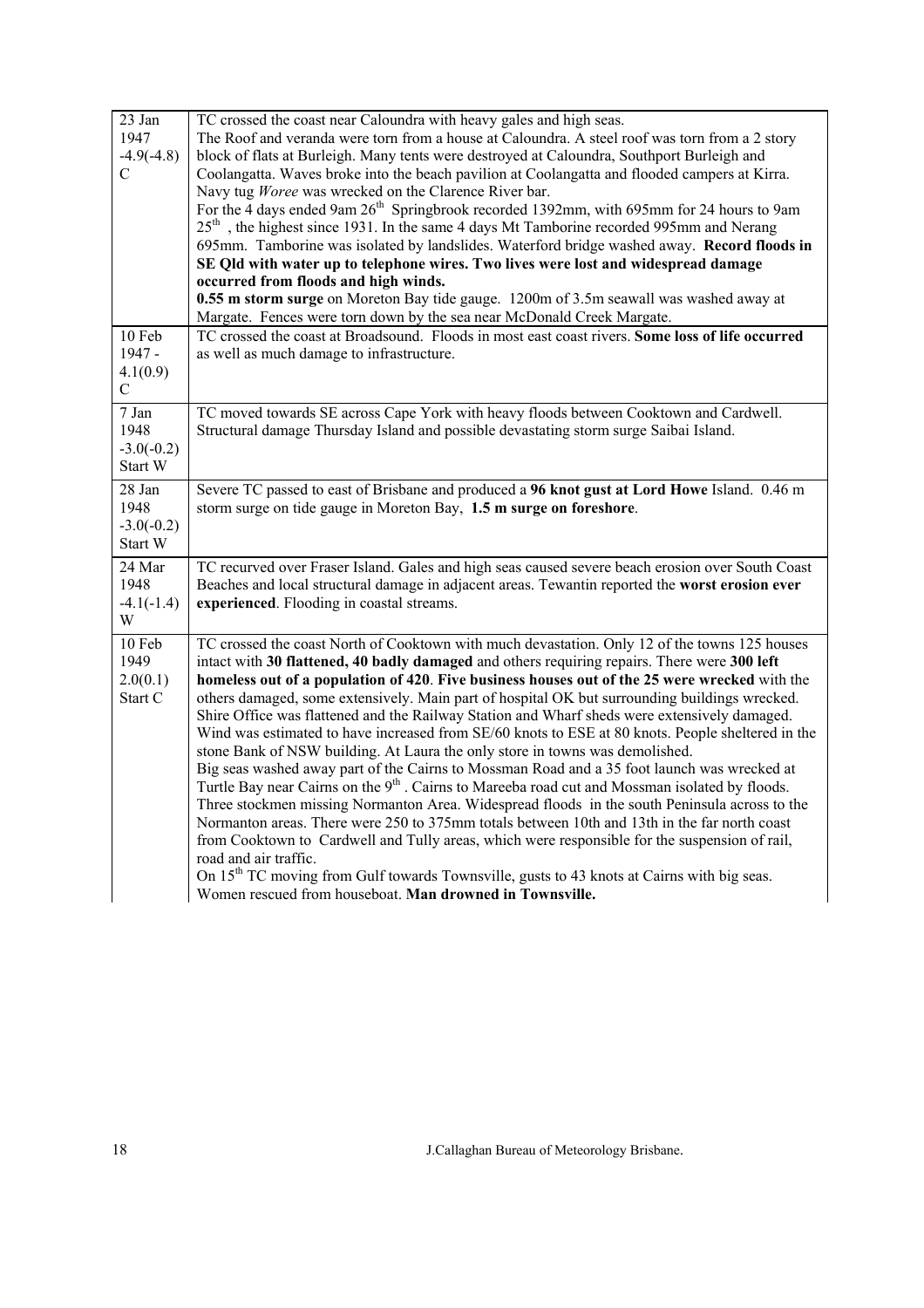| $2/3$ Mar<br>1949<br>5.6(2.9)<br>$\mathcal{C}$  | TC made stuck Gladstone at 2pm on the $2nd$ and then passed over Rockhampton. Widespread<br>damage in 15 towns. Two men died, one in Rockhampton and the other in Gladstone as they<br>were blown from the roofs of their homes while making repairs. Another man was killed in<br>Rockhampton after being struck by a falling branch. A child was killed in Bundaberg by a<br>falling gum tree. A dairy farmer was drowned in the Biloela district and another man was<br>drowned near Thangool. Barometer in Rockhampton dropped to 960 hPa and the maximum wind<br>gust on the airport anemometer was 87 knots just after 7pm on the 2 <sup>nd</sup> . In Rockhampton 1000<br>houses were damaged, 500 were wrecked. Most of the 1500 homes in Gladstone were damaged<br>and many buildings were extensively damaged. 12 homes were badly damaged in Yeppoon and 25<br>inches (635mm) of rain was recorded there in 24h which flooded business premises. In Emu Park<br>most of the 200 houses were damaged while the Yeppoon to Emu Park scenic road was devastated<br>with trees littering the whole highway. Heavy seas closed the ports of Rockhampton, Gladstone,<br>Bundaberg and Maryborough while a lightship was grounded on Breaksea Spit. There were severe<br>floods in the Central Qld and 3 drovers were drowned. |
|-------------------------------------------------|------------------------------------------------------------------------------------------------------------------------------------------------------------------------------------------------------------------------------------------------------------------------------------------------------------------------------------------------------------------------------------------------------------------------------------------------------------------------------------------------------------------------------------------------------------------------------------------------------------------------------------------------------------------------------------------------------------------------------------------------------------------------------------------------------------------------------------------------------------------------------------------------------------------------------------------------------------------------------------------------------------------------------------------------------------------------------------------------------------------------------------------------------------------------------------------------------------------------------------------------------------------------------------------------------------------------------------|
| 15 Jan<br>1950<br>5.1(10.1)<br>$\mathcal{C}$    | TC recurved near Cooktown with gales and floods in most coastal districts.<br>Railway line to Cairns cut and the main road cut at Kuranda. Mountainous seas at Cairns on the 15 <sup>th</sup><br>with additional lines attached to 3 ships in port. By the $17th$ a 300 yard section of the Esplanade at<br>Cairns in danger of collapsing at high tide.                                                                                                                                                                                                                                                                                                                                                                                                                                                                                                                                                                                                                                                                                                                                                                                                                                                                                                                                                                           |
| 16/19 Jan<br>1950<br>5.1(10.1)<br>$\mathcal{C}$ | TC tracked from Gulf to Sydney. High winds uprooted trees at station near Julia Creek. NE gales<br>Moreton Bay and 2 metre waves. Storm surge of 0.58m on Moreton Bay gauge. Shops and<br>houses flooded at Sandgate with houses evacuated. Sea water inundation at Wynumn with<br>damage to boats. Small tornado at Hendra on the 18 <sup>th</sup> unroofed house and move house next door off<br>stumps. Postman electrocuted by fallen power line at Ipswich on the $18th$ . A man was killed in<br>car accident in blinding rain at the Gabba. A boy drowned in the flooded Bremer River on the $20th$ .<br>3 horseman were drowned on the $18th$ when Washpool Creek (80 km from Grafton) rose<br>rapidly. Another 4 lives lost in NSW from cyclone including girl swept by storm surge and<br>waves off Esplanade at Cronulla, a boy electrocuted by fallen power lines at Gordon in<br>Sydney, a man drowned near Goulburn and another man drowned in the Macleay River at<br>Kempsey. Seven yachts completely wrecked in Sydney Harbour. Record pressure reading of<br>988 hPa in Sydney. 10 lives lost in total.                                                                                                                                                                                                          |
| 27-28<br>Feb 1950<br>17.6(13.4)<br>C            | TC recurved over Gladstone and Hervey Bay. Sea water flooding at Hervey Bay. Floods SE Qld<br>including northeastern suburbs of Brisbane.                                                                                                                                                                                                                                                                                                                                                                                                                                                                                                                                                                                                                                                                                                                                                                                                                                                                                                                                                                                                                                                                                                                                                                                          |
| 11 Mar                                          |                                                                                                                                                                                                                                                                                                                                                                                                                                                                                                                                                                                                                                                                                                                                                                                                                                                                                                                                                                                                                                                                                                                                                                                                                                                                                                                                    |
| 1950<br>17.6(17.3<br>C                          | TC crossed the coast at Carmilla (S of Mackay) with severe structural damage. At Carmilla one girl<br>was killed and 4 others injured. Trees a metre in diameter were uprooted. 400 people live in<br>the area and only 8 buildings left standing. At 10pm $11^{th}$ gales started and at 2am $12^{th}$ the first<br>homes was unroofed and the strongest winds were from 3.30am to 4.15am. In one house the walls<br>moved in and out before it collapsed. The Hall and 3 houses were completely wrecked. 15<br>business houses and the school residence were uninhabitable. Every other house in town was<br>unroofed. 20 farmhouses within 16 km of Carmilla were battered with windmills destroyed. Rail                                                                                                                                                                                                                                                                                                                                                                                                                                                                                                                                                                                                                       |
| $10 - 24$<br>Jan 1951<br>16.5(16.4)<br>C        | and farm buildings damaged between Kalarka and West Hill.<br>TC crossed SE Gulf near Karumba early on the 10 <sup>th</sup> and then looped around and entered the SW<br>Gulf and made landfall again near Karumba again on the $22^{nd}$ . Heavy rain at Cairns 6 <sup>th</sup> to 17 <sup>th</sup> with<br>430 mm recorded at Cairns Airport. There was a major landslide at Ellis Beach on the 12 <sup>th</sup> .<br>Major flood in the Burdekin with the railway bridge closed for 3 weeks . Houses evacuated.                                                                                                                                                                                                                                                                                                                                                                                                                                                                                                                                                                                                                                                                                                                                                                                                                  |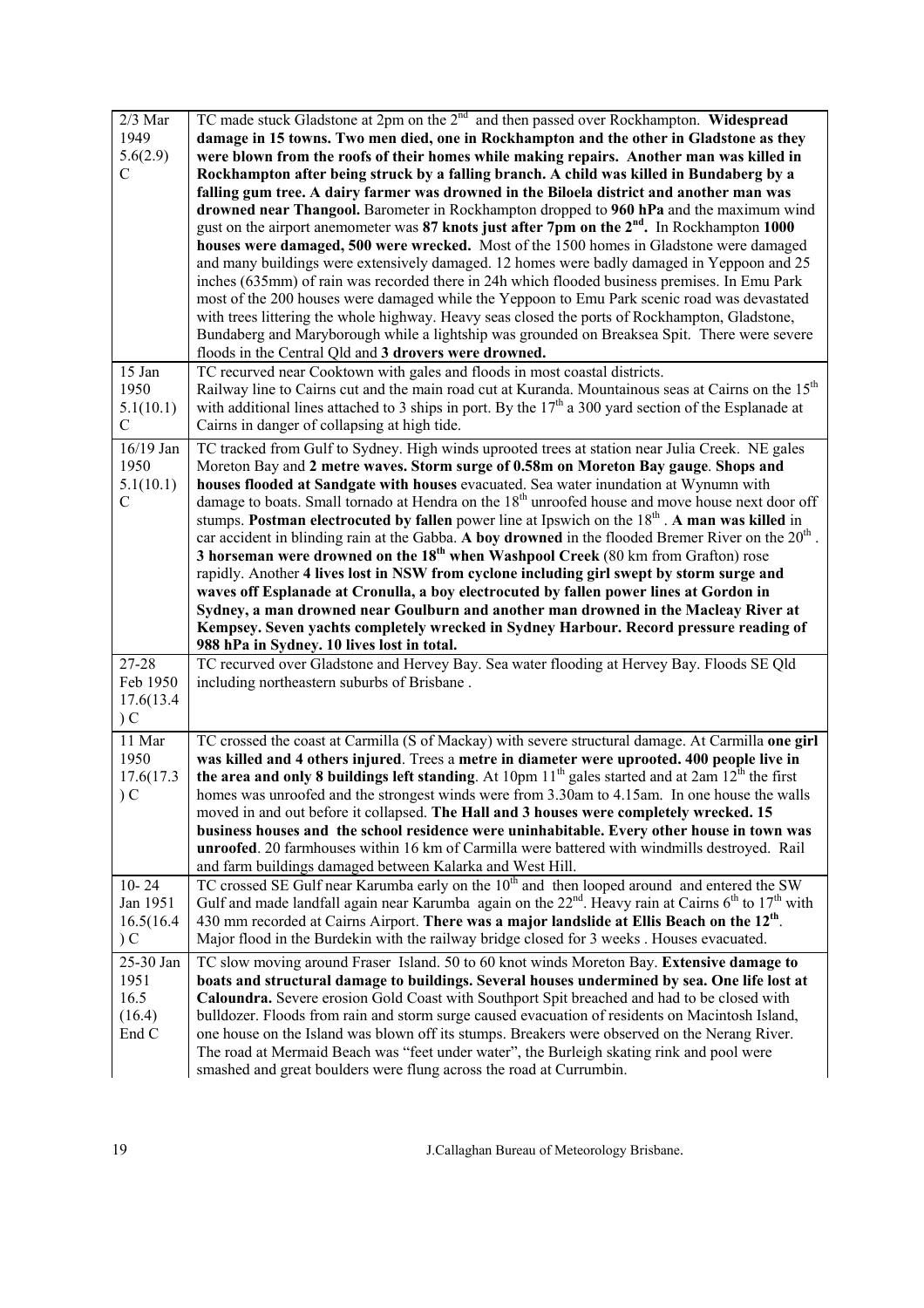| 1951<br>$-1.4(3.2)$<br>Start W                                                                                                                                                                                                                                                                                                                                                                                                                                                                                                                                                                                                                                                                                                                                                                                                                                                                                                                                                                                                                                                                                                                                                                                                                                                                                                                                                                                                                                                                                                                                                      |  |
|-------------------------------------------------------------------------------------------------------------------------------------------------------------------------------------------------------------------------------------------------------------------------------------------------------------------------------------------------------------------------------------------------------------------------------------------------------------------------------------------------------------------------------------------------------------------------------------------------------------------------------------------------------------------------------------------------------------------------------------------------------------------------------------------------------------------------------------------------------------------------------------------------------------------------------------------------------------------------------------------------------------------------------------------------------------------------------------------------------------------------------------------------------------------------------------------------------------------------------------------------------------------------------------------------------------------------------------------------------------------------------------------------------------------------------------------------------------------------------------------------------------------------------------------------------------------------------------|--|
|                                                                                                                                                                                                                                                                                                                                                                                                                                                                                                                                                                                                                                                                                                                                                                                                                                                                                                                                                                                                                                                                                                                                                                                                                                                                                                                                                                                                                                                                                                                                                                                     |  |
|                                                                                                                                                                                                                                                                                                                                                                                                                                                                                                                                                                                                                                                                                                                                                                                                                                                                                                                                                                                                                                                                                                                                                                                                                                                                                                                                                                                                                                                                                                                                                                                     |  |
| 7 Feb<br>TC crossed the coast south of Townsville. The system went on to produce heavy flooding.<br>1954<br>$-3.6(0.5)$<br>Start C                                                                                                                                                                                                                                                                                                                                                                                                                                                                                                                                                                                                                                                                                                                                                                                                                                                                                                                                                                                                                                                                                                                                                                                                                                                                                                                                                                                                                                                  |  |
| 20 Feb<br>TC crossed the coast at Coolangatta with a reading in the eye of 973 hPa.                                                                                                                                                                                                                                                                                                                                                                                                                                                                                                                                                                                                                                                                                                                                                                                                                                                                                                                                                                                                                                                                                                                                                                                                                                                                                                                                                                                                                                                                                                 |  |
| 1954<br>Some reports from the Coolangatta/Tweed Heads area had pressure readings to 962 hPa. Worst<br>damage in that area around the Cudgen in NSW where some houses were blown apart and trees<br>$-3.6(0.5)$<br>Start C<br>more than 1 metre in diameter were twisted out of the ground. Record reading of 982.7 hPa at<br>Brisbane. Widespread structural damage Gold and Sunshine Coasts and around Brisbane. O.64 m<br>storm surge on Moreton Bay gauge however much worse on foreshore with boats in the tree<br>tops at Beachmere. Waves at Kirra brought 2 metre of water onto highway picking up cars. 900<br>mm of rain were recorded at Springbrook in the 24 hour period up to landfall and floods<br>combined with storm surge on the Nerang River caused evacuations of families and a dramatic<br>rescue of people from Macintosh Is. The floods and cyclone then hit the Lismore district with gales<br>whipping up large waves on the then 11.3 km wide Richmond River. 26 people tragically died<br>from these unprecedented effects. The outer section of the jetty was swept away at Byron Bay<br>taking with it all 22 vessels comprising the fishing fleet. The sea broke through and flooded parts of<br>the town in Byron Bay. Report from Richard Everingham 195 Newnham Rd Mt Gravatt who was<br>working at the time at the Condong Sugar Mill. There were two barometers at the mill, one an<br>aneroid registered 28.8 inches (975 hPa) while the other read 973 hPa. The eye took two hours to<br>pass over the mill. The eye passed over around 11pm. |  |
| $22 - 26$<br>Deep monsoon depression developed in the Southeastern Gulf Country near Normanton and moved<br>Feb<br>down through Queensland into Central NSW. Unprecedented floods in NSW and 25 people lost<br>their lives. 120,000 sheep and 2000 cattle were drowned. At Maitland 30 houses and at Singleton<br>1955                                                                                                                                                                                                                                                                                                                                                                                                                                                                                                                                                                                                                                                                                                                                                                                                                                                                                                                                                                                                                                                                                                                                                                                                                                                              |  |
| 15.2(4.2)<br>26 houses were washed away. At Dubbo 5 houses were destroyed and 250 badly damaged. At<br>$\mathcal{C}$<br>Gilgandra a wall of water several feet high wrecked 35 % of the buildings. Twenty four houses<br>were totally destroyed and 350 badly damaged 800 houses were damaged at Moree and at Inverell<br>300. Many other houses were damaged in other centres.                                                                                                                                                                                                                                                                                                                                                                                                                                                                                                                                                                                                                                                                                                                                                                                                                                                                                                                                                                                                                                                                                                                                                                                                     |  |
| TC crossed coast just south of Mackay with eye passing over Sarina and bar down to 963 hPa.<br>7 Mar<br>1955<br>Lugger Barrier Princess lost with 8 hands. Widespread structural damage and heavy flood rains.                                                                                                                                                                                                                                                                                                                                                                                                                                                                                                                                                                                                                                                                                                                                                                                                                                                                                                                                                                                                                                                                                                                                                                                                                                                                                                                                                                      |  |
| Bar down to 957 hPa on vessel Cape Hawke just off Mackay at 2pm 7 <sup>th</sup> with SW wind Force 12<br>2.9(5.1)<br>and over. 50 to 80 knot winds affected the coast between Cape Capricorn and Mackay and several<br>C<br>buildings were unroofed at Yeppoon. Major floods Flinders Burdekin and Fitzroy Rivers.                                                                                                                                                                                                                                                                                                                                                                                                                                                                                                                                                                                                                                                                                                                                                                                                                                                                                                                                                                                                                                                                                                                                                                                                                                                                  |  |
| 27 Mar<br>TC crossed the coast at Bundaberg causing some structural damage there. TC induced tornado<br>1955<br>caused considerable damage to houses and churches at Yandina in a 300 m wide swath. A<br>2.9(5.1)<br>record flood occurred in the Mary River while a life was lost in Brisbane River Floods.<br>$\mathcal{C}$                                                                                                                                                                                                                                                                                                                                                                                                                                                                                                                                                                                                                                                                                                                                                                                                                                                                                                                                                                                                                                                                                                                                                                                                                                                       |  |
| TC passed right over Townsville Met Office with bar down to 961 hPa. Moved up to Ingham and<br>Agnes<br>6 Mar<br>then westward into the Interior. Widespread damage between Cairns and Mackay. Maximum wind<br>1956<br>gusts 73 knots at Townsville and 79 knots at Cairns. Damage at Cairns similar to that at<br>9.4(11.0)<br>Townsville due to extremely gusty westerly winds. Four deaths occurred from floods in the Interior.<br>$\mathsf{C}$                                                                                                                                                                                                                                                                                                                                                                                                                                                                                                                                                                                                                                                                                                                                                                                                                                                                                                                                                                                                                                                                                                                                 |  |
| 19 Feb<br>Long lived TC which produced 109 knot gust at Willis Island and went on to cross the NSW coast<br>1957<br>south of Pt Macquarie. Severe erosion by huge waves and high tides on South coast.<br>$-2.2(0.8)$<br>Start W                                                                                                                                                                                                                                                                                                                                                                                                                                                                                                                                                                                                                                                                                                                                                                                                                                                                                                                                                                                                                                                                                                                                                                                                                                                                                                                                                    |  |
| 20 Feb<br>Long lived TC crossed the coast south of Ayr and moved back out to sea. Near record floods in the<br>1958<br>lower Burdekin. Heavy floods Central Coast and Highlands. Exceptional 24 hr rainfall totals:-<br>878 mm at Finch Hatten and 864 mm at Mt Pelion where 292 mm fell in 2.5 hrs and 589 mm<br>$-6.9(-8.2)$<br>W<br>in 6.75 hrs. Record Pioneer Flood with 3 lives lost and much damage in Mackay with 20<br>houses washed away.                                                                                                                                                                                                                                                                                                                                                                                                                                                                                                                                                                                                                                                                                                                                                                                                                                                                                                                                                                                                                                                                                                                                 |  |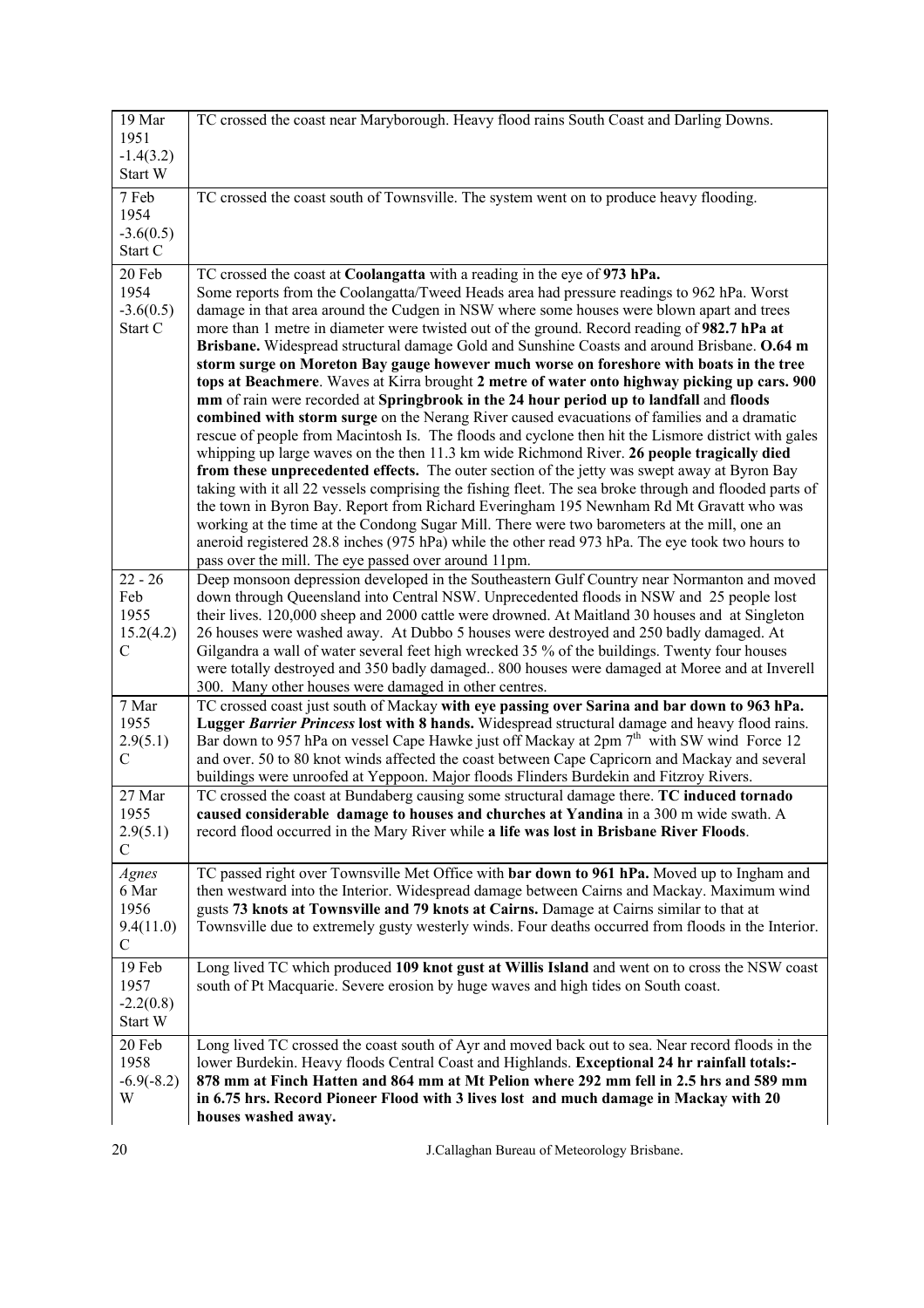| 1 April<br>1958<br>$1.2(-2.7)$<br>W                           | Small intense TC hit Bowen. Gusts to 98 knots observed at Bowen until anemometer disabled.<br>77 houses and various buildings at Bowen were destroyed. Many other buildings were damaged.<br>A 2 metre storm surge arrived at Bowen with the cyclone. Tornadic outbreaks at Proserpine,<br>Mackay and Sarina.                                                                                                                                                                                                                                                                                                                                                                                                                                                                                                                                                                                                                                                                                                                                                                                                                                                                                                                                                                                                                                                                                                                                                                                                                                                                         |
|---------------------------------------------------------------|---------------------------------------------------------------------------------------------------------------------------------------------------------------------------------------------------------------------------------------------------------------------------------------------------------------------------------------------------------------------------------------------------------------------------------------------------------------------------------------------------------------------------------------------------------------------------------------------------------------------------------------------------------------------------------------------------------------------------------------------------------------------------------------------------------------------------------------------------------------------------------------------------------------------------------------------------------------------------------------------------------------------------------------------------------------------------------------------------------------------------------------------------------------------------------------------------------------------------------------------------------------------------------------------------------------------------------------------------------------------------------------------------------------------------------------------------------------------------------------------------------------------------------------------------------------------------------------|
| 20 Jan<br>1959<br>$-8.7(-9.7)$<br>W                           | TC from Gulf moved into Coral Sea between Cooktown and Cairns then moved ESE. Flooding<br>occurred in the Burdekin while the TC was in and near the Gulf. Homesteads were isolated and<br>hundreds of acres of cane were flooded. Wind damaged banana crops along the north coast.<br>Considerable damage to grape crop at Herberton. Power lines torn down at Cairns and boats<br>damaged at Cairns and Green Island.                                                                                                                                                                                                                                                                                                                                                                                                                                                                                                                                                                                                                                                                                                                                                                                                                                                                                                                                                                                                                                                                                                                                                                |
| <b>Beatrice</b><br>21 Jan<br>1959<br>$-8.7(-9.7)$<br>W        | TC crossed the NSW coast near Lismore. Severe beach occurred in S Qld and N NSW- buildings<br>and equipment were damage at Jack Evan's pool at Pt Danger - 90 m of a concrete wall was<br>undermined at Coolum . Flooding caused damage in northern NSW. Earth dam burst at Stanthorpe<br>causing damage to bridges livestock and Machinery. Steamer Natonel founded off Double Island<br>Point on the 24th.                                                                                                                                                                                                                                                                                                                                                                                                                                                                                                                                                                                                                                                                                                                                                                                                                                                                                                                                                                                                                                                                                                                                                                          |
| Connie<br>16 Feb<br>1959<br>$-14.0(-$<br>4.8) W               | TC crossed the coast at Guthalungra where pressure in the eye was recorded at 948 hPa. Severe<br>wind damage occurred at Ayr Home Hill and Bowen. A man was killed at Ayr when a shop fell<br>on him. At Ayr 33% of homes severely damaged, Buffalo Hall wrecked, schools and hotels<br>unroofed. At Home Hill 100 persons homeless and no building escaped damage with every window<br>broken in the main shopping area. 700 wind-mills destroyed in the Ayr Home Hill area. The<br>anemometer at Bowen recorded wind gusts up to 100 knots over a 2 hour period with forty<br>homes totally destroyed, 190 badly damaged and 300 partly wrecked. Severe damage to<br>Powerhouse, Salt works, coke works and railways - dozens of boats swamped. Wind also caused<br>considerable damage at Proserpine with 50 houses and the Hospital badly damaged. There was<br>even damage at Rockhampton as the cyclone moved south. Flood waters at Mackay caused<br>evacuations and damage - Floods swept away the Mirani railway bridge and under-mined the<br>Forgan Bridge. Clermont had the worse floods since the 1916 cyclone. Laidley had its worst flood<br>on record with 50 shops under 8 feet of water - 200 families were evacuated and 50 people were<br>rescued from the roof tops. Killarney also had a record flood with 2 bridges swept away.<br>In Allora people were evacuated from their homes. On the 18th Brisbane had wind gusts to 48 knots<br>with minor damage and power lines down.<br>Floods extended down to NE NSW where a man was killed by fallen power lines |
| Annie<br>1 Jan<br>1963<br>9.4(4.3)<br>W                       | Rapidly developing TC crossed Sunshine Coast. Houses were unroofed at Buderim,<br>Landsborough, Mt Mellum, Flaxton and Maleny and banana plantations suffered considerably.<br>Falling trees cut power and telephone lines. Campers lost tents and caravans were capsized and<br>small craft wrecked. Luckily it crossed at low tide as the Moreton Bay tide gauge indicated a<br>0.76m storm surge. Flooded streams submerged road bridges.                                                                                                                                                                                                                                                                                                                                                                                                                                                                                                                                                                                                                                                                                                                                                                                                                                                                                                                                                                                                                                                                                                                                          |
| 24 Apr<br>1963<br>6.1(5.4)<br>W                               | TC stayed more than 500 km off the South Coast however system generated very large swells with<br>1000km of the easternmost Australian coast suffering varying degrees of beach erosion. American<br>Navy vessel suffered damage off South Coast in 13 m waves. Couple were swept offshore by<br>southerlies at Hervey Bay resulting in one death. Winds brought down power lines on Sunshine<br>Coast.                                                                                                                                                                                                                                                                                                                                                                                                                                                                                                                                                                                                                                                                                                                                                                                                                                                                                                                                                                                                                                                                                                                                                                               |
| Audrey<br>$13 - 14$<br>Jan<br>1964 - 4.0<br>$(-5.3)$<br>End W | TC tracked from the Gulf down to Coffs Harbour. There were extensive flooding and stock losses<br>in SW Qld and northern NSW with wind damage in the western Darling Downs. The cyclone hit St<br>George at 8am 14th where 52 houses lost all or part of their roofs and 22 of the business houses<br>were badly damaged - 38 mm of rain was recorded in 15 min. At Goondiwindi 50 buildings were<br>unroofed, the railway goods shed was destroyed and a church hall was flattened. Telegraph poles<br>were snapped off. At nearby Boggabilla every building was partially or completely unroofed.<br>Building, were also badly damaged at Windorah, Quilpie, Cheepie, Charleville, Talwood, Toobeah,<br>Pittsworth, Glen Innes and Grafton. Very heavy rain accompanied the cyclone with major flooding.<br>Up to 294 mm of rain was recorded in southwest Queensland towns including 181 mm in 12 hours<br>at Eulo.                                                                                                                                                                                                                                                                                                                                                                                                                                                                                                                                                                                                                                                                |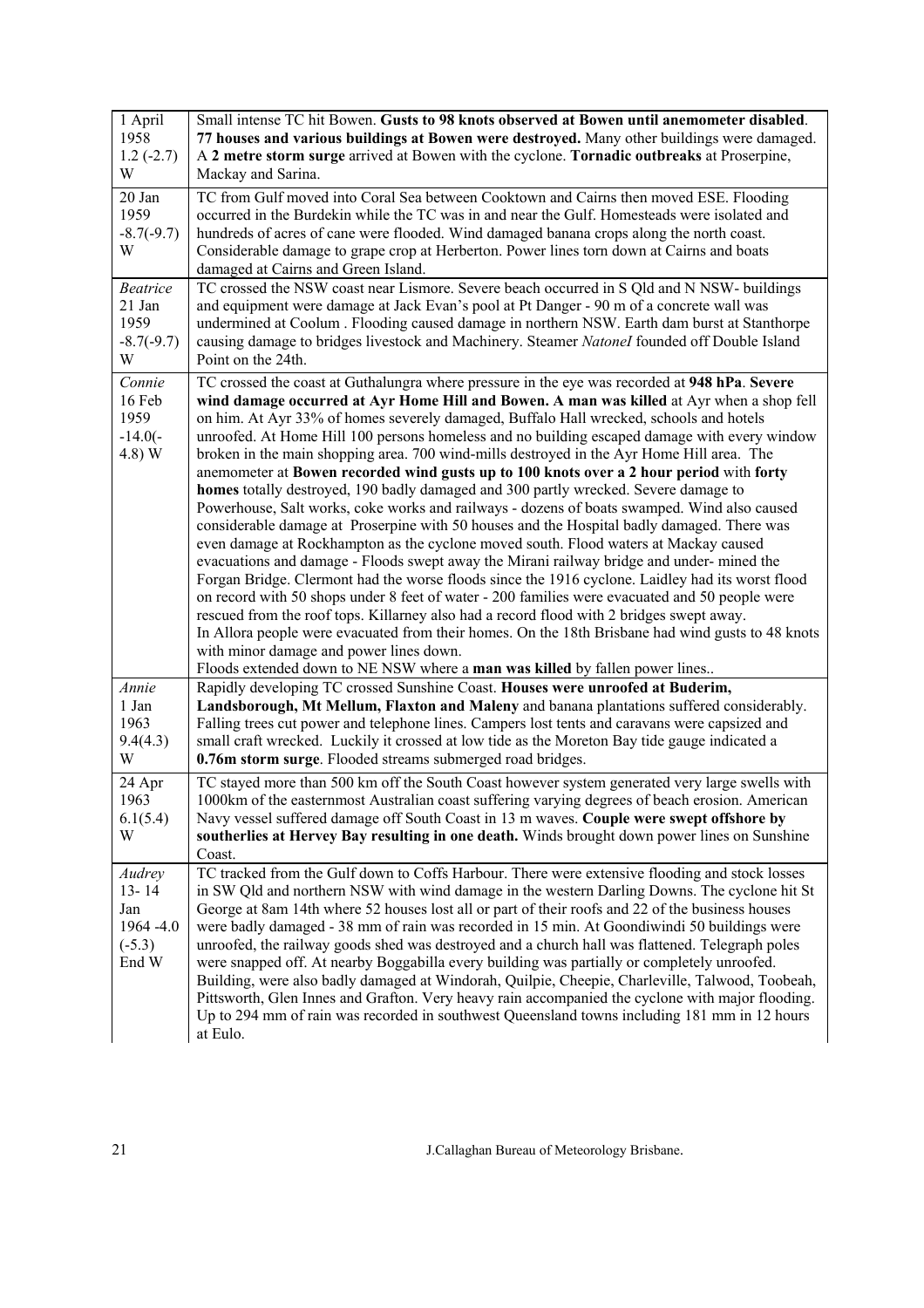| Gertie<br>15/16<br>Apr 1964<br>$+13.5$<br>(8.2)<br>Start C | TC recurved to NE of Whitsunday Group. Heavy coastal rain with sugar cane damaged around<br>Cairns and Innisfail. Flood waters damaged railway lines and bridges and a few cars were lost in<br>swollen creaks.                                                                                                                                                                                                                                                                                                                                                                                                                                                                                                                                                                                                                                                                                                                                                                                                                                                                                                                                                                                                                                                                                                                                                                                                                                                         |
|------------------------------------------------------------|-------------------------------------------------------------------------------------------------------------------------------------------------------------------------------------------------------------------------------------------------------------------------------------------------------------------------------------------------------------------------------------------------------------------------------------------------------------------------------------------------------------------------------------------------------------------------------------------------------------------------------------------------------------------------------------------------------------------------------------------------------------------------------------------------------------------------------------------------------------------------------------------------------------------------------------------------------------------------------------------------------------------------------------------------------------------------------------------------------------------------------------------------------------------------------------------------------------------------------------------------------------------------------------------------------------------------------------------------------------------------------------------------------------------------------------------------------------------------|
| Flora<br>6 Dec<br>1964<br>$-3.0(-1.4)$<br>End C            | TC from Gulf entered Coral Sea near Innisfail and moved towards ESE. Cape Cleveland reported<br>75 knot gusts with tree damage and paint stripped off lighthouse. At Palm Is power lines were<br>blown down, coconut trees snapped and uprooted and small craft were destroyed. Lucinda lost<br>power. Severe flooding occurred with the main northern railway line washed away in several<br>places. Cardwell was isolated by flooding.                                                                                                                                                                                                                                                                                                                                                                                                                                                                                                                                                                                                                                                                                                                                                                                                                                                                                                                                                                                                                                |
| Judy<br>30 Jan<br>1965<br>$-4.0(-1.8)$<br>Start W          | Long lived TC came from Gulf into Coral sea near Innisfail and brought flood rains to North Coast.<br>Flood waters entered shops in Townsville. Severe flooding occurred at Bluewater. The TC moved<br>down off the South Coast and large swells caused severe beach erosion.                                                                                                                                                                                                                                                                                                                                                                                                                                                                                                                                                                                                                                                                                                                                                                                                                                                                                                                                                                                                                                                                                                                                                                                           |
| Dinah<br>28/30 Jan<br>1967<br>14.6(7.8)<br>Start C         | Dinah caused severe damage at Heron Island initially from inundation from large NE swells and<br>a day later from winds. It recurved and passed over Sandy Cape which recorded a central pressure<br>of 944.8 hPa and high water 10 metres above normal. Although well off the coast many trees<br>were blown down from Rockhampton to Grafton. Houses were unroofed at Bundaberg<br>Maryborough and along the Sunshine and Gold Coasts.<br>Banana and cane crops were wiped out on the Tweed Coast and a severe wind gust overturned a car<br>at Evans Head. Huge seas and storm surge caused severe erosion at Emu Park, Yeppoon, and in the<br>Maryborough Bundaberg area. Storm surge inundated cane farms at Bli Bli and was knee deep<br>in Hastings St Noosa. Around Sandgate seawater 1.5 metres deep came into houses. More<br>than one hundred homes were flooded and at Cribb Island one house was washed into the sea.<br>Storm surge also affected the Gold Coast and water lapped the decking of the Jubilee Bridge<br>which is about 1.5 metres above highest astronomical tide. A similar storm occurred on the<br>Tweed River isolating Fingal. A section of the esplanade collapsed at Surfers Paradise The hardest<br>hit area of northern NSW was around Brunswick Heads where several banana plantations were<br>wiped out and hundreds of acres of sugar cane in the Tweed Valley were blown over. A wind gust<br>overturned a car at Evans Head. |
| <b>Barbara</b><br>22 Feb<br>1967<br>12.9(11.1<br>C         | TC crossed coast near Lismore. There was wind damage in the Coolangatta area with tents down<br>and power disrupted by falling trees and flying sheets of roof iron.                                                                                                                                                                                                                                                                                                                                                                                                                                                                                                                                                                                                                                                                                                                                                                                                                                                                                                                                                                                                                                                                                                                                                                                                                                                                                                    |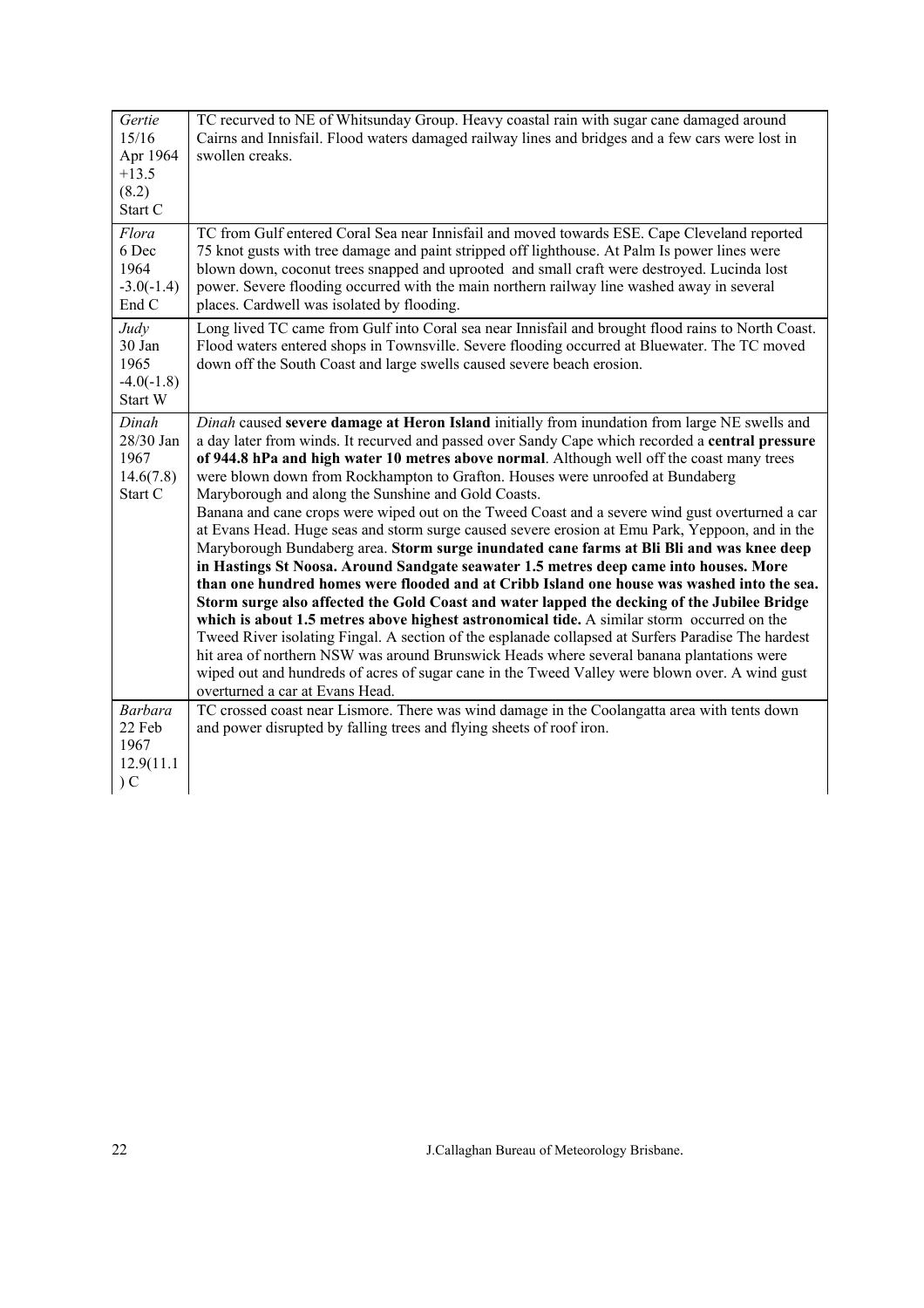| Elaine      | TC moved SSE past the South Coast. Severe flooding occurred in the Brisbane Creeks and in the                     |
|-------------|-------------------------------------------------------------------------------------------------------------------|
| 18 Mar      | Logan River. Further beach erosion                                                                                |
| 1967        | As Elaine was developing into a cyclone from the $14th$ to the $16th$ just to the east of Cairns, torrential      |
| 7.8(5.9)    | rain fell in the North Coast Herbert and Barron Divisions. The major feature of the months flooding               |
| C           | was the record flooding in the Herbert. Falls of up to 1321 mm in 4 days in the Barron and Herbert                |
|             | districts produced the highest flood on record in the Herbert River. The Bureau's river height                    |
|             | observer at Glen Eagle station was forced to evacuate his homestead, shortly before it was washed                 |
|             | away in a flood which reached the level of 6.85 metres above the previous record in 1927.                         |
|             | The bridge at Long Pocket linking Abergowrie and Ingham was washed away after being                               |
|             | almost 15 metres under water, and the population of Abergowrie was isolated for weeks. Ingham                     |
|             | itself was almost completely submerged in the flood-waters which were 17 kilometres wide at                       |
|             | the peak. Road and rail traffic were brought to a stand-still, and Hinchinbrook Shire Council is                  |
|             | reported to have estimated road and bridge damage alone at about \$7.5 million. Near record                       |
|             | flooding was also reported in the Barron, Johnstone and Tully The damage to sugar mill                            |
|             | tramlines and bridges was severe. Huge fields of sugar cane were washed out and in some places                    |
|             | cane has been covered by 2 metres of silt. Cars were washed into raging flood-waters and costly                   |
|             | farm machinery inundated. Thousands of people had the heart-breaking experience of flood                          |
|             | damage due to knee deep water in their homes and when this receded, 300mm of mud. Some                            |
|             | people were rescued from roof tops and there were many reports of bravery under very difficult                    |
|             | conditions. Helicopters were used in some of the rescue work.                                                     |
| Glenda      | TC moved south 500 km east of Brisbane. Gold Coast beaches completely eroded by large waves.                      |
| $2/4$ Apr   | Glenda was last of a series of cyclones and beaches along the south coast of Queensland were                      |
| 1967        | further eroded. The erosion came within 20 yards of the new Coolangatta SLSC and the patio was                    |
|             | damaged by subsidence. 6 men lost their lives in two separate boat incidents in waves to 16 m                     |
| $3.0(+0.4)$ | off the S Qld Coast.                                                                                              |
| C           |                                                                                                                   |
|             | The Maranui at 1520UTC 4 April 1967 was located at $30.0^{\circ}$ S 158.5 <sup>°</sup> E wind turned southerly/75 |
|             | knots MSLP 985.4hPa. At 2000UTC located at $29.6^{\circ}$ S 158.0 <sup>°</sup> E wind SW/70knots MSLP 981.6hPa.   |
|             | On 2300UTC 1 April the 9000 ton <i>White Ocean</i> was 100 mi south of the centre in waves generally              |
|             | less than 20 feet in height. But occasionally waves were much higher and crashed into the                         |
|             | superstructure 50 feet above the waterline. The Capt and $3rd$ officer were caught on the forecastle on           |
|             | one of these waves. The third officer was killed and the Capt badly injured.                                      |
|             | The 33ft Beagle was anchored in the lee of Double Island Point at 0830UTC 2 April when the boat                   |
|             | was caught broadside by a huge wave and broken up with 5 of the crew of 6 were drowned. The                       |
|             | previous day the Malveena reported waves to 50feet along the open coast near here.                                |
| Ada         | Small TC passed through Whitsunday Group and hit mainland, with a radar eye diameter of 20 km,                    |
| 17 Jan      | at Airlie Beach where a central pressure of 962 hPa was recorded. 14 lives were lost. Tourist                     |
| 1970        | resorts were destroyed and 80% of the buildings at Airlie Beach were badly damaged and sea                        |
| $-10.1(-)$  | water entered shops there. Flooding was severe along the coast from Mackay to Bowen with                          |
| 5.7) W      | major floods in the Pioneer and Don Rivers.                                                                       |
|             |                                                                                                                   |
| Gertie      | TC crossed the coast at Cardwell. Damage was confined to trees and power lines. There was also                    |
| 16 Feb      | some sugar cane damage. Flooding closed some bridges but damage was minimal.                                      |
| 1971        |                                                                                                                   |
| 15.7(12.5   |                                                                                                                   |
| C           |                                                                                                                   |
| Dora        | TC crossed the coast north of Brisbane. There was fairly widespread structural damage at Redcliffe                |
| 17 Feb      | the worst case being a roof removed from a block of home units. Trees and powerlines were down.                   |
| 1971        | Some flooding caused traffic disabilities.                                                                        |
|             |                                                                                                                   |
| 15.7(12.5)  |                                                                                                                   |
| C           |                                                                                                                   |
| Fiona       | Fiona tracked from the Gulf and entered the Coral Sea near Rockhampton. Flooding in the                           |
| 20 22       | Burdekin and Fitzroy Basins varied from minor to major with severe damage to infrastructure.                      |
| Feb 1971    | Motorists were cut off for days. A house was destroyed by a tornado near Sarina with trees                        |
| 15.7(12.5)  | down. Paw Paw crops were lost near Gladstone by wind and rain effects. A 0.6 m to 0.9 m storm                     |
| C           | surge was observed at Gladstone and Bundaberg respectively.                                                       |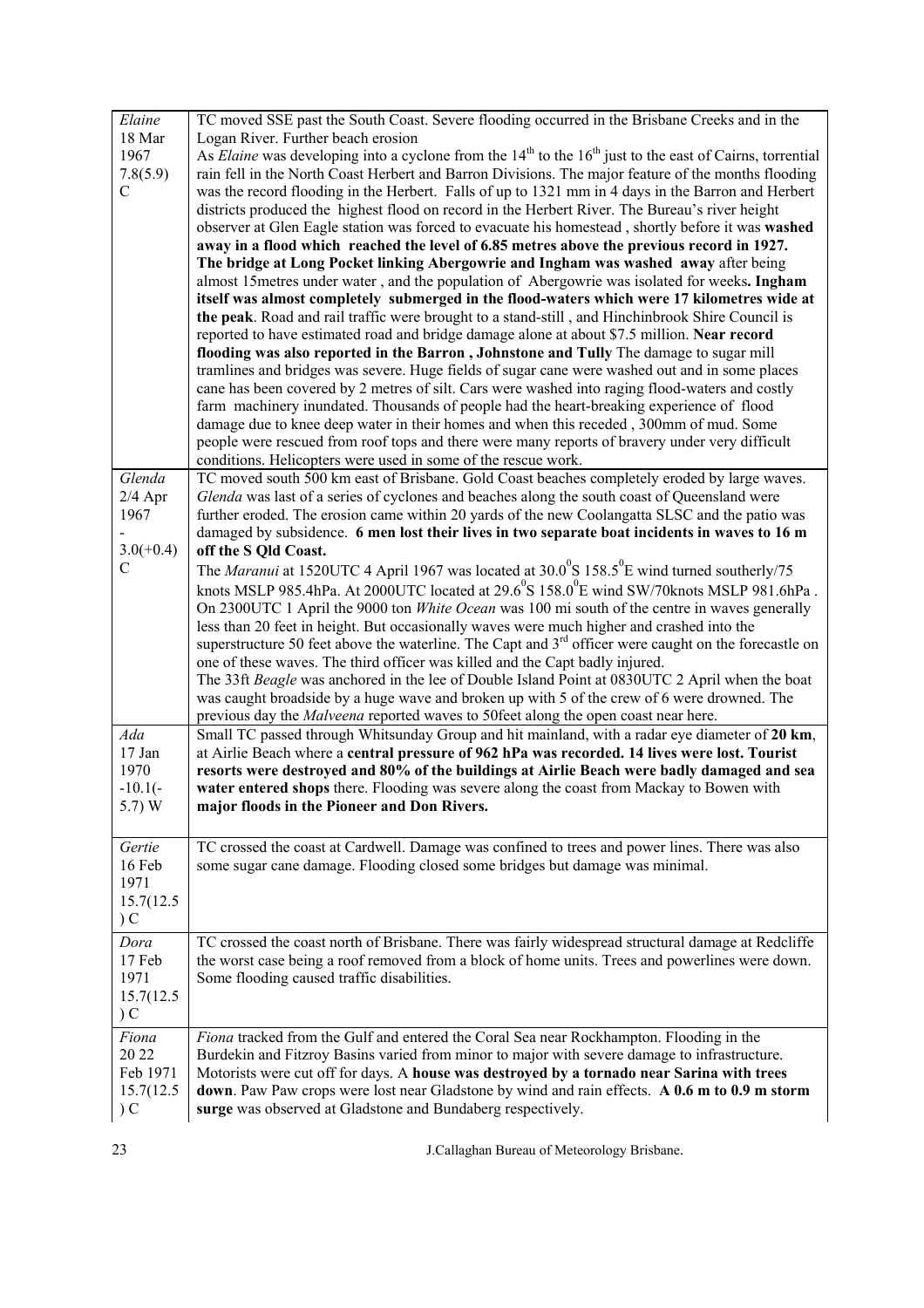| Althea<br>24 Dec<br>1971<br>2.1(4.3)<br>End C<br><b>Bronwyn</b><br>$8/9$ Jan | Althea crossed the coast just north of Townsville with a 106 knot gust being reported at the<br>Townsville Met Office. There were three deaths in Townsville and damage costs in the<br>Townsville region reached 50 million 1971 dollars. Many houses were damaged or destroyed<br>(including 200 Housing Commission homes) by the winds. On Magnetic Island 90% of the<br>houses were damaged or destroyed. Two tornadoes damaged trees and houses at Bowen. There<br>was a major flood in the Burdekin but coastal floods were short lived. A 2.9 m storm surge was<br>recorded in Townsville Harbour, however the maximum storm surge of 3.66m was to the north<br>at Toolakea. This storm surge occurred at low tide, however the surge and large waves caused<br>extensive damage along the Strand and at Cape Pallarenda.<br>TC from Gulf moved southwards through state. Half of state received more than 50 mm of rain and<br>Paluma had 1270 mm in 48 hrs. Serious flooding occurred and Giru was isolated. 0.9 m of water |
|------------------------------------------------------------------------------|--------------------------------------------------------------------------------------------------------------------------------------------------------------------------------------------------------------------------------------------------------------------------------------------------------------------------------------------------------------------------------------------------------------------------------------------------------------------------------------------------------------------------------------------------------------------------------------------------------------------------------------------------------------------------------------------------------------------------------------------------------------------------------------------------------------------------------------------------------------------------------------------------------------------------------------------------------------------------------------------------------------------------------------|
| 1972<br>3.7(4.7)<br>Start W                                                  | entered Ingham. The Burdekin flooded Ayr and Home Hill.                                                                                                                                                                                                                                                                                                                                                                                                                                                                                                                                                                                                                                                                                                                                                                                                                                                                                                                                                                              |
| Daisy<br>11 Feb<br>1972<br>8.2(4.8)<br>Start W                               | Daisy made landfall on Fraser Island and the bar at Sandy Cape dropped to 968.8 hPa. 200 homes<br>were damaged at Pialba and more houses were unroofed in widely scattered townships. Forestry<br>officials reported serious damage to forests near Maryborough and on Fraser Island. Flooding<br>occurred throughout SE Qld with severe floods in Brisbane creeks. There was much damage to<br>commercial stock in Brisbane. On the Gold Coast the mouth of Tallebudgera Creek silted up<br>causing severe flooding upstream to commercial and domestic properties. Peak swell heights to<br>8.3 m were read at the Sth Nobby wave recording station on the Gold Coast. Severe erosion<br>occurred down to Brunswick Heads and on the western side of Fraser Island where a 3 m storm<br>surge was reported.                                                                                                                                                                                                                        |
| Emily<br>2 Apr<br>1972<br>$-5.5(-6.1)$<br>W                                  | Emily crossed the coast just to the SE of Gladstone while rapidly weakening. Wind damage was<br>confined to trees and sheds. The cyclone had been very severe and generated huge seas. It<br>claimed the lives of 8 seaman in three separate incidents off the southern and central Queensland<br>coasts. Flooding occurred with Kingaroy being isolated for a time and Breakfast Creek flooded<br>some houses in Brisbane.                                                                                                                                                                                                                                                                                                                                                                                                                                                                                                                                                                                                          |
| Madge<br>4 Mar<br>1973<br>$0.8(-4.9)$<br>End W                               | Madge crossed the coast just north of Cooktown. The only impact from the cyclone was flooding<br>and the road from Cooktown to the aerodrome was 1.8 m under water. The Bruce Highway was cut<br>in 6 places between Townsville and Cairns.                                                                                                                                                                                                                                                                                                                                                                                                                                                                                                                                                                                                                                                                                                                                                                                          |
| Una<br>19 Dec<br>1973<br>16.9(23.1)<br>C                                     | Una crossed the coast just to the east of Townsville and was rapidly intensifying at landfall. Wind<br>damage was confined to trees and street signs at Ayr and Townsville. There were power failures at<br>Ayr and Home Hill. A house was unroofed at Home Hill, power poles were down and Palm trees<br>snapped off. Mango crops were ruined. Major Flooding occurred at Theresa Ck, and in the<br>Pioneer, Dawson, Fitzroy and Burnett Rivers. Two adults and Two children were drowned in<br><b>Floodwaters.</b> The maximum storm surge was 0.8m.                                                                                                                                                                                                                                                                                                                                                                                                                                                                               |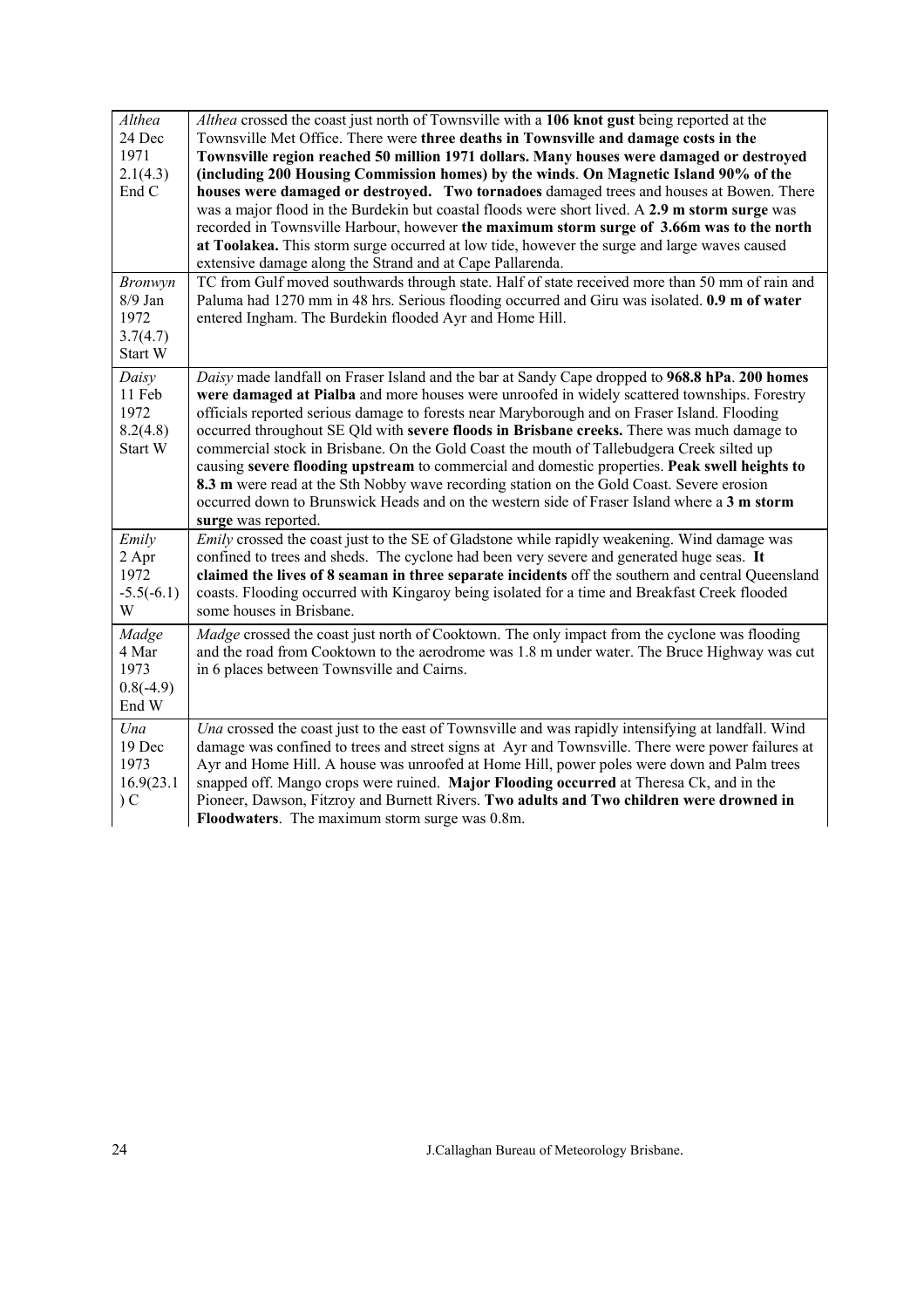| Wanda        | Wanda was a weak cyclone when it crossed the coast near Maryborough.                               |
|--------------|----------------------------------------------------------------------------------------------------|
| 24           | The winds were strongest in the night after landfall when a high strengthened in the Tasman Sea.   |
| January      | Tewantin and Caloundra then had average 50 knot easterlies and Cape Moreton had average 56         |
| 1974         | knot easterlies. Torrential rain followed and in the 5 days to 9am 29 Jan falls reached 900 mm in  |
| 20.8(18.0    | the Brisbane area. Mt Glorious had 1318 mm. The Bureau in Brisbane recorded 314 mm in the 24       |
| C            | hours to 9am 26 Jan and the 1931 flood was exceeded at 9am 27 Jan. Heavy rain in the 24 hours      |
|              | to 3pm 27 Jan caused the major flood. In the Brisbane Ipswich region 6007 houses were flooded.     |
|              | 56 of these were destroyed or condemned. Damage on a large scale was 200 million 1974              |
|              | dollars. 12 People were drowned in Brisbane and Ipswich. Additionally several elderly people       |
|              | suffered fatal heart attacks while being evacuated and a 2yr old child drowned in a Brisbane       |
|              | creek. Major floods also affected the Gold Coast and NE NSW. 700 people were evacuated from        |
|              | caravan parks in the Broadbeach area. Around 1000 people were evacuated from the canal estates     |
|              | of Miami Keys, Moana Park, Rialto,                                                                 |
|              | Mermaid Waters, Florida Gardens and Burleigh Waters. Houses were swamped from water up to          |
|              | 1.5m deep. Evacuations also occurred along the coastal strip at Surfers (where waist deep water    |
|              | flooded streets near the river), Miami, Nobbys (where water came up to window sills and to the     |
|              | tops of caravans) and Bundall Rd Southport where floods spread over the Isle of Capri and          |
|              | Sorrento. Evacuations were carried out at Biggera Waters, Hollywell and Paradise Point. 200        |
|              | people were stranded on Hope Island and Nerang was completely isolated. In total 2500 Gold Coast   |
|              | people were evacuated. The Nerang River rose to a record level of 9.91 m. Heavy swells caused      |
|              | severe beach erosion along southern Qld and NE NSW. The Sth Nobby station recorded significant     |
|              | swell heights to 4.5 metres. Maximum heights were probably nearly double this. The maximum         |
|              | storm surge associated with Wanda was 1.0 m between Noosa and Double Island Pt.                    |
| Pam          | Pam was a very large intense cyclone which passed 500 km to the east of Brisbane. However a        |
| 6 Feb        | 0.68m storm surge was recorded on the Moreton Bay gauge and combined with a king tide, the         |
| 1974         | high tide of 7 Feb on the gauge reached 3.13 m (a record). This rise in sea level flooded Brisbane |
| 16.2(19.1)   | creeks at high tide and caused cancellation of some bus services. Along the open coast the beaches |
| $\sum$       | were already severely eroded due to earlier cyclones and this amplified the effects of run up from |
|              | the large waves generated by Pam. At Palm Beach residents had to abandon their houses and          |
|              | units as seawater drove over 6.2 metre boulder walls and surged through these premises. The        |
|              | Sth Nobby Wave Station recorded long period swells (13.1 sec) with a significant wave height of    |
|              | 3.8 m.                                                                                             |
| Yvonne       | Yvonne crossed the coat near Dunk Island. On Dunk Island the wind tore roofing iron loose,         |
| 10 Feb       | uprooted large trees and brought down power lines.                                                 |
| 1974         | Bloodwood trees up to 1 metre in diameter were uprooted or snapper off.                            |
| 16.2(19.1)   | The area affected was 50 to 60 km wide embracing Cardwell and El Arish.                            |
| C            | On the mainland trees up to 1.5 m were uprooted.                                                   |
|              |                                                                                                    |
| Zoe          | Zoe crossed the coast at Coolangatta and then recurved back out to sea. There was no significant   |
| 13 Mar       | wind damage however flooding was extensive with major floods in Brisbane creeks cutting main       |
| 1974         | roads and some houses were flooded. Major flooding occurred in N NSW and 200 people were           |
| 20.3(15.5)   | evacuated in Murwillumbah and 500 families were evacuated at Lismore. Landslides cut the           |
| C            | main railway line in 4 places between Casino and Coffs Harbour. There was severe erosion along     |
|              | the Gold coast beaches and the significant wave height at Sth Nobby reached 3.8 m.                 |
| Gloria       | Gloria developed close to the coast and moved towards the SE. The only impact was flooding at      |
| 16 Jan       | Lucinda and Mackay with many roads cut including the Bruce Highway.                                |
| 1975         |                                                                                                    |
| $-4.9(-0.2)$ |                                                                                                    |
| $\mathsf{C}$ |                                                                                                    |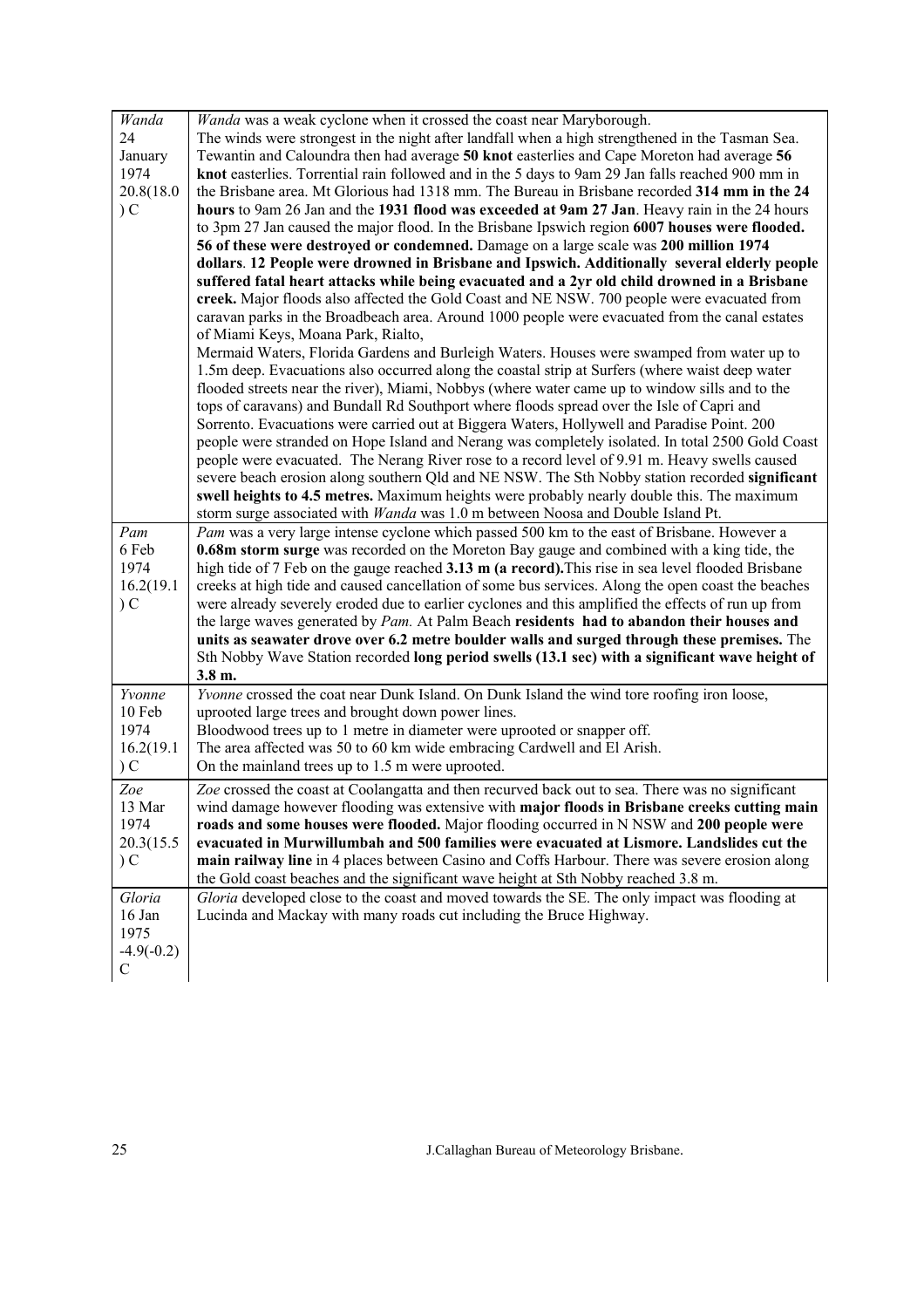| David<br>19 Jan<br>1976<br>11.8(14.7)<br>C      | David crossed to the north of St Lawrence. It passed over Gannet Cay<br>AWS where a central pressure of 970 hPa was recorded. It was intensifying right up to the time of<br>landfall. A feature was it huge size with gales extending from PNG waters down to Lord Howe Is.<br>It generated huge swells and these combined with large tides caused extensive damage to Heron<br>Island as it passed to the north. It crossed the coast in a sparsely populated area however winds<br>unroofed 30 buildings in Yeppoon and several in Mt Morgan. Wind gusts reached 95 knots at<br>Pine Islet and 84 knots at the Gladstone Met Office. Large seas combined with high tides<br>caused considerable damage to breakwaters, retaining walls and other structures especially at<br>Rosslyn Bay Harbour (Yeppoon) where the Breakwater was destroyed along with yachts and<br>trawlers. Storm tides flooded houses and shops at Urangan, Noosa and Kirra. Storm surge at<br>Beachmere on Moreton Bay cut all roads into the town. The Port of Brisbane was closed. At<br>wave recording stations the significant wave (peak) height reached 5.8 m (8.9 m) at Double Island<br>Pt and 3.8 m (8.7 m) at Yeppoon. Tides were up to one metre above predicted levels. |
|-------------------------------------------------|---------------------------------------------------------------------------------------------------------------------------------------------------------------------------------------------------------------------------------------------------------------------------------------------------------------------------------------------------------------------------------------------------------------------------------------------------------------------------------------------------------------------------------------------------------------------------------------------------------------------------------------------------------------------------------------------------------------------------------------------------------------------------------------------------------------------------------------------------------------------------------------------------------------------------------------------------------------------------------------------------------------------------------------------------------------------------------------------------------------------------------------------------------------------------------------------------------------------------------------------------------------|
| Alan<br>1 Feb<br>1976<br>12.9(12.6)<br>) End C  | Alan crossed the NQ coast near Bloomfield R Mission and caused no structural damage. During the<br>next ten days it became an intense monsoon depression and had a central pressure of 989 hPa near<br>Tennant Ck. It recurved and passed near Birdsville and moved out to sea near Byron Bay. In its<br>traverse of the inland it caused widespread flooding and in particular record flooding in the<br>Condamine near Warwick.                                                                                                                                                                                                                                                                                                                                                                                                                                                                                                                                                                                                                                                                                                                                                                                                                             |
| Beth<br>22 Feb<br>1976<br>12.9(12.6)<br>End C   | Beth crossed the coast near and to the north of Bundaberg. The cyclone was very asymmetric with a<br>band of hurricane force winds on the southern flank where it interacted with an intensifying high to<br>the south. Widespread damage occurred in the Maryborough Bundaberg area with 200 homes<br>unroofed, two aircraft damaged and rainfall up to 200 mm caused flash flooding and cut roads<br>for 18 hours. Heavy swell pounded the south coast and The wave recording station at Double Island<br>Pt. recorded a significant wave (peak) height of 5.4 m (10.0 m).                                                                                                                                                                                                                                                                                                                                                                                                                                                                                                                                                                                                                                                                                  |
| Colin<br>4 Mar<br>1976<br>13.2(9.3)<br>End C    | Colin moved southwards and was 220 km east of Fraser Island at one point.<br>By far the greatest impact was from the large waves it generated and extensive beach erosion<br>occurred along South Queensland Beaches. The wave recording station at Double Island Pt<br>recorded a significant wave (peak) height of $6.4 \text{ m}$ (9.6 m). Further south waves off Sydney Heads<br>were estimated at 12 m in height and several launches were destroyed when 2 m waves<br>penetrated into Botany Bay. A woman was killed at Tathra (S NSW) when swept off a cliff top<br>by a large wave.                                                                                                                                                                                                                                                                                                                                                                                                                                                                                                                                                                                                                                                                  |
| Dawn<br>$5/6$ Mar<br>1976<br>13.2(9.3)<br>End C | Dawn developed on the N Qld coast and moved down the coast crossing Fraser Island. Two homes<br>were unroofed in N Mackay and tree were uprooted on Heron Is. Rainfalls up to 230 mm between<br>Proserpine and Bundaberg caused flash flooding.                                                                                                                                                                                                                                                                                                                                                                                                                                                                                                                                                                                                                                                                                                                                                                                                                                                                                                                                                                                                               |
| Otto<br>6 10 Mar<br>77<br>$-9.5(-3.8)$<br>W     | Otto moved from the Gulf into the Coral Sea near Cape Tribulation and made landfall again near<br>Bowen. There was no significant wind damage however it severely aggravated already serious<br>floods between Cairns and Ingham which resulted in \$6 (1977) million crop and property<br>damage. Heavy seas destroyed 1200m of the esplanade at Machans Beach Cairns. Hay Point also<br>suffered some sea damage. The wave station at Double Island Pt. recorded a significant wave<br>(peak) height of $3.8 \text{ m}$ (6.3 m).                                                                                                                                                                                                                                                                                                                                                                                                                                                                                                                                                                                                                                                                                                                            |
| Keith<br>31 Jan<br>1977<br>$-4.0(0.2)$<br>W     | Keith first hit the coast east of Cairns, then moved back over the ocean and crossed the coast again<br>at Cape Cleveland. Extensive wind damage to the tropical rain forest east of Babinda over the<br>Graham Range as noted in the Hydrological experimental catchments. Large trees were uprooted<br>and some snapped off above the roots. Elsewhere only minor wind damage occurred, however wind<br>and rain combined to cause extensive losses to the banana and sugar crop. Floods cut the<br>highway between Cairns and Townsville. Two men were killed when a yacht smashed into rocks<br>on the western side of Acheron Is.                                                                                                                                                                                                                                                                                                                                                                                                                                                                                                                                                                                                                        |
| Gwen 27<br>Feb 1978<br>$-24.4(-)$<br>11.1)      | Gwen passed directly over Edward River Mission in the Gulf and maintaining its movement<br>towards the SE it became a rain depression. In sections of the Herbert district extremely heavy rain<br>fell and up to 500 mm in 24 hr from a farm in the Palm Creek area. The Herbert at Gairloch rose 4.2<br>m in 11 hrs. Gales were reported near Townsville with a gust to 59 knots there.                                                                                                                                                                                                                                                                                                                                                                                                                                                                                                                                                                                                                                                                                                                                                                                                                                                                     |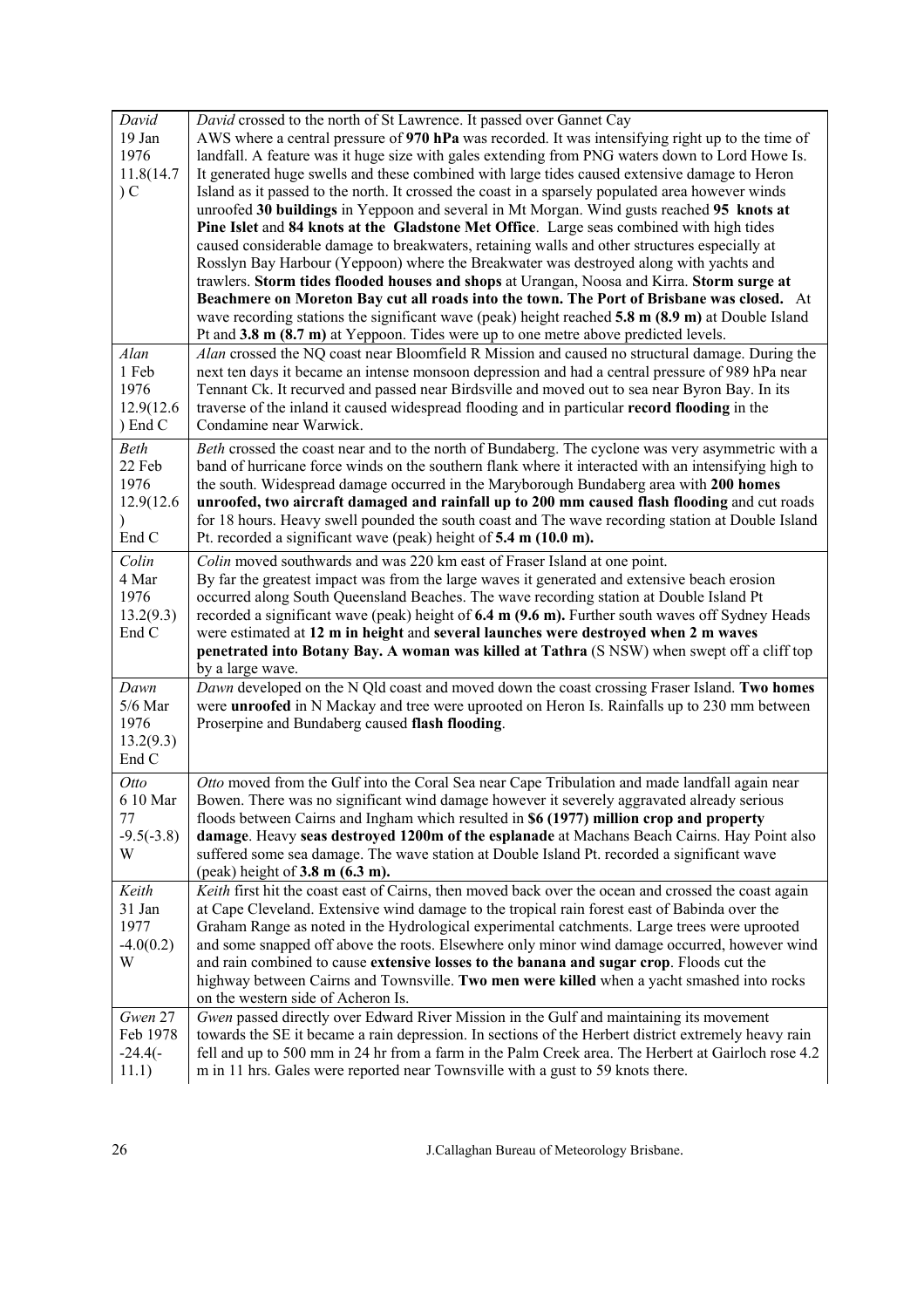| Peter<br>$1-2$ Jan<br>1979<br>$-4.0(0.6)$<br>Start W | Peter moved from the Gulf to the Cairns region where it moved back overland. There was no<br>significant wind damage, however there was record rainfall. On 5 Jan Mt Bellenden Ker (1554 m<br>elevation) recorded 1947 mm of rain in 48 hours. Serious flooding occurred from Tully to<br>Cooktown especially around Cairns. Flood damage was estimated at \$10 (1979 million) and there<br>were two deaths.                                                                                                                                                                                                                                                                                                                                                                                                                                                                                                                                           |
|------------------------------------------------------|--------------------------------------------------------------------------------------------------------------------------------------------------------------------------------------------------------------------------------------------------------------------------------------------------------------------------------------------------------------------------------------------------------------------------------------------------------------------------------------------------------------------------------------------------------------------------------------------------------------------------------------------------------------------------------------------------------------------------------------------------------------------------------------------------------------------------------------------------------------------------------------------------------------------------------------------------------|
| Greta<br>11 Jan<br>1979<br>$-4.0(0.6)$<br>W          | Greta moved from the Gulf and then crossed Princess Charlotte Bay before making landfall again.<br>The only impact was flood rains over Northern Cape York Peninsula.                                                                                                                                                                                                                                                                                                                                                                                                                                                                                                                                                                                                                                                                                                                                                                                  |
| Kerry<br>1 Mar<br>1979<br>$-3.0(-0.6)$<br>W          | Kerry crossed the coast near Proserpine. In Mackay one house suffered extensive damage and 26<br>houses lost parts of their roofs. A large section of roof was torn off a warehouse and caravans were<br>damaged. Power lines were blown down. At Seaforth 16 m trees were uprooted. The Mackay Met<br>Office recorded a maximum wind gust of 76 knots while the highest 10 minute mean wind was<br>50 knots. Huge seas caused 1 million 1979 dollars damage to boats in the harbour. On Brampton<br>Is. the staff's quarters were unroofed and many trees were blown down and a storm surge there<br>brought the sea one metre above the highest recorded tide level. Hayman Is also reported a one<br>metre storm surge. The Mackay Eungella road was cut by fallen trees and landslides and floods<br>cut the Bruce Highway.                                                                                                                        |
| Paul<br>7 8 Jan<br>1980<br>$3.2(-1.4)$<br>W          | Paul moved from the Gulf to enter the Coral Sea near St Lawrence. Heavy rain caused a record<br>flood in the Don R. which changed its course in the lower reaches near Bowen. Two houses were<br>washed away. Severe damage resulted in the market garden industry. Large swells affected the<br>south coast. The Brisbane wave recording station recorded significant (peak) wave heights of 4.3m<br>$(9.8m)$ on 8 Jan.                                                                                                                                                                                                                                                                                                                                                                                                                                                                                                                               |
| Ruth<br>12 14<br>Feb 1980<br>$1.1(-1.4)$<br>W        | Ruth remained over the ocean between Australia and New Caledonia. The highest astronomical<br>tides for 10 yr combined with large NE swells caused damage at Heron Is. The big tides and heavy<br>swells caused extensive foreshore erosion along the Gold and Sunshine Coasts. The Brisbane wave<br>recording station recorded significant (peak) wave heights of 4.0m (6.3m)                                                                                                                                                                                                                                                                                                                                                                                                                                                                                                                                                                         |
| <b>Simon</b><br>24 Feb<br>1980<br>$1.1(-1.4)$<br>W   | Simon was rapidly intensifying and moving towards the coast when it recurved seawards over Port<br>Clinton with a radar eye diameter of 35 km. In this remote area it caused extensive damage to<br>vegetation. It passed slowly to the north of Heron Is which experienced wind gusts to 93 knots<br>and a great deal of damage. Neap tides saved the Island from swell damage. Huge swells were<br>observed but their energy was dissipated on the exposed fringing reef. A yacht ran up onto Lady<br>Elliot Island and a rescue helicopter turned over but there were no casualties. As the cyclone<br>passed to the east of Fraser Island a ship near Indian Head reported wind gusts greater than 100<br>knots. Sandy Cape Lighthouse reported winds gusting to 92 knots. Houses lost roofing iron at<br>Hervey Bay where there was flooding.<br>The Burnett Heads wave recording station recorded significant (peak) wave heights of 4.5m (8.9m) |
| Eddie<br>10 Feb<br>1981<br>$-3.2(-5.7)$<br>Av        | It crossed the coast at Princess Charlotte Bay with only minor impact. Cooktown had a 0.64m storm<br>surge. There was minor flooding.                                                                                                                                                                                                                                                                                                                                                                                                                                                                                                                                                                                                                                                                                                                                                                                                                  |
| Cliff<br>15 Feb<br>1981<br>$-3.2(-5.7)$<br>Av        | Cliff crossed Fraser Island and made landfall near Bundaberg. Sugar cane crops were damaged<br>around Bundaberg and several houses were damaged further south. A storm surge brought water<br>into the streets at Urangan.<br>There was a 0.7m storm surge on the Gold Coast with a large swell. A large wave train brought a<br>surge of water into Currumbin Creek which swept a man off the bank drowning him. The<br>Brisbane wave recording station recorded significant (peak) wave heights of 4.3m (7.2m)                                                                                                                                                                                                                                                                                                                                                                                                                                       |
| Freda<br>26 Feb<br>1981<br>$-3.2(-5.7)$<br>Av        | Freda developed near Cooktown and moved away from the coast. There was flooding in the<br>Barron, Herbert, Tully and Johnstone rivers. A 10 m trawler capsized 300 km east of Mackay. The<br>crew of 4 were rescued.                                                                                                                                                                                                                                                                                                                                                                                                                                                                                                                                                                                                                                                                                                                                   |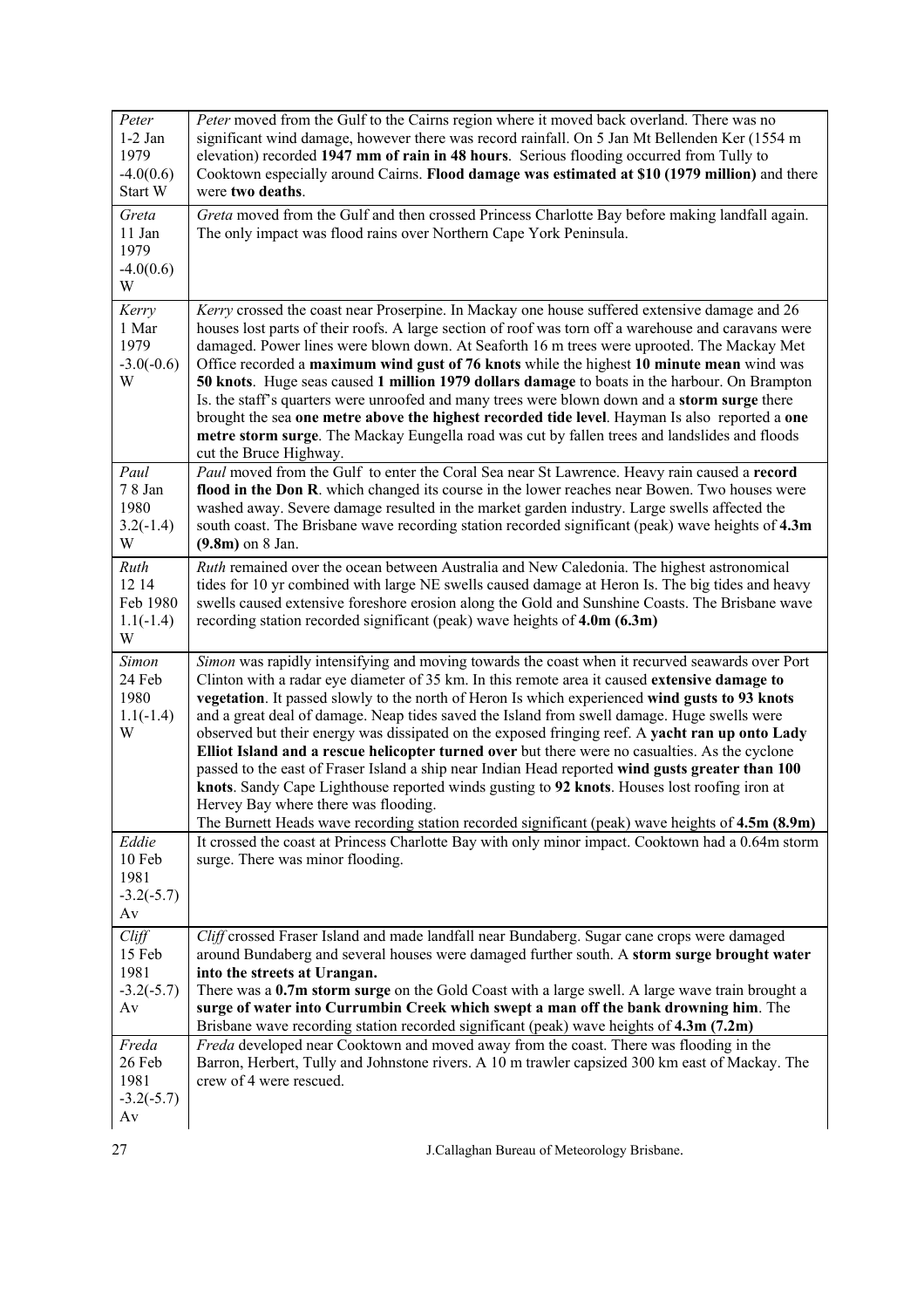| Elinor<br>3 4 Mar<br>1983<br>$-28.0(-$<br>26.0) W | <i>Elinor</i> crossed the coast near Carmila. 2 yachts were wrecked near the coast. A one metre storm<br>surge was reported at Collins Is (Broadsound). Wind blew down 0.75 diam trees, power lines and<br>caused minor house damage along the Central Coast and Islands. Heavy rain Yeppoon area.                                                                                                                                                                                                                                                                                                                                                                                                                                                                                                                                                                                                                                                                                                                                                                                                                                                                                                                                                                                                                                           |
|---------------------------------------------------|----------------------------------------------------------------------------------------------------------------------------------------------------------------------------------------------------------------------------------------------------------------------------------------------------------------------------------------------------------------------------------------------------------------------------------------------------------------------------------------------------------------------------------------------------------------------------------------------------------------------------------------------------------------------------------------------------------------------------------------------------------------------------------------------------------------------------------------------------------------------------------------------------------------------------------------------------------------------------------------------------------------------------------------------------------------------------------------------------------------------------------------------------------------------------------------------------------------------------------------------------------------------------------------------------------------------------------------------|
| Jim<br>8 Mar<br>1984<br>$-5.8(0.6)$<br>Av         | Jim crossed the Peninsula Coast near Cape Grenville uprooting moderate to large trees.                                                                                                                                                                                                                                                                                                                                                                                                                                                                                                                                                                                                                                                                                                                                                                                                                                                                                                                                                                                                                                                                                                                                                                                                                                                       |
| Kathy<br>19 Mar<br>1984<br>$-5.8(0.6)$<br>Av      | Kathy crossed the Peninsula Coast near the mouth of the Pascoe River with only slight tree damage.                                                                                                                                                                                                                                                                                                                                                                                                                                                                                                                                                                                                                                                                                                                                                                                                                                                                                                                                                                                                                                                                                                                                                                                                                                           |
| Lance<br>$7/9$ Apr<br>1984<br>$2.0(-1.4)$<br>Av   | Lance underwent rapid extra tropical transition near and east of Brisbane. Sustained winds reached<br>at least 60 knots. There was damage to boats on the western side of offshore Islands in storm force<br>westerlies and 20 boats were driven ashore on Moreton Island. On the Gold Coasts SES estimated<br>250 houses were unroofed and another 2000 houses damaged with many houses losing roofing and<br>sustaining rain damage. Wind drove rain into high rise buildings. Huge seas hit the Gold Coast. On<br>Moreton Bay the 14m motor cruiser Shadrack III sunk at 10.10 am 8 <sup>th</sup> and the crew of 4 were<br>rescued by helicopter. At 6am 9 <sup>th</sup> the crew of two on the yacht <i>Igor</i> were rescued by helicopter off<br>Stradbroke Island. At 7am 9 <sup>th</sup> the crew of four on the trimaran St Therese were rescued by<br>helicopter off Stradbroke. At 10am 9 <sup>th</sup> the crew of 6 on the trimaran Kindara were rescued by<br>helicopter off Brunswick Heads. The yacht Hussar was wrecked but the crew of two scrambled to<br>safety on Moreton Island on the 9 <sup>th</sup> . The Brisbane wave recording station recorded significant<br>(peak) wave heights of $5.1m$ (8.8m) on 9 Apr. There was significant wind damage to state forests in<br>the Warwick region of the Darling Downs. |
| Pierre<br>22 Feb<br>1985<br>6.7(0.4)<br>Av        | Pierre moved from Cape York to make landfall a Shoalwater Bay and then moved out to sea. Only<br>minor temporary flooding.                                                                                                                                                                                                                                                                                                                                                                                                                                                                                                                                                                                                                                                                                                                                                                                                                                                                                                                                                                                                                                                                                                                                                                                                                   |
| Tanya<br>1 April<br>1985<br>14.4(5.1)<br>Av       | Tanya crossed the Peninsula Coast near Coen.<br>Minor damage to vegetation.                                                                                                                                                                                                                                                                                                                                                                                                                                                                                                                                                                                                                                                                                                                                                                                                                                                                                                                                                                                                                                                                                                                                                                                                                                                                  |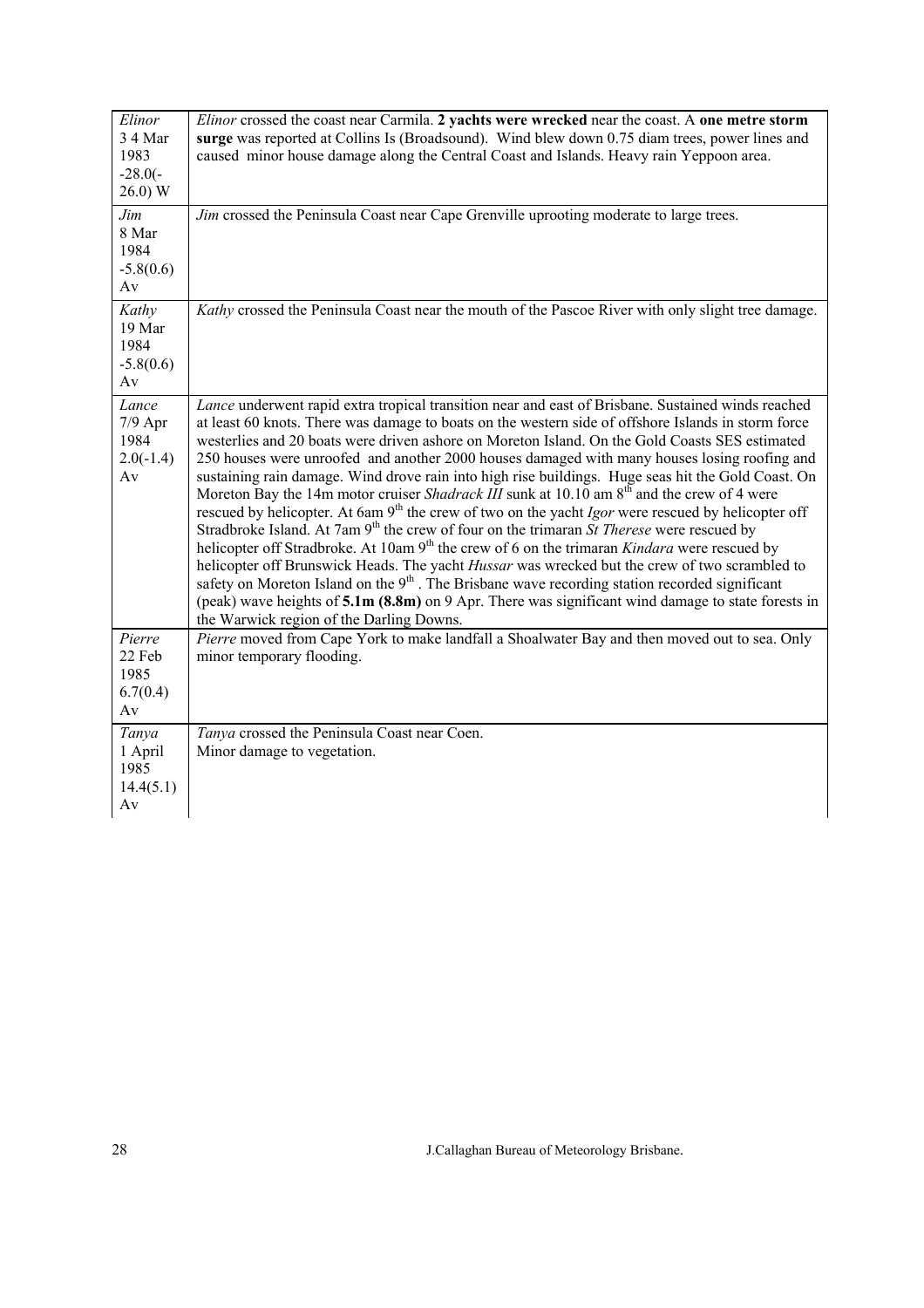| Winifred      | Winifred crossed the coast with a radar eye diameter of 41 km just south of Innisfail. The worst    |
|---------------|-----------------------------------------------------------------------------------------------------|
| 1 Feb         | affected areas were between Babinda and Tully. Instrumentation at Cowley Beach, which was near      |
| 1986          | the southern eye wall at landfall, showed the maximum 10 min average wind was between 68 knots      |
| $-10.7(-)$    | and 83 knots. Further to the north the maximum gust at Cairns was 64 knots. Central pressures of    |
| $0.6$ ) Start | 958 hPa were observed at both Cowley Beach and South Johnstone. Some extreme wind effects           |
| W             | where observed to the north in the westerly winds. A house severely damaged on a 70 m ridge north   |
|               | of Innisfail was calculated (By James Cook Uni) to have been hit a 145 knot gust. Other structural  |
|               | Damage: Innisfail-190 houses damaged ranging from extensive to minor; Mourilyan 20 houses           |
|               | unroofed every other house damaged 12 vessels sunk in harbour; South Johnstone-30 houses            |
|               | unroofed 50 damaged; El Arish - one house destroyed, 15 unroofed and most others damaged;           |
|               | Babinda -16 buildings (shops, churches, houses) damaged severely, 50 houses unroofed and 500        |
|               | houses in district damaged;                                                                         |
|               | Silkwood -25 houses severely damaged 25 partly damaged; Mirriwinni-50 houses damaged;               |
|               | Kurrimine Beach-25 houses severely damaged 51 partly damaged; Cairns - 5 houses unroofed            |
|               | and 10 damaged; Millaa Millaa- 12 houses damaged 150 to 300 farm buildings damaged;                 |
|               | Malanda -30 houses damaged 20 farm buildings severely damaged.                                      |
|               | A near record flood occurred in the Herbert R. and a major flood occurred in the Tully R. The total |
|               | coast of Damage reached 130 million 1986 dollars of which \$87M was agricultural damage. There      |
|               | was a 1.6m storm surge on the gauge at Clump Pt. There were 3 deaths two from wind effects          |
|               | and one drowning.                                                                                   |
| Charlie       | Charlie made landfall with an average radar eye diameter of 37 km at Upstart Bay near Ayr while     |
| 1 Mar         | rapidly intensifying. The lowest pressure reading was 981 hPa at Cape Bowling Green at the time     |
| 1988          |                                                                                                     |
|               | of landfall. Cape Bowling Green recorded a maximum 1 minute average wind of 75 knots.               |
| $2.4(-1.3)$   | Twenty four hours before landfall an instrumented ship recorded a gust of 80 knots when the         |
| Start C       | cyclone passed over it. At Ayr 2m deep water flooded many houses. 4 houses were partly              |
|               | unroofed and others had windows smashed. The area where it made landfall is sparsely populated      |
|               | which limited structural damage however there was widespread sugar cane damage. Total crop          |
|               | losses were \$15 (1990) million most of which was caused by flooding. Large seas were generated     |
|               | by Charlie and the Abbot Point wave recording station measured significant (peak) wave heights to   |
|               | 3.1m (5.6m). Beach erosion occurred between Bowen and Townsville and the most serious was at        |
|               | Beachmont where a dune breach caused tidal inundation over 1800 hectares of grazing land. A         |
|               | stockman was drowned in flooded Marian Creek south of Sarina on the 1 <sup>st</sup> . There was an  |
|               | unofficial rainfall report of 912 mm in the 24 hours to the $1st$ from Gibberland Station in the    |
|               | Connors Ranges. Nearby there was an official report from Carmila of 804 mm in the 24 hours to       |
|               | the $2nd$ .                                                                                         |
| Aivu          | Aivu crossed the coast with a radar eye diameter 30 km of near Ayr. Just before landfall the        |
| 4 Apr         | diameter was 22 km. A pressure of 959 hPa was read in the eye at Fredericksfield which is 20 km     |
| 1989          | inland from the coast. Insurance pay out (1990 \$) for Buildings cars boats etc were \$26 million.  |
| 21.0(13.5     | Total damage was about \$40 (1990) million. Agricultural damage was also around \$40 million and    |
| C             | infrastructure losses were about \$10 million. Wind destroyed some houses however mostly it         |
|               | caused loss of roofing iron or awnings etc. A 3 metre storm surge destroyed numerous                |
|               | beachfront properties in Upstart Bay and drowned one man. Major flooding occurred in the            |
|               | Pioneer and Proserpine Rivers. As Aivu approached the coast during 2 April flood rains affected SE  |
|               | Qld and NE NSW. Seven people were lost presumed drowned (Two in Brisbane, Two in the Gold           |
|               | Coast Hinterland and three in NE NSW).                                                              |
| Nancy         | Nancy crossed the coast near Byron Bay and then moved seawards again. The strongest wind report     |
| 3 Feb         | was a mean wind of 60 knots gusting to 73 knots at Cape Moreton Lighthouse near Brisbane. The       |
| 1990          | lighthouse also recorded the lowest pressure reading of 982.7 hPa while it was experiencing the     |
| $-17.3(-)$    | strongest wind speeds. There was some structural damage to houses on the offshore Islands and       |
| 9.0)          | elevated areas near the coast however the major impact was from flooding. Heavy rain (up to         |
| Start W       | 530mm in 24 hrs and 132mm in 3 hours ) occurred between the coast and ranges south from             |
|               | Brisbane causing flash floods and drowning six people (5 in NSW and one in Qld). Damage             |
|               | costs from flooding in Qld and NSW reached \$36 million.                                            |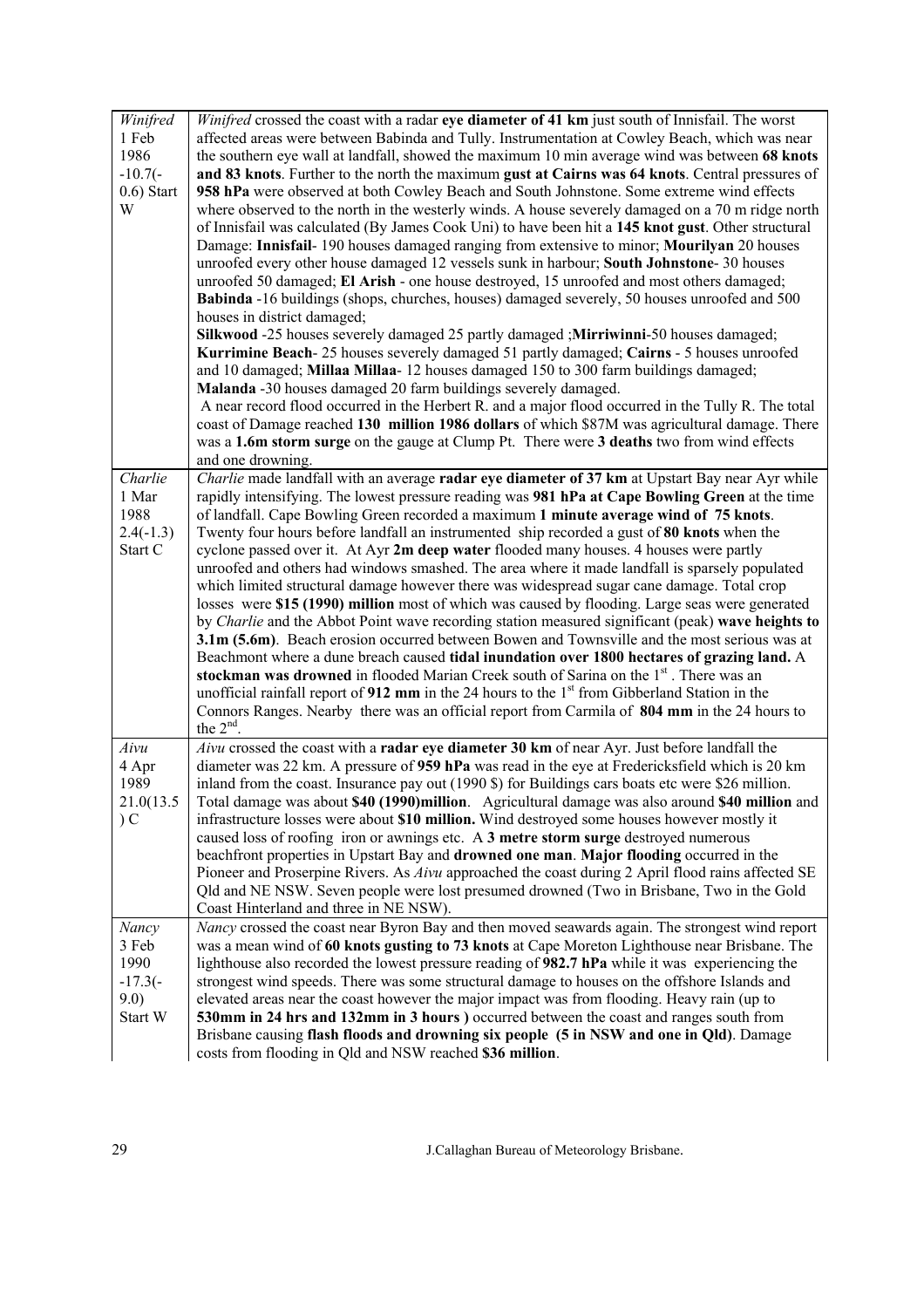| <i>Ivor</i><br>19 Mar<br>1990<br>$-8.5(-8.8)$<br>End W  | Ivor crossed the coast near Princess Charlotte Bay as it was weakening. There was some structural<br>damage to sheds and light damage to the main buildings in Coen. There was evidence of a tornado<br>track from a swath of damaged trees 100m wide extending as far as the eye could see 40 km south<br>of Coen. David Ambrose (07 38471847) was on board the vessel <i>Mustique</i> , which encountered<br>sustained winds of 114.5 knots (maximum reading on the anemometer). They spent the period<br>steaming between Flinders and Stanley Islands in Princess Charlotte Bay. David Curnock, a dentist<br>in Cairns was one of the crew and he<br>recalled the ship's barometer falling to 928hPa The windward side of trees were stripped of bark.<br>There was extensive damage to Coral along the coast.                                                                                                                                                                                                                                                                                                                                                                                                                                                                                                                                                                           |
|---------------------------------------------------------|----------------------------------------------------------------------------------------------------------------------------------------------------------------------------------------------------------------------------------------------------------------------------------------------------------------------------------------------------------------------------------------------------------------------------------------------------------------------------------------------------------------------------------------------------------------------------------------------------------------------------------------------------------------------------------------------------------------------------------------------------------------------------------------------------------------------------------------------------------------------------------------------------------------------------------------------------------------------------------------------------------------------------------------------------------------------------------------------------------------------------------------------------------------------------------------------------------------------------------------------------------------------------------------------------------------------------------------------------------------------------------------------|
|                                                         | The cyclone retained its identity as a monsoonal low and moved through the eastern Gulf and back<br>down the east coast with heavy rain south of its centre. As it moved down the Central Coast<br>unofficial 24 hr falls of 1000mm were reported near Yeppoon and this caused flash flooding and<br>extensive damage in the Yeppoon area.                                                                                                                                                                                                                                                                                                                                                                                                                                                                                                                                                                                                                                                                                                                                                                                                                                                                                                                                                                                                                                                   |
| Joy<br>22 25<br>Dec 1990<br>$-2.4(-0.8)$<br>W           | Joy intensified as it approached Cairns and late on 22 Dec it developed a circular radar eye 50 km<br>in diameter 200 km NE of Cairns. It then became slow moving and developed the concentric eye<br>pattern of the very severe tropical cyclone. The strongest winds at Cairns with gusts to 67 knots<br>were recorded late on 23 Dec when Joy was 130 km NE of Cairns. An AWS on Green Island<br>recorded a gust of 97 knots. The cyclone gradually lost intensity after 24 Dec and crossed the coast<br>near Townsville as a much weaker system. Destructive winds buffeted the Coasts and Tablelands<br>between Cape Tribulation and Innisfail. There was structural damage to buildings however large<br>economic losses resulted from damage to crops, road surfaces, power lines and water supplies. On<br>Boxing Days gales caused extensive damage to boats in the Whitsunday Group. Early on 27 Dec a<br>tornado at Mackay demolished 2 houses, damaged another 40 and caused extensive damage in a<br>seaside caravan park. 6 lives were lost, 5 were drowned in swollen rivers (1 at Bowen and 4 at<br>Rockhampton) and a man drowned while surfing in cyclone generated seas at Mackay. Exceptional<br>flood rains fell and over the period 23 Dec to 7 Jan and some stations in the Pioneer catchment<br>received 2 metres of rain. Damage coast reached \$62 (1990) million. |
| <b>Betsy</b><br>13 Jan<br>1992<br>$-25.4(-)$<br>17.1) W | Betsy passed 450 km seawards of Fraser Island but being an exceptionally large cyclone generated<br>very large swells which caused severe beach erosion particularly at Noosa where all sand has been<br>washed away. Forty people were rescued at the normally safe beach at Noosa. A yacht off Fraser<br>Island had to be rescued by the coastguard.                                                                                                                                                                                                                                                                                                                                                                                                                                                                                                                                                                                                                                                                                                                                                                                                                                                                                                                                                                                                                                       |
| Fran<br>16 Mar<br>1992<br>$-24.2(-$<br>17.5) W          | Fran crossed the coast neat the Town of 1770. The maximum anemometer wind gust recorded was<br>76 knots on Great Keppel Island (just off the coast from Yeppoon). In Bundaberg 40 houses were<br>unroofed, one was blown off its stumps and at Bargara the caravan Park was evacuated. Heavy<br>damage to fruit and vegetable crops occurred in the Bundaberg district. At Burnett Heads the<br>marina and 3 yachts were damaged and there was extensive damage to pontoons and yachts forced<br>against a rock wall. Powerlines, trees, and roofs were damaged at Gympie. There was roof damage<br>along the Sunshine Coast when Fran crossed Fraser Island on its way back out to sea. A storm<br>surge inundated 20 business premises, 100 houses and 50 caravans at St Hervey Bay. People were<br>evacuate from the Caravan Parks. One house had seawater through lower levels at Burrum Heads.<br>There was major flooding in the Kolan R and moderate flooding in the Burnett R. Heavy swells<br>caused damage on Heron Island and severe erosion on the Gold and Sunshine Coasts. In total there<br>were 2,624 insurance claims for property damage. It has been estimated that the total damage bill<br>(with flood damage) was 8 to 10 million 1992 dollars.                                                                                                                        |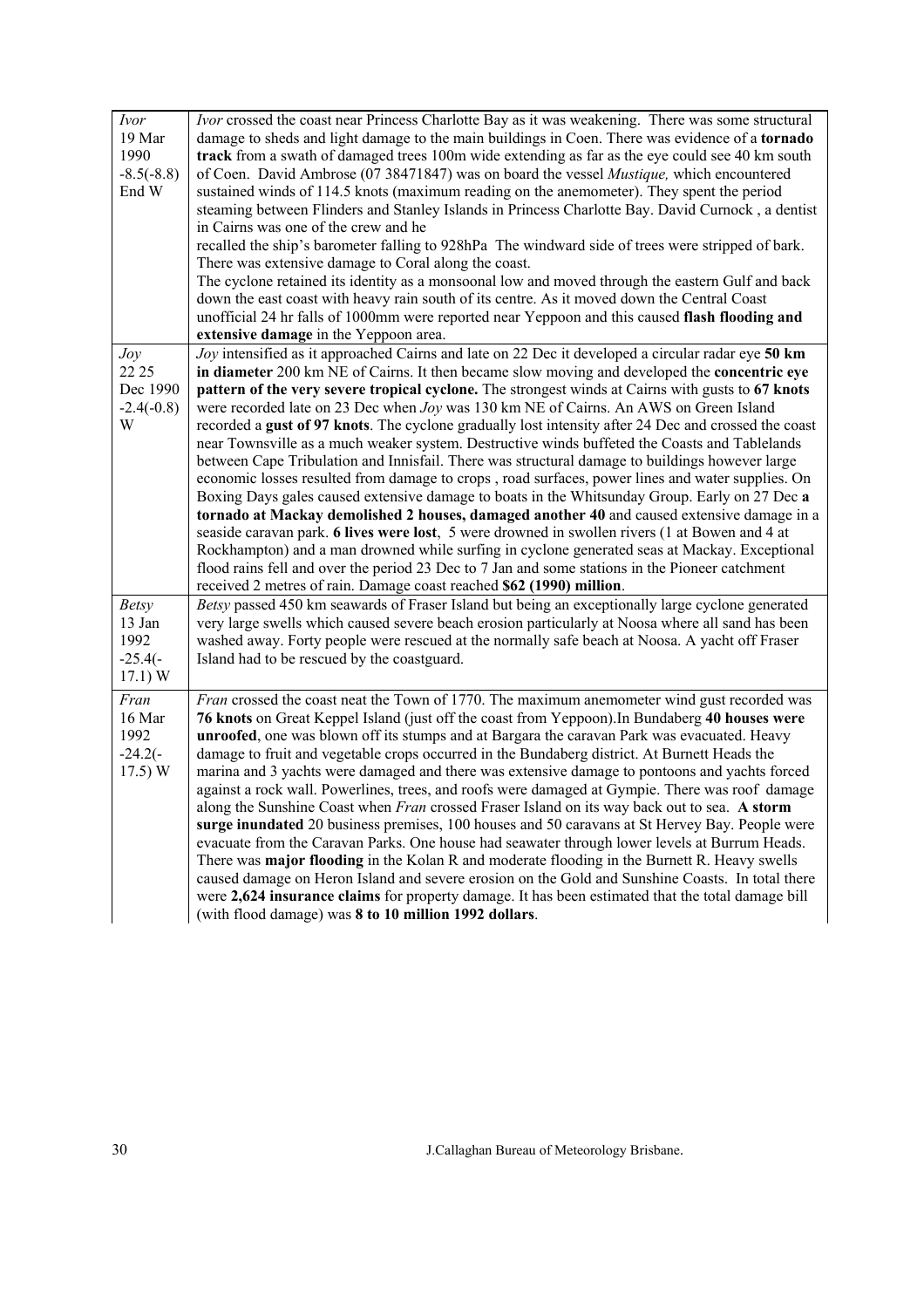| Roger<br>17 Mar<br>1993<br>$-8.5(-)$<br>12.5) W          | Roger came within 250 km of Fraser Island before turning back out to sea.<br>The cyclone had a very large circulation and came near the coast as a ridge built up along the NSW<br>coast. This developed an extensive area of gale to storm force winds. Six houses sustained roof<br>damage on the Sunshine Coast There were large blackouts in SE Qld due to fallen trees. Banana<br>growers in SE Qld lost about 50 % of their crop as winds twisted and uprooted the trees. In N NSW<br>fallen trees closed the 64 km Tweed Range Scenic Road. The winds and seas closed the Port of<br>Brisbane for the first time since <i>David</i> in 1976. A man drowned in the surf at Agnes Waters. Seas<br>were still large on 20 Jan and a man was drowned at Surfers Paradise and more than 60 people<br>were rescued. A storm surge of 0.74m was measured on the Gold Coast Seaway gauge on 17 Mar<br>and the peak water level reached 0.16m above highest astronomical tide(HAT). There was serious<br>beach erosion along the Sunshine coast. The Brisbane wave recording station recorded significant<br>(peak) wave heights to $7.5m(13.2m)$ on 17 Mar. Ship observations off Brisbane indicated that the<br>larger swells came from the north, northeast and east. |
|----------------------------------------------------------|------------------------------------------------------------------------------------------------------------------------------------------------------------------------------------------------------------------------------------------------------------------------------------------------------------------------------------------------------------------------------------------------------------------------------------------------------------------------------------------------------------------------------------------------------------------------------------------------------------------------------------------------------------------------------------------------------------------------------------------------------------------------------------------------------------------------------------------------------------------------------------------------------------------------------------------------------------------------------------------------------------------------------------------------------------------------------------------------------------------------------------------------------------------------------------------------------------------------------------------------------------------------|
| Rewa<br>$20$ Jan<br>1994<br>$-1.6(0.2)$<br>$\mathcal{C}$ | Rewa came within 100 km of the coast as it was recurving away from Australia. Two men were<br>rescued from a fishing trawler near Yeppoon by an army Blackhawk helicopter. The upper trough<br>system interacting with Rewa as it recurved generated severe flash flood thunderstorms over<br>Brisbane which resulted in four deaths. Three died in traffic accidents and a boy was swept down a<br>drain. A man was also rescued by a SES helicopter when his car was swept into a flooded creek.<br>100 homes were damaged by the floodwaters.                                                                                                                                                                                                                                                                                                                                                                                                                                                                                                                                                                                                                                                                                                                       |
| Violet<br>8 Mar<br>1995<br>$3.5(-5.1)$<br>End W          | Violet came close to the coast near Byron Bay while weakening below tropical cyclone intensity.<br>Earlier it passed close to Lord Howe Island where gusts reached 68 knots with tree damage across<br>the island. Heavy swells caused severe beach erosion near Evans Head.                                                                                                                                                                                                                                                                                                                                                                                                                                                                                                                                                                                                                                                                                                                                                                                                                                                                                                                                                                                           |
| <b>Barry</b><br>9 Jan<br>1996<br>8.4(1.3)<br>Weak C      | Barry tracked from the Gulf through Central Qld. A surface trough extended from the centre to the<br>east coast and was , associated with wind gusts to 70 knots as it moved down the coast from Sarina<br>to Hervey Bay. This resulted in pockets of structural and tree damage along this part of the coast<br>along with tides of up to a metre above normal.                                                                                                                                                                                                                                                                                                                                                                                                                                                                                                                                                                                                                                                                                                                                                                                                                                                                                                       |
| Celeste<br>27 Jan<br>1996<br>8.4(1.3)<br>Weak C          | Celeste very rapidly developed near the coast and came close to Bowen as it was moving<br>southeastwards out to sea. With a radar eye diameter of 40 km it was 24 km north of the town<br>when the airport reported an average wind 50 knots with gusts to 64 knots. Queensland emergency<br>services reported 18 houses damaged in Bowen of which only 3 sustained major damage. There was<br>\$300,000 (1995 dollars) damage at Hayman Island as the cyclone passed 25 km north of the Island.<br>The Hayman Is wave recording station measured significant (peak) wave heights to $3.2m(6.7m)$                                                                                                                                                                                                                                                                                                                                                                                                                                                                                                                                                                                                                                                                      |
| Ethel<br>12 Mar<br>1996<br>6.2(5.0)<br>End<br>weak C     | Ethel moved across Cape York from the Gulf and then turned rapidly back towards the east coast of<br>Cape York Peninsula and then intensified again before making landfall near Cape Melville. Many<br>vessels were sheltering in nearby Princess Charlotte Bay and maximum sustained winds of up to 50<br>60 knots were reported.                                                                                                                                                                                                                                                                                                                                                                                                                                                                                                                                                                                                                                                                                                                                                                                                                                                                                                                                     |
| Ita 24<br>Feb 1997<br>$+13.3$<br>$(+3.0)$                | Ita crossed the coast near Cungella in Bowling Green Bay around 1200 UTC on the 24th. The<br>strongest wind reports were from the Alva Beach AWS with a 10 minute wind of 42 knots from the<br>east with gusts to 50 knots at 1030 UTC on the 24th .Power lines were brought down. Flooding<br>occurred in the vicinity of Alva Beach and in coastal streams to the south, in particular the Pioneer.<br>A tornado was observed at Yukan, 13km south of Sarina at 0530 UTC 24th. A 25 metre high tree<br>was uprooted by the vortex. It cut a 20 to 30 metre strip through sugar cane. Flooding caused<br>\$450,000 damage to roads in the Mirani Shire. The highest 24 rainfall total was 375 mm at<br>Dalrymple Heights.                                                                                                                                                                                                                                                                                                                                                                                                                                                                                                                                             |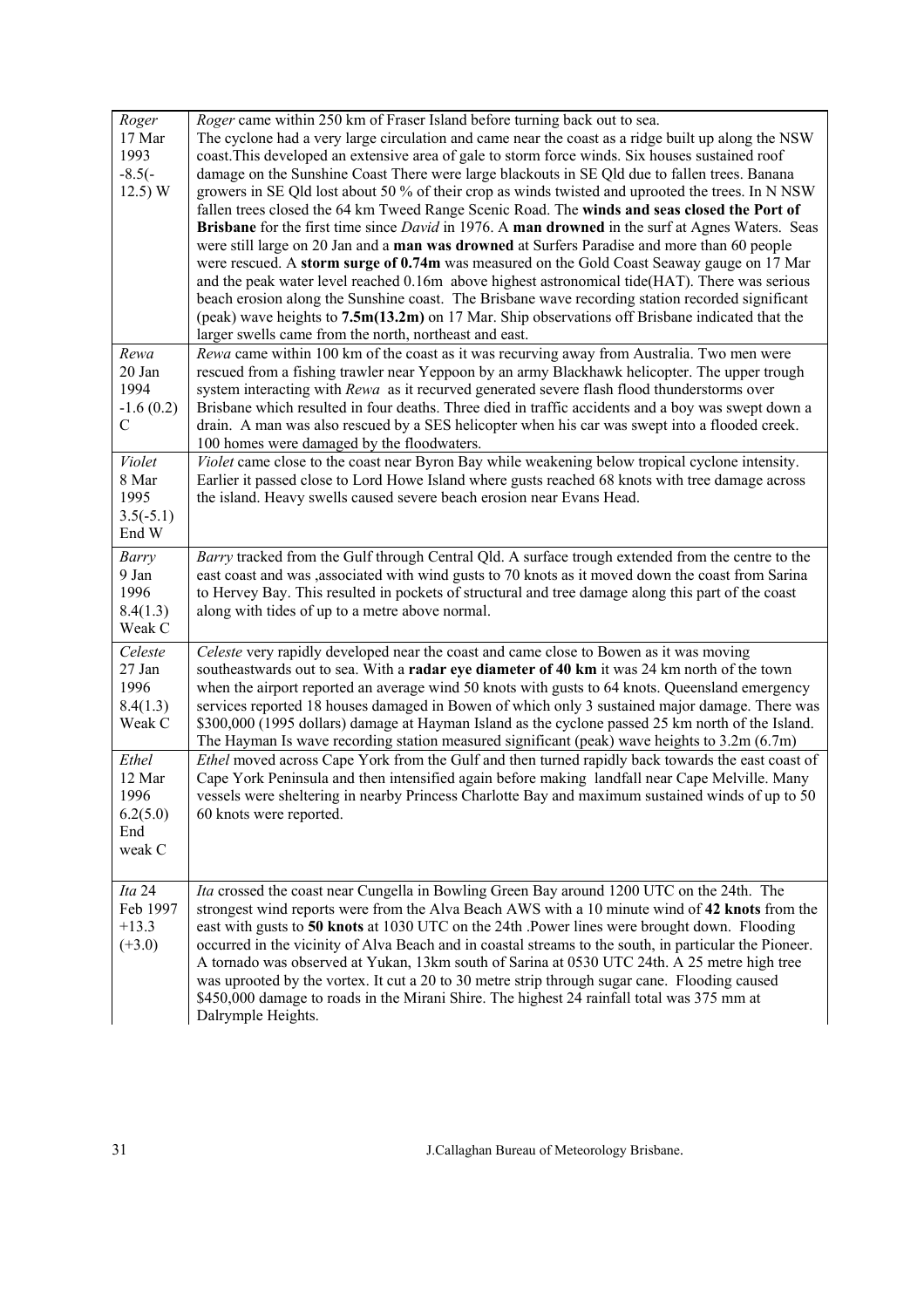| Justin 1<br>9 Mar | Justin lay well out to sea but was a very large cyclone and tides exceeded HAT at most centres<br>between Bundaberg and Cooktown. The highest overall tide gauge recordings in relation to HAT |
|-------------------|------------------------------------------------------------------------------------------------------------------------------------------------------------------------------------------------|
| 1997              | were 0.4 m above HAT at Shute Harbour and 0.5 metres above HAT Mackay. The Mackay wave                                                                                                         |
| $-8.5(-4.0)$      | station recorded significant (peak) heights to 4.8m (8.45m). Wind observations showed a large area                                                                                             |
| Start W           | of gales of relatively constant direction over open waters extending from around Hayman Island to                                                                                              |
|                   | the Capricorn Channel, a distance of some 500 km for more than 36 hours. The large waves and                                                                                                   |
|                   | high tides resulted in severe beach erosion and inundation along coast and offshore Islands between                                                                                            |
|                   | Townsville and Bundaberg. There was some wind damage over the Whitsunday Group and sea                                                                                                         |
|                   | damage to retaining walls, marinas and yachts. A Canadian couple were rescued from a 15 metre<br>ferro concrete yacht by helicopter 1 hour 20 minutes out from Townsville.                     |
| Justin II         | Justin crossed the coast near Cairns while rapidly intensifying and with a radar eye diameter of                                                                                               |
| 22 Mar            | about 25 km. The maximum winds reported were from Green Island AWS with average winds to                                                                                                       |
| 1997              | 55 knots and gusts to 69 knots. The lowest pressure there was 994.6 hPa in the eye. Two people                                                                                                 |
| $-8.5(-4.0)$      | were killed as <i>Justin</i> passed over the area. A lady was killed by a landslide at Paluma near                                                                                             |
| Start W           | Townsville. A boy was electrocuted by a fallen power line at Innisfail 70 km south southeast of                                                                                                |
|                   | Cairns. The total horticultural and sugar cane damage bill is expected to reach \$150,000,000.                                                                                                 |
|                   | Damage to roads and bridges etc are expected to exceed \$20.000,000. Cairns harbour wall was                                                                                                   |
|                   | badly damaged and 50 berths in the marina were destroyed. There was widespread tree damage                                                                                                     |
|                   | which brought down power lines and caused massive blackouts. Large landslides covered roads                                                                                                    |
|                   | leading up into the Atherton Tablelands In the Tablelands fifteen homes were damaged by trees                                                                                                  |
|                   | smashing through roofs. There was also wind damage in the Townsville area. Thirteen flooded                                                                                                    |
|                   | homes were evacuated in Dimbulah. Major flooding occurred in the Johnstone, Tully and Herbert                                                                                                  |
|                   | Rivers. Ten houses were inundated at Innisfail. Four houses were inundated at Cardwell. At                                                                                                     |
|                   | Deeragun in Townsville 60cm of water covered the suburb and several houses were evacuated. At                                                                                                  |
|                   | Giru the town was covered by 25 cm of water.                                                                                                                                                   |
| Sid 10-11         | Ex TC Sid crossed the Peninsula from the Gulf and intensified to a severe monsoon low near                                                                                                     |
| Jan 1998          | Townsville. Townsville recorded 549 mm of rain in the 24 hr period to 2300 UTC on the 10th.                                                                                                    |
| $-23.5$           | Included in this period was 120.6 mm in one hour and 205.2 mm in two hours. A man was                                                                                                          |
| $(-17.3) W$       | drowned when his car was washed off a creek crossing in Townsville. In Townsville around 100                                                                                                   |
|                   | residences had substantial over floor flooding with hundreds more sustaining property flooding.                                                                                                |
|                   | Numerous cars were damaged by flooding, and up to 50% of the houses in Townsville lost power at                                                                                                |
|                   | some stage. Damages to local Government infrastructure were high. On Magnetic Island a huge                                                                                                    |
|                   | landslide                                                                                                                                                                                      |
|                   | caused major damage to a tourist complex. The small communities of Black River and Bluewater                                                                                                   |
|                   | suffered extensive damage from flash flooding. Flooding impacted on 48 houses with the majority                                                                                                |
|                   | rendered uninhabitable.                                                                                                                                                                        |
|                   | 14 were totally destroyed with 8 washed away. One hundred houses experienced over floor                                                                                                        |
|                   | flooding in Halifax and Ingham. There was also extensive damage to the rural sector. Wave action                                                                                               |
|                   | and storm surge inflicted severe damage and erosion to coastal areas around Townsville with                                                                                                    |
|                   | damage from these effects quoted as reaching \$19 million. The sea reached a level just below HAT                                                                                              |
|                   | at 2221 UTC 10 January and the Townsville wave recording station recorded waves with Hsig of                                                                                                   |
|                   | 2.93 metres and Hmax of 5.41 metres at 0500 UTC 10th Jan. Seven vessels sunk in Townsville                                                                                                     |
|                   | Harbour. The total damage bill was well in excess of \$100 million.                                                                                                                            |
| Yali 26           | Yali passed 500 km east of Brisbane an a southerly track. Wind gusts to 54 knots were recorded at                                                                                              |
| Mar               | Cape Moreton and Double Island Point. The Brisbane wave recording station recorded significant                                                                                                 |
| 1998 -            | (peak) wave heights to $6.0$ m $(11.5$ m) on 26 Mar. A storm surge of 0.3m coincided with high spring                                                                                          |
| 28.5              | tides. There was beach erosion from the Sunshine coast to Northern NSW beaches. There was tree                                                                                                 |
| $(-21.0)$         | damage and power blackouts on the Sunshine coast.                                                                                                                                              |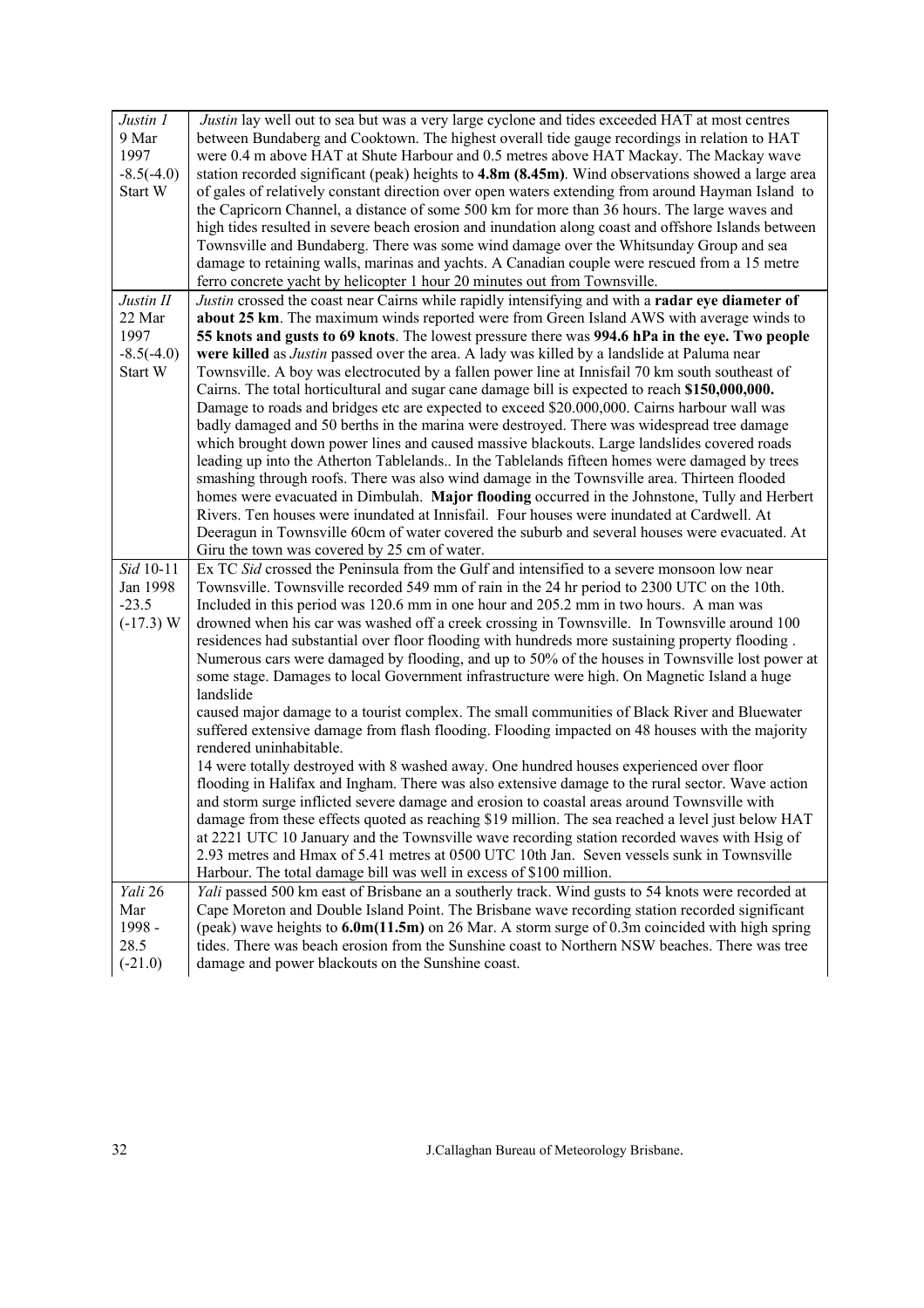| Rona         | Rona made landfall just to the north of Cow Bay which is near the Daintree River Mouth. The main             |
|--------------|--------------------------------------------------------------------------------------------------------------|
| 11 Feb       | wind damage extended from Newell Beach to Cape Tribulation with the major damage between                     |
| 1999         | Cape Kimberley and Cape Tribulation. Some trees in the Cape Tribulation area which survived the              |
| 8.6(10.9)    | 1934 cyclone were felled by <i>Rona</i> . The maximum wind speeds were recorded by the Low Isle              |
|              | automatic weather station with 10 minute average winds to 71 knots and a maximum wind gust of                |
|              | 85 knots. The lowest pressure of 983.0 hPa (not in the eye) was recorded at Low Isle. A 1 metre              |
|              | storm surge was recorded at Port Douglas (at low tide) and a 1.4 m surge was recorded at the mouth           |
|              | of the Mossman River. These sites were south of the maximum wind zone where the largest storm                |
|              | surge would be expected. Major flooding occurred between Cairns and Townsville. Despite the                  |
|              | confined wind fetch inside the Barrier Reef, Rona generated some large waves as indicated from               |
|              | wave recording stations run by the Beach Protection Authority. At the Low Islet station the peak             |
|              | significant wave height (the average of the one-third highest waves in a 26.6 minute period)                 |
|              | exceeded 3.5 m and the maximum wave height exceeded 6.3 m. The Cairns station recorded                       |
|              | significant wave heights to 2.49 m and a peak height of 4.65 m. These were record heights (since             |
|              | recordings commenced in 1975) for Cairns although readings were missed when tropical cyclone                 |
|              | Justin made landfall near Cairns in March 1997. At Dunk Island the corresponding readings were               |
|              | 3.06 m and 5.69 m. There was major damage to crops and infrastructure in the Douglas Shire and               |
|              | major damage to crops between Townsville and Cairns.                                                         |
| <b>Steve</b> | Tropical cyclone Steve crossed the coast at the Cairns Northern Beaches around 7 pm Sunday                   |
| $27 - 28$    | 27/2/00. It was named at 7 am that morning while near the Holmes Reef, which is located 230 km               |
| February     | east-northeast of Cairns. Cairns Airport reported its lowest MSL pressure 991 hPa at 6.39 pm Sun             |
| 2000         | (not in the eye.) Max gust was 77 knots at 6.45 pm and 6.50 pm Sun. The maximum 10 min                       |
| 12.9         | average wind was 120/56 knots at 6.51 pm. At Green Island the lowest MSL pressure was 984.6 at               |
| (9.1)C       | 5.53 pm Sun (not in eye). Max gust there was 85 knots around 6.30 pm. The highest significant                |
|              | wave at the Cairns Wave recording Station was 2.75 m around 8pm Sunday and the maximum                       |
|              | wave height was $5.0 \text{ m}$ after this at midnight. The maximum storm surge at Cairns (1 metre) was at   |
|              | 7.30pm Sun. As Steve developed a monsoon rainband extended from it towards Cairns and Cairns                 |
|              | Airport recorded 237 mm in the 24 hours to Sat 26 Feb 2000 which caused flooding of some                     |
|              | houses. The rain increased in the Barron River Catchment around the time of landfall. Emerald                |
|              | Crest recorded 256mm in the 12 hours to 6.25 am Monday 28 February 2000. This resulted in                    |
|              | Major flooding at Mareeba in the early hours of Monday and in Cairns during Monday. At                       |
|              | Mareeba 90 people were evacuated including 20 by helicopter evacuation from roof tops. A                     |
|              | railway bridge was washed away. The flood level reached 12.4m at Mareeba (a record) at 4.37                  |
|              | am Monday morning. Many buildings in Cairns suffered severe water damage including the                       |
|              | Cairns Hospital. Powerlines were down throughout the district with more than 40.000 without                  |
|              | power. A 17 yr old youth drowned in a flooded stream south of Cairns the day after the cyclone               |
|              | made landfall. Many buildings in Cairns suffered roof damage including the Cairns Yacht club with            |
|              | lost a large section of the roof. Kuranda township on the Atherton tableland west of Cairns suffered         |
|              | high wind damage with hundreds of trees uprooted. Twelve houses were extensively damaged when                |
|              | large trees fell on them. The two highways to the Atherton Tablelands were closed by fallen trees            |
|              | and landslides. The Gillies Highway was closed for a week. Crop damage from rain and wind was                |
|              | severe and the sugar cane damage has been quoted at 20 million AUD.                                          |
| Tropical     | The low originated as a circulation south of Honiara. It moved west and Gales were reported from             |
| low          | a ship at 0000 UTC 16th at 18.6S 149.6E                                                                      |
| 17 Mar       | Willis Island reported northeasterly gales on the 16 <sup>th</sup> .Satellite derived winds at 0851 UTC 16th |
| 2000         | showed winds in the easterlies to 45 knots near the coast south of 17S. Gales on the mainland were           |
| 9.4(13.0)    | reported from Lucinda (northeasterly winds averaging 34 knots) at 1316 UTC 16 <sup>th</sup> and Cardwell     |
| C            | (northeasterly winds averaging 35 knots at 2000 UTC $16th$ .                                                 |
|              | Rainfall: max 24 hour total 300mm in 24 hour to 2300 UTC 16th                                                |
|              | Flooding: One of the highest floods on record at Giru (town just south of Townsville)                        |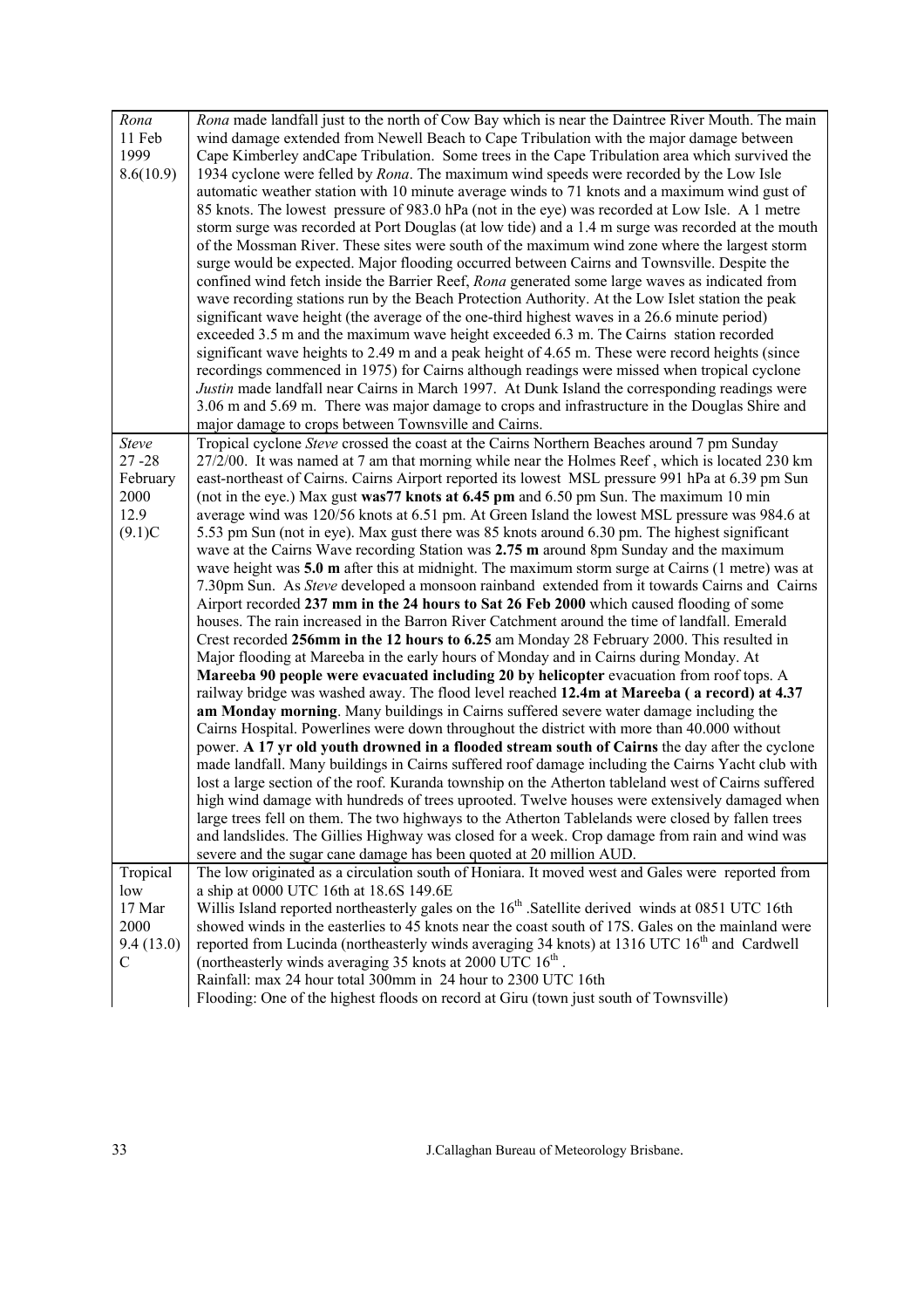| Tessi<br>2 Apr<br>2000<br>16.8(9.8)<br>C | The cyclone formed a small compact radar eye (diameter 10 to 15 km) near the coast after 1800<br>UTC 2 April 2000. It appears the worst wind damage was just outside this eye in the area around<br>Mutarnee (a small village 60 km northwest of Townsville). Here many large trees were uprooted<br>and the roof of a farmhouse was lifted off, battens and all, and deposited 50 metres away in a cane<br>field. The most extensive tree damage was further east in the normally uninhabited beach areas<br>where some isolated beach huts were unroofed. The eye wall cloud passed over this uninhabited<br>area consisting mostly of marsh land. An anemometer on Magnetic Island (about 15 km or 8 nm<br>northeast of the Townsville measured a 10-min average easterly wind of 59 kts at 1600 UTC 2 <sup>nd</sup><br>which, in conjunction with some other data, indicated that <i>Tessi's</i> centre was about 40 km from<br>Townsville at its closest approach. Tessi was responsible for setting new weather records for April<br>at the Townsville Meteorological Office; highest wind gust (70 knots), highest daily rainfall<br>(271.6mm) and the highest monthly rainfall (539mm to 27 April 2000). However official daily<br>rainfall is measured up to 9am local (2300 UTC) and 423.4 mm was measured in the 24 hours up<br>to 1500 UTC 3 April 2000. The maximum wind gust at Townsville occurred at 1540 UTC 2 April<br>2000 when the centre of cyclone was 40 km away. The cyclone caused widespread wind damage in<br>Townsville mainly to trees and power lines. Most structural damage was due to falling trees though<br>there were isolated reports of roof damage attributed to the wind itself. Widespread flooding<br>occurred with the associated downpour, which also led to a severe landslide in one of the more<br>affluent residential areas of Townsville on Castle Hill. There was also wave damage along the<br>Strand at Townsville with several boats destroyed. Gales extended down the coast to Gumlu (120<br>km southeast of Townsville). Here an anemometer failed at 60 knots. The extent of the gales on the<br>northern side was 30 km. |
|------------------------------------------|-------------------------------------------------------------------------------------------------------------------------------------------------------------------------------------------------------------------------------------------------------------------------------------------------------------------------------------------------------------------------------------------------------------------------------------------------------------------------------------------------------------------------------------------------------------------------------------------------------------------------------------------------------------------------------------------------------------------------------------------------------------------------------------------------------------------------------------------------------------------------------------------------------------------------------------------------------------------------------------------------------------------------------------------------------------------------------------------------------------------------------------------------------------------------------------------------------------------------------------------------------------------------------------------------------------------------------------------------------------------------------------------------------------------------------------------------------------------------------------------------------------------------------------------------------------------------------------------------------------------------------------------------------------------------------------------------------------------------------------------------------------------------------------------------------------------------------------------------------------------------------------------------------------------------------------------------------------------------------------------------------------------------------------------------------------------------------------------------------------------------------------------------------------------------------------|
| Abigail<br>24 Feb                        | During the first phase of its life <i>Abigail</i> was a tropical cyclone for only three hours. The cyclone<br>crossed the coast about 30 km northwest of Cairns over the northern Cairns beaches (Palm Cove                                                                                                                                                                                                                                                                                                                                                                                                                                                                                                                                                                                                                                                                                                                                                                                                                                                                                                                                                                                                                                                                                                                                                                                                                                                                                                                                                                                                                                                                                                                                                                                                                                                                                                                                                                                                                                                                                                                                                                         |
| 2001                                     | and Ellis Beach) around local noon on the 24th. The maximum 10-min avg sustained wind was 40<br>kts, recorded at the Green Island AWS, with the lowest sea level pressure there 992.7hPa. The<br>impact in the Cairns area was minimal. There was some local flooding and trees downed at Edge<br>Hill and in the northern suburbs                                                                                                                                                                                                                                                                                                                                                                                                                                                                                                                                                                                                                                                                                                                                                                                                                                                                                                                                                                                                                                                                                                                                                                                                                                                                                                                                                                                                                                                                                                                                                                                                                                                                                                                                                                                                                                                  |
| Sose                                     | Although Tropical Cyclone Sose remained far from Australia's shores, the large size of the                                                                                                                                                                                                                                                                                                                                                                                                                                                                                                                                                                                                                                                                                                                                                                                                                                                                                                                                                                                                                                                                                                                                                                                                                                                                                                                                                                                                                                                                                                                                                                                                                                                                                                                                                                                                                                                                                                                                                                                                                                                                                          |
| 5-12 Apr<br>2001                         | circulation in combination with a high centred near New Zealand resulted in gales which generated<br>huge waves that battered portions of Australia's East Coast. The significant wave height at the<br>Brisbane wave rider buoy reached 4.8 m with the wave period reaching 16 seconds. The large seas<br>combined with large tides caused beach erosion. There were two drownings on the Queensland<br>coast near the Town of 1770 on the 8th when large E swells came into an area usually protected<br>from the prevailing SE swells.                                                                                                                                                                                                                                                                                                                                                                                                                                                                                                                                                                                                                                                                                                                                                                                                                                                                                                                                                                                                                                                                                                                                                                                                                                                                                                                                                                                                                                                                                                                                                                                                                                           |
| Beni<br>$2-5$ Feb<br>2003                | Beni weakened below tropical cyclone intensity before it reached the Queensland coast, however it<br>had some impact. On the 2 <sup>nd</sup> Maximum wave height on the Brisbane wave rider buoy reached 4.8m<br>Hsig and 8.5m Hmax. Many beaches were closed on the Sunshine and Gold Coast and 12 members<br>were rescued from two outrigger canoes in Moreton Bay. The only impact from wind appears to be<br>the loss of power at Agnes Waters and Town of 1770 late on 5 February 2003 (local time).<br>On 6 February 2003, 160 people were stranded by floodwaters at Wowan (80km west of<br>Rockhampton. Buildings were flooded in Wowan with the school completely flooded The Town<br>of 1770 and Agnes Waters were still isolated by floodwaters on 8 February 2003. Many Peaks was<br>also isolated. A deluge at Kabra (west of Rockhampton) early on 6 February 2003 flooded a house<br>with a metre of water. In the Bamana shire one person was rescued from a roof a man was washed<br>away in a car and drowned while another woman was rescued. The floods are though to have<br>caused 10 Million dollars worth of damage to Public Infrastructure.                                                                                                                                                                                                                                                                                                                                                                                                                                                                                                                                                                                                                                                                                                                                                                                                                                                                                                                                                                                                               |
| Fritz<br>11 Feb<br>2004                  | Fritz crossed the far northern Queensland early on 11 just to the south of Cape Melville. "Fallen<br>trees caused water and power outages at the remote communities of Wujal Wujal, Bloomfield and<br>Ayton north of Cairns. Landslides closed the Gillies Highway near Cairns, and a landslide caused<br>major damage to properties at Yorkeys Knob (northern beach suburb of Cairns). Rainfalls in the<br>24 hours to 9 AM 11 February reached 204 mm at Weipa and 173 mm at Saddle Mountain (near<br>Cairns). Further south totals on the $12th$ reached 309 mm at Upper Murray and 292 mm at<br>Paluma. There was flash flooding in the Innisfail/South Johnstone region with falls of 74 mm in one<br>hour.                                                                                                                                                                                                                                                                                                                                                                                                                                                                                                                                                                                                                                                                                                                                                                                                                                                                                                                                                                                                                                                                                                                                                                                                                                                                                                                                                                                                                                                                    |